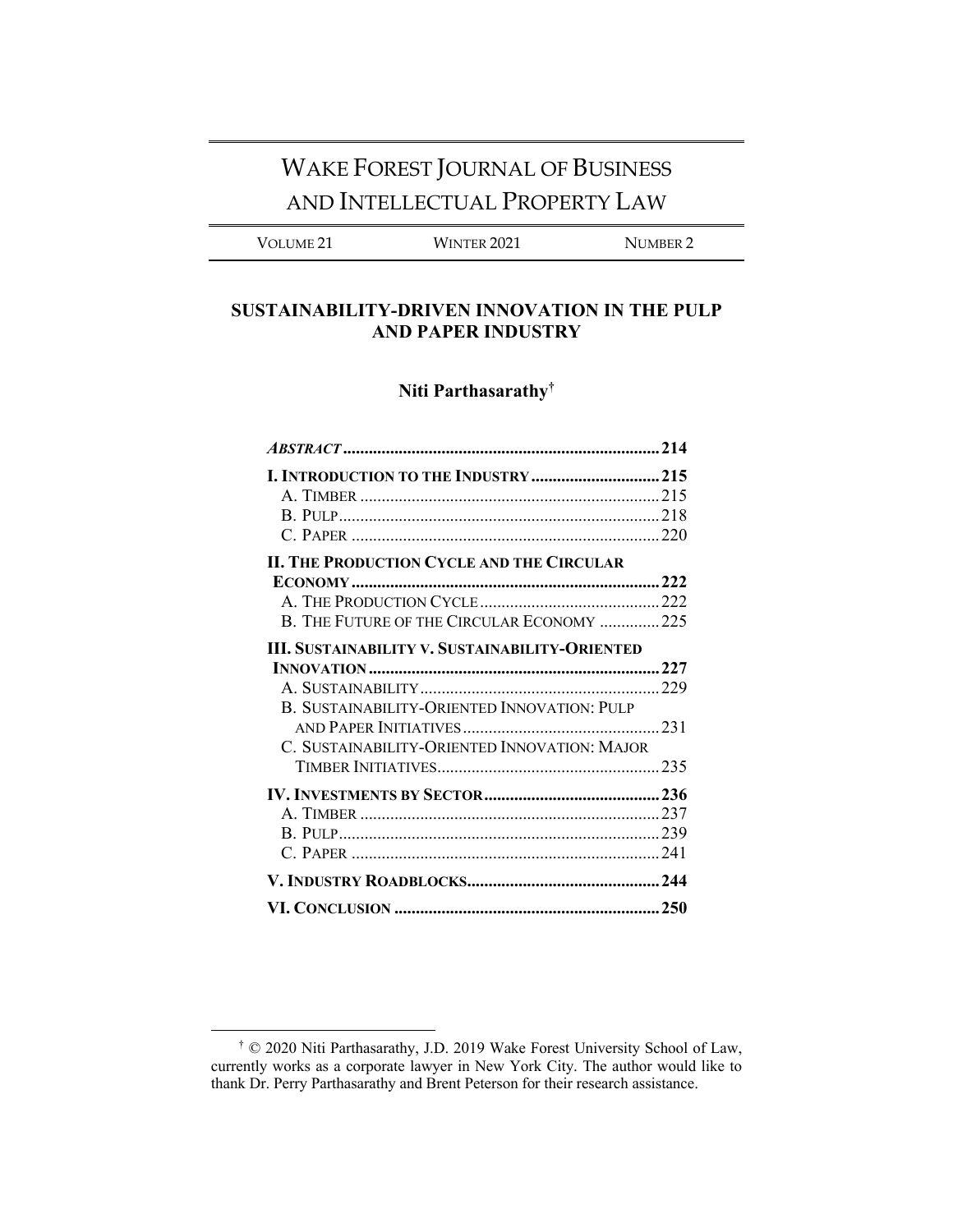#### *ABSTRACT*

The timber, pulp, and paper industries (collectively referred to as "the Industry") have constantly faced environmental challenges, given how resource-intensive their operations are. Pulping and bleaching processes not only use waste amounts of timber and water but often include materials capable of polluting local air quality and waterways. 1 Though critics view the Industry's business model as inherently harmful to the environment, the Industry is focused on sustainability, given the need to preserve the resources on which the Industry depends to create its products.

This Article considers whether the Industry can produce highquality, affordable, and environmentally friendly products on a large enough scale to be profitable. Additionally, this Article examines whether the Industry can be innovative in a sustainable manner when confronted by disruptive situations. For example, the ongoing coronavirus disease pandemic ("COVID") represents the type of challenges facing the Industry going forward. COVID disrupted global supply chains, production lines, and consumption patterns while the demand for paper products remained extremely high, requiring the Industry to operate at unforeseen production levels. 2

More specifically, the Article discusses the requirements for each sector of the Industry to remain viable when confronted by both shortterm and long-term sustainability challenges. Companies need to determine whether to prioritize long-term investment in new processes and product innovation rather than jettisoning those investments for short-term returns expected by the broader shareholder base. An industry that successfully addresses these disruptions should have an awareness of its short and long-term drivers in sectors like resource, product, and waste management to maximize innovation.

Part I contains an overview of the Industry and relevant products of the three major segments. Part II the production process and how the Industry is able to recapture many of its byproducts in and reuse them in a circular manner. Part II describes the general notion of sustainability, sustainability-oriented innovation, and resource management. It also considers the specific ways in which each sector of the timber, pulp, and paper industry must innovate in order to achieve

<sup>&</sup>lt;sup>1</sup> NAT'L. RSCH. COUNCIL, SEPARATION OF TECHNOLOGIES FOR THE INDUSTRIES OF THE FUTURE 83 (1998).

<sup>2</sup> *See* Ignacio Felix et al., *US Food Supply Chain: Disruptions and Implications from COVID-19*, MCKINSEY & COMPANY 3 (July 2, 2020), https://www.mckinsey.com/industries/consumer-packaged-goods/our-insights/usfood-supply-chain-disruptions-and-implications-from-covid-19.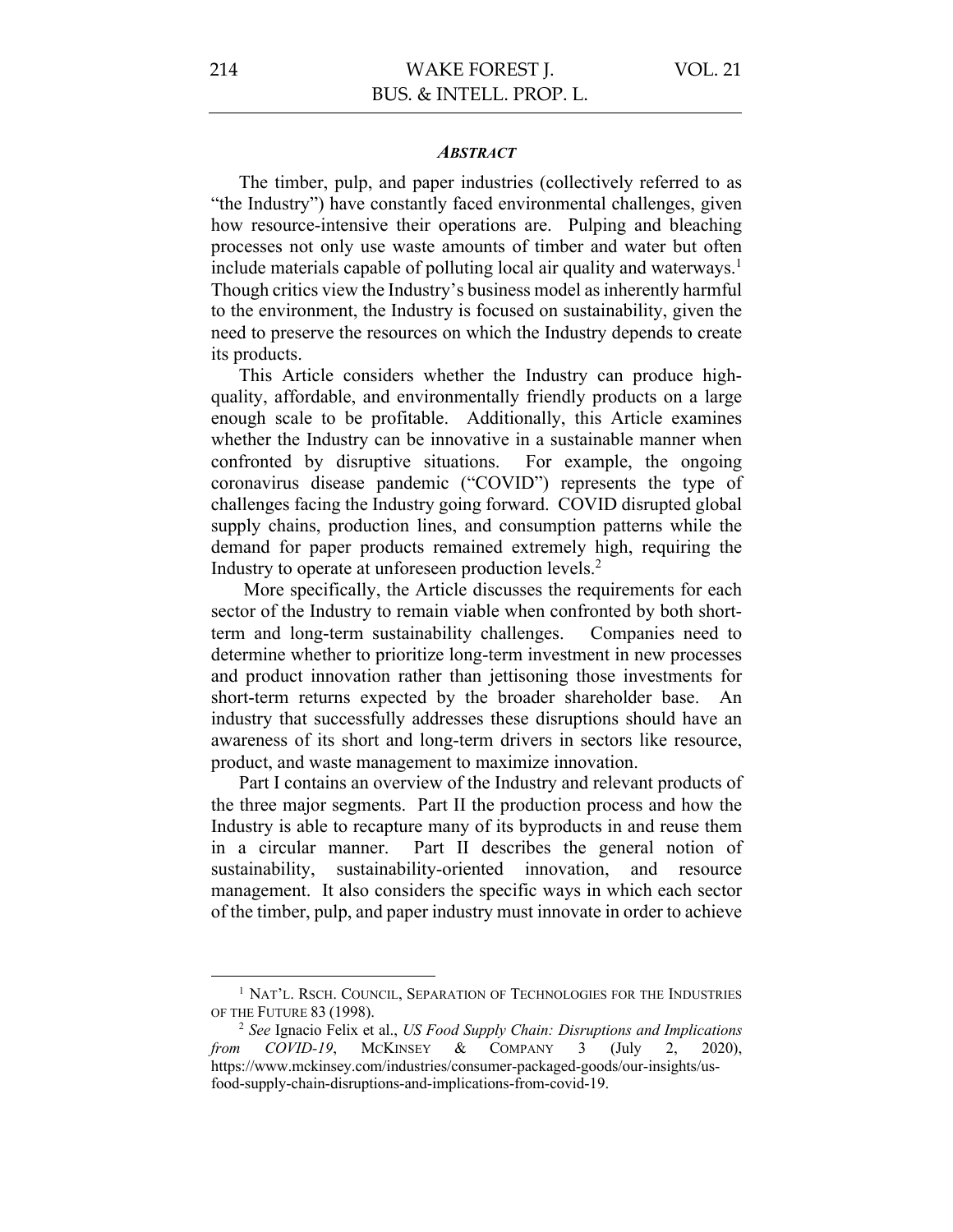sustainability. Part III surveys the challenges facing each segment, and Part V studies the reasons for stagnant innovation in the Industry.

#### **I. INTRODUCTION TO THE INDUSTRY**

The Industry can be divided into three major segments: timber, pulp, and paper.<sup>3</sup> Each segment represents a different aspect of the production lifecycle. Timber companies focus on managing the raw material, cultivating timber, lumber, and real estate assets.<sup>4</sup> Pulp mills specialize in the Kraft process and convert recycled materials and wood chips into pulp fibers that can be shipped to a manufacturing facility for production of paper or textiles.<sup>5</sup> Finally, paper companies make the end product, in partnership with timber and pulp experts.<sup>6</sup> Each sector plays in an important role in the Industry's claim of circularity. Although often referred to collectively as the pulp and paper industry, each segment of the Industry operates both separately and collaboratively.

## **A. Timber**

Timber represents a business structure that is different than its more production-heavy counterparts. Generally taking the form of a Real Estate Investment Trust ("REIT"), a company in this sector owns and manages the timberland real estate that is the backbone of the Industry.<sup>7</sup> The forest products industry has enthusiastically embraced REITs.<sup>8</sup> In the 1970s, Goldman Sachs issued a report that suggested that most of the largest public forest products and paper companies were trading below the value of their timberland holdings, including large companies like Weyerhaeuser.<sup>9</sup> Within a few decades, Timber REITs began to explode, particularly when Plum Creek Timber Co. converted from a limited partnership to a REIT.<sup>10</sup> Other companies soon followed suit, given findings that investors preferred timberland assets held in the

<sup>3</sup> *See Pulp, Paper and Wood Products Industries*, FOOD AND AGRIC. ORG. OF THE UNITED NATIONS, http://www.fao.org/forestry/industries/en/ (last updated Nov. 25, 2020).

<sup>4</sup> *Cf. Forest, Paper & Packaging*, PWC, https://www.pwc.com/gx/en/industries/ forest-paper-packaging.html (last visited Dec. 5, 2020).

<sup>5</sup> *See id.*

<sup>6</sup> *Id.*

<sup>7</sup> Michele Lerner, *Timberland REITs Standing Tall*, NAREIT (July 20, 2015), https://www.reit.com/timberland-reits-standing-tall. 8 Brooks Mendell, *From Cigar Tax to Timberland Trusts*, 2016 FOREST HISTORY

TODAY 32, 33 (2016).

<sup>9</sup> *Id.*

<sup>10</sup> *Id.* at 34.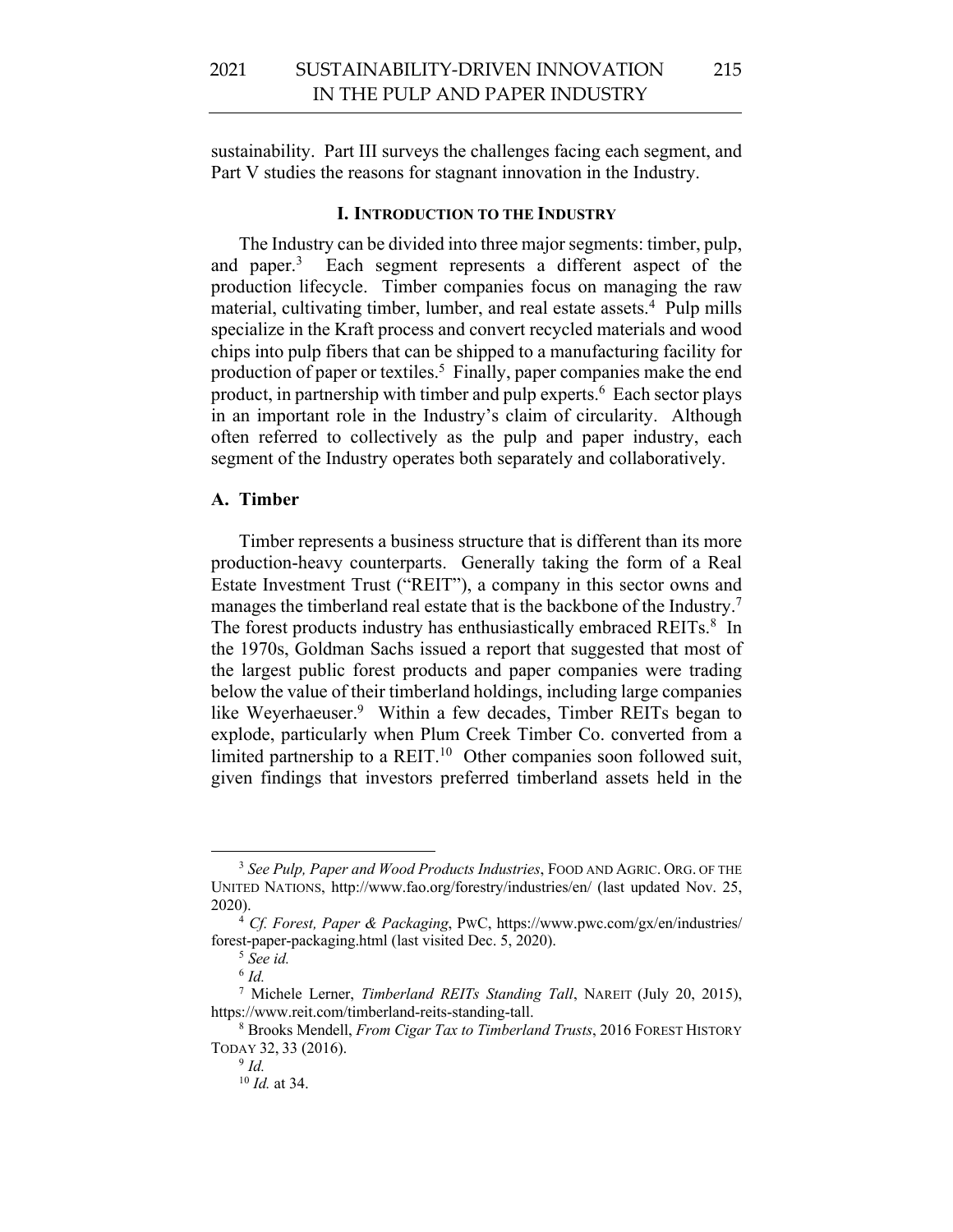more limited REIT corporate structure than in any other corporate structure.<sup>11</sup>

In 2009, Weyerhaeuser, one of the world's largest and oldest diversified forest products companies, announced its board had approved REIT conversion.12 Then in February 2016, Weyerhaeuser and Plum Creek, the two largest timber REITs in the world, combined to become a REIT behemoth, a timber REIT with more than 13 million acres of the most productive and diverse timberland in the U.S.13 The combined timber REIT is the second largest landholder in the USA after the Federal Government.<sup>14</sup> Valued at \$8.3 billion, the merger made Weyerhaeuser the largest private landowner in the United States.15

Weyerhaeuser had historically been an expert in forestry management. Weyerhaeuser Timber Company was founded in 1900 as a forest products company, purchasing 900,000 acres of Washington state timberland from the Northern Pacific Railroad.16 Weyerhaeuser eventually began to meet a variety of national timber needs, including providing spruce wood to build World War I airplanes, ships, and army barracks.17 At one point, the Army dispatched soldiers to Weyerhaeuser land holdings to help harvest lumber for the war effort.<sup>18</sup> In 1925, Weyerhaeuser created a new subsidiary, the Weyerhaeuser Logged-Off Land Company, which was in part designed to study and encourage the long-term health of forest holdings through tactics like reforestation.<sup>19</sup> Its CEO was an early proponent of sustainable forestry, lobbying the federal government for lower taxes in exchange for reforestation efforts and cooperative forest fire prevention.20 Their lobbying led to the expansion of the National Forest System and federal assistance to states for forest fire prevention and distribution of tree seedlings. $21$ 

<sup>11</sup> *Id.* 

<sup>&</sup>lt;sup>12</sup> Weverhaeuser Announces Intent to Elect REIT Status: Timing Under *Consideration*, WEYERHAEUSER (Dec. 15, 2009), http://investor.weyerhaeuser.com/ 2009-12-15-Weyerhaeuser-Announces-Intent-to-Elect-REIT-Status-Timing-Under-Consideration. 13 Sandra Ward, *Sizing Up the Weyerhaeuser Plum Creek Merger*, BARRON'S

<sup>(</sup>Nov. 14, 2015) https://www.barrons.com/articles/sizing-up-the-weyerhaeuser-plumcreek-merger-1447477645. 14 *Id.*

<sup>15</sup> *Id.*

<sup>16</sup> *History*, WEYERHAEUSER, https://www.weyerhaeuser.com/company/history/ #0 (last visited Dec. 5, 2020). 17 *Id.* 

<sup>18</sup> *Id.* 

<sup>19</sup> *Weyerhaeuser Company*, ENCYCLOPEDIA.COM, https://www.encyclopedia. com/social-sciences-and-law/economics-business-and-labor/businesses-andoccupations/weyerhaeuser-company (last visited Dec. 5, 2020).

 $^{20}$  *Id.* 

<sup>21</sup> *Id.*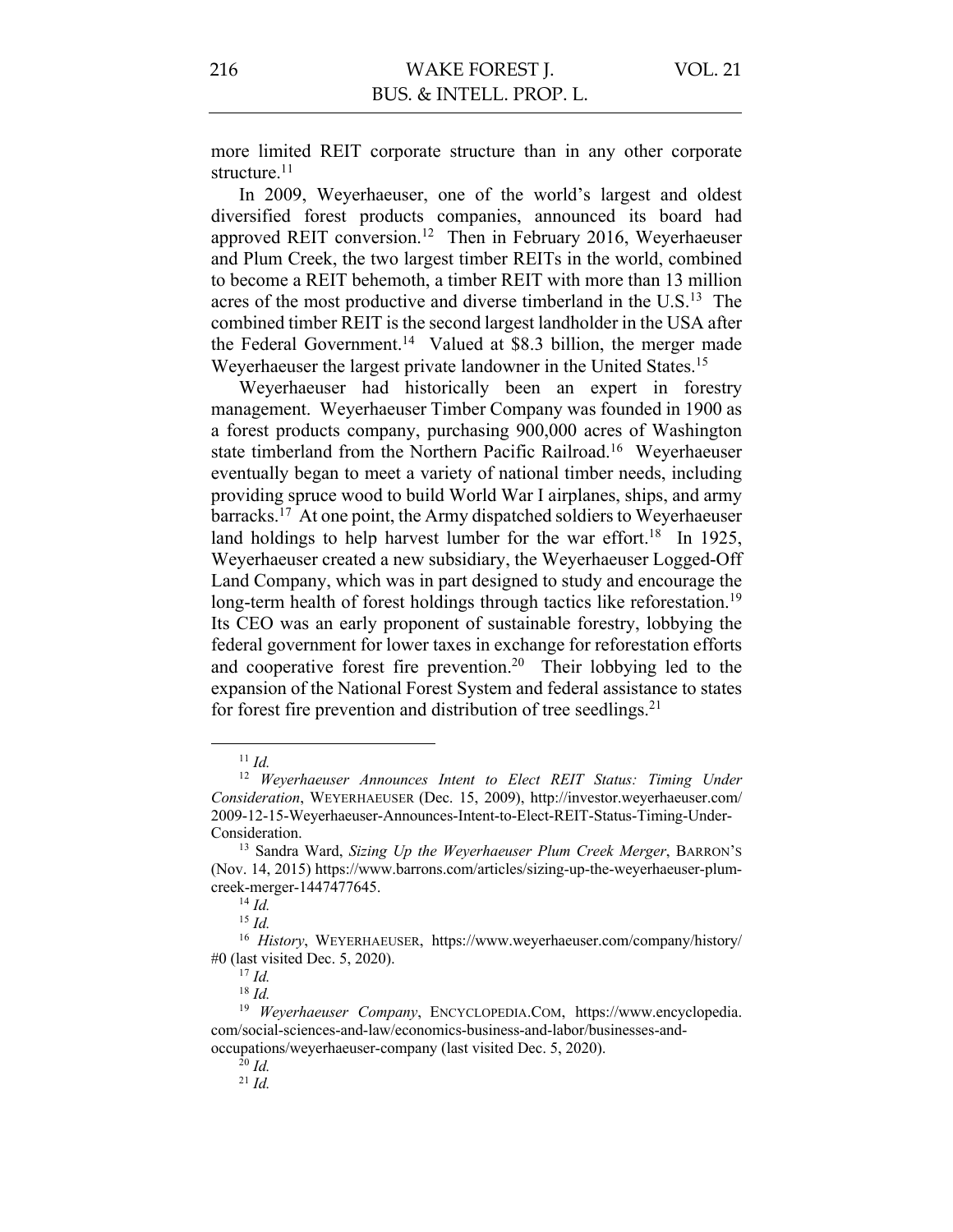Therefore, it seems only natural that Weyerhaeuser turned away from the pulp and paper aspect of the Industry to focus on its timberland holdings. The company's most valuable assets were its two million acres of forest in the Pacific Northwest.<sup>22</sup> In 2007, Weyerhaeuser completely exited its commercial paper business and spun off its subsidiaries to Domtar, Inc., a Canadian pulp and paper company.<sup>23</sup> In 2007, Weyerhaeuser sold its containerboard, packaging, and recycling assets to the International Paper Company for \$6 billion in cash.24 On April 16, 2010, Weyerhaeuser shareholders officially voted for a REIT conversion.25 The merger with Plum Creek in 2016 only made the conversion more lucrative.26 Weyerhaeuser was focused on sustainable forestry practices, while Plum Creek specialized in optimizing land values.27 Weyerhaeuser and Plum Creek had different areas of expertise but both entities were focused on resource management for the Industry.28 The combination was a compelling way of sharing expertise.29

Critics are still divided on the overall market significance of the Weyerhaeuser and Plum Creek merger. Some analysts argued that the merger, which created the country's largest private landowner, could be well-positioned for strong long-term growth, particularly as the housing market improved.<sup>30</sup> Others argue, however, that the merger emphasizes

<sup>22</sup> Joan E. Solsman, *Weyerhaeuser to Convert to REIT*, WALL STREET JOURNAL, https://www.wsj.com/articles/SB10001424052748704398304574597771927562160 (Dec. 15, 2009).

<sup>23</sup> *Weyerhaeuser, Domtar Ink Fine Paper Deal*, NBC NEWS (Aug. 23, 2006, 7:27 AM), https://www.nbcnews.com/id/wbna14471078. It was this spinoff that led to speculation in the market that Weyerhaeuser was considering conversion to a REIT, which Weyerhaeuser initially denied. The company was required to show the IRS that it was converting to a REIT for "legitimate business reasons" and not simply for tax avoidance purposes. At the time of the Domtar spinoff, Weyerhaeuser had too many non-real estate assets to qualify for REIT status, and the company did not want to tip off the IRS of its intentions to convert. When Weyerhaeuser denied rumors of a REIT conversion, its stock price fell 7.6%, a five-year low, since it then appeared to the market that Weyerhaeuser was slashing capital spending and spinning off profitable

divisions with no real endgame. 24 *Weyerhaeuser Sells Packaging Unit for \$6B*, NBC NEWS (Mar. 17, 2008), https://www.nbcnews.com/id/wbna23673775.

<sup>25</sup> *Weyerhaeuser Shareholders' Vote Clears Path for REIT Conversion*, WEYERHAEUSER (Apr. 16, 2010) http://investor.weyerhaeuser.com/2010-04-16- Weyerhaeuser-shareholders-vote-clears-path-for-REIT-conversion. 26 Ward, *supra* note 13.

<sup>27</sup> *Id.*

<sup>28</sup> *Id.*

<sup>29</sup> *Id.*

<sup>30</sup> *Weyerhaeuser and Plum Creek to Merge, Creating the World's Premier Timber, Land, and Forest Products Company*, WEYERHAEUSER (Nov. 8, 2015),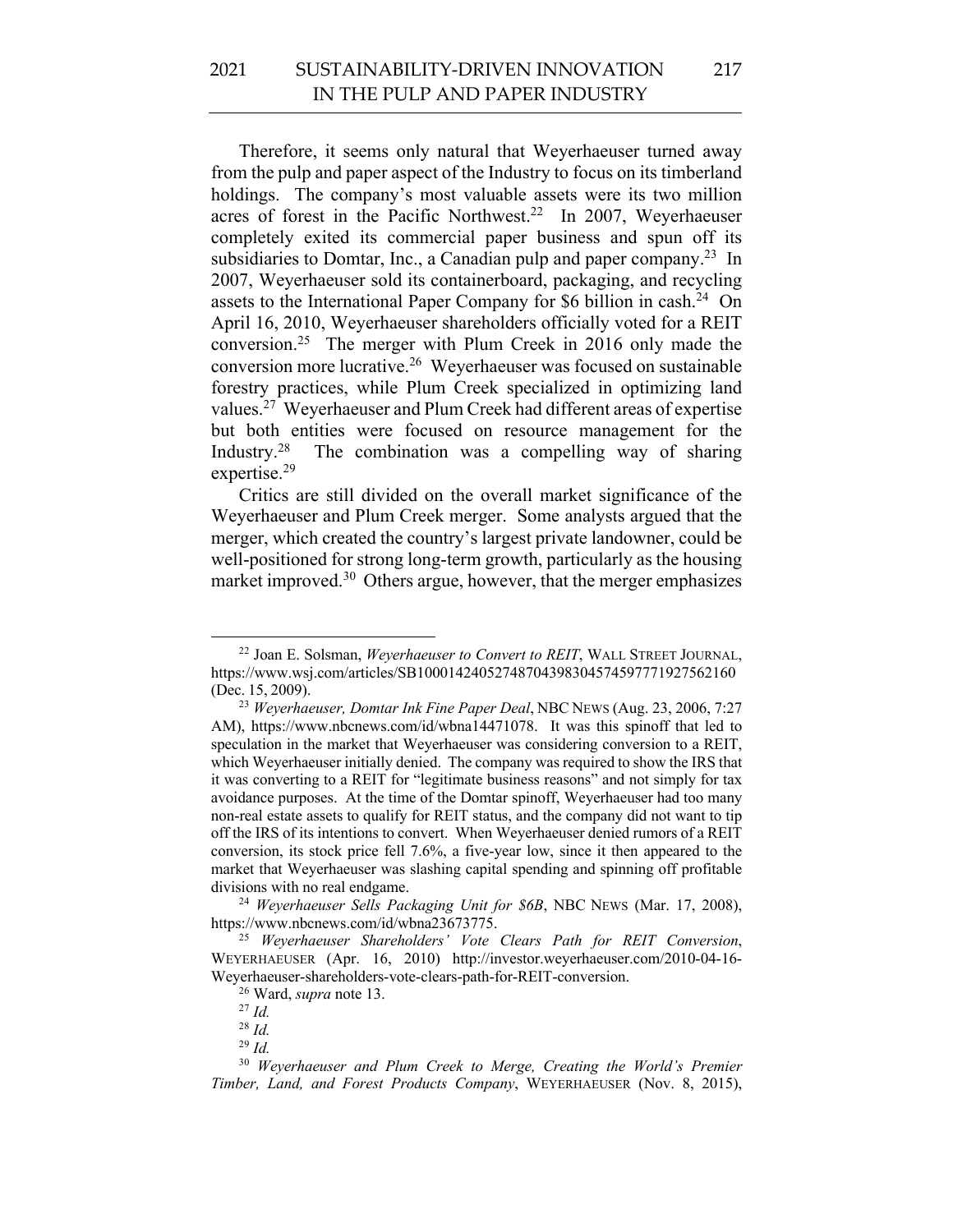VOL. 21

the relative insignificance of timber REITS, which account for only three percent of the REIT sector overall.<sup>31</sup> Additionally, Weyerhaeuser, though now the largest private landowner in the United States, still accounts for only a fraction of private timberland and real estate assets, dwarfed by millions of small and mid-sized private landowners.<sup>32</sup> Finally, and most importantly to the long-term viability of REITs, the merger questions what growth and profit options remain for REITs. Timberland is a limited resource and particularly in a market in which timber REITs buy and sell to and from each other, there may be few opportunities for REITs to grow their asset base and hence, their profits.

## **B. Pulp**

Pulp and paper are often conceptualized as a single industry, but it is important to separate them and examine their different production processes for both pulp and paper. To make pulp, wood chips are cooked to separate its various components: cellulose fibers, lignin, and other substances such as hemicellulose. Cellulose is the major structural component of a plant's cell wall, providing both strength and structure.<sup>33</sup> Lignin is a polymer that acts as the glue between cellulose and hemicellulose components in trees.<sup>34</sup> Hemicellulose contributes to the plant wall and is used in the papermaking process.<sup>35</sup> Once separated from the lignin, the cellulose fibers form a pulp that is most commonly used as the raw material that makes paper products like tissue and paperboard.36

There are two major types of cellulosic wood pulp: dissolving pulp and fluff pulp. Dissolving pulp is a specialty grade of pulp that demonstrates the versatility of the cellulosic fiber. For example, cellulose derivatives like carboxymethylcellulose, ethylcellulose, and ethylpropylcellulose derived from dissolving pulp are used in everything from food to pharmaceutical products as natural thickening agents.<sup>37</sup> Cellulose acetate and cellulose acetate propionate are used as

http://investor.weyerhaeuser.com/2015-11-08-Weyerhaeuser-and-Plum-Creek-tomerge-creating-the-worlds-premier-timber-land-and-forest-products-company.<br><sup>31</sup> Mendell, *supra* note 8, at 32, 35. <sup>32</sup> *Id*.

<sup>33</sup> John Nycz, *Knowing Where Your Paper Comes From: Sustainability is Critical*, WOODLAND PAPER (Jan. 12, 2019), https://www.woodlandpaper.com/2019/ 01/where-paper-sustain/.

<sup>&</sup>lt;sup>34</sup> International Paper v. Bridges, 972 So.2d 1121, 1123 n.1 (La. 2008)<br><sup>35</sup> Id. at 1123.

<sup>&</sup>lt;sup>36</sup> *See What is Pulp?*, UPMPULP, https://www.upmpulp.com/sustainablepulp/what-is-pulp/ (last visited Dec. 8, 2020).

<sup>37</sup> *See Modified Celluloses*, INCHEM, http://www.inchem.org/documents/jecfa/ jecmono/v26je08.htm (last visited Dec. 8, 2020).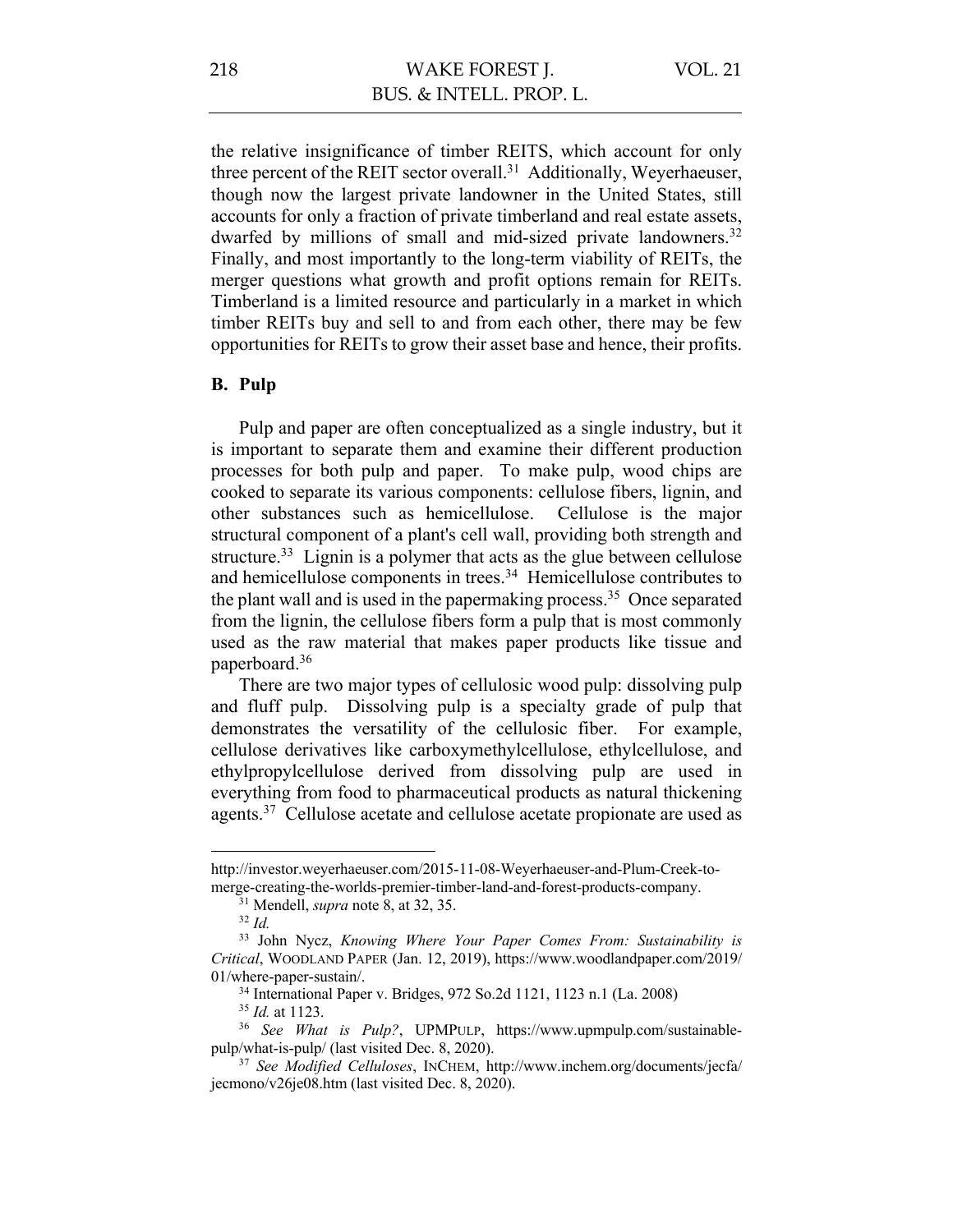an aerosol filtration medium that can be used in face masks as well as manufacturing optical frames.38

Fluff pulp is most known for its absorbent qualities, and therefore it is used in diapers, feminine products, and adult incontinence diapers.<sup>39</sup> Even tissues and toilet paper are made from fluff pulp, since cellulose fibers can hold between five to ten times their mass with no dripping.40 In contrast to the absorbent qualities of cellulosic pulp, lignin is hydrophobic, which is why it must be removed before the cellulose fibers can be utilized.<sup>41</sup> However, lignin is not treated solely as a waste product. Scientists have developed a chemical process by which it can be converted into a gasoline substitute.<sup>42</sup> Since nearly every step of the paper production process involves ensuring that no lignin remains on the cellulose fibers, the lignin discharge can be diverted as a fuel source for the papermaking process. 43

The highest grades of wood pulp are highly pure with a cellulose content over 90%.44 They are not used to make paper but are instead dissolved in solvent in such a way that they can be spun into yarn or filament to manufacture textile products.45 Traditionally, the commercial route to using cellulosic textiles was through axanthationprocess using carbon disulfide as a solvent to produce viscose and rayon fibers, which did not dissolve in traditional solvents.46 Scientists had to manipulate the xanthate-based process to make a pulp solution that they could make into longer fibers. $^{47}$  They used an ionic-based solution to develop an elastic, moisture-wicking, flexible material called lyocell that replaced cotton, which is heavily irrigated and uses significantly more water than timber. <sup>48</sup> The lyocell fiber discovery won Lenzing

<sup>38</sup> *See* Dominique Thomas et al., *Composite Fibrous Filters for Nano-Aerosol Filtration: Pressure Drop and Efficiency Model*, 215 SEPARATION & PURIFICATION TECH. 557, 557 (2019) (explaining the aerosol filtration medium).

<sup>39</sup> Hubbe et al., *Enhanced Absorbent Products Incorporating Cellulose and Its Derivatives: A Review*, 8 BIORESOURCES 6556, 6556 (2013).

<sup>40</sup> *Id.* at 6556.

<sup>41</sup> *Id.* at 6559–60.

<sup>42</sup> *See* Jim Drury, *From sawdust to petrol*, REUTERS (Jan. 21, 2016, 6:17 AM), https://www.reuters.com/article/us-belgium-sawdust-petrol/from-sawdust-to-petrolidUSKCN0UZ19D.

<sup>43</sup> *See* Monica Westman Svenselius, *Lignin – a super green fuel for fuel cells*, LINKOPING UNIVERSITY (May 14, 2018), https://liu.se/en/news-item/lignin-nyttsupergront-bransle-for-branslecell.

<sup>44</sup> *See* Paul Flickinger et al., *Dissolving Pulp*, TAPPI 6 (Oct. 2, 2011), https://www.tappi.org/content/events/11diss/flickinger.pdf.

<sup>45</sup> *Id.*

<sup>46</sup> U.S. Patent No. 4,037,039 (filed July 19, 1977).

<sup>47</sup> U.S. Patent No. 3,335,023 (filed Aug. 8, 1967).

<sup>48</sup> Éva Borbély, *Lyocell, The New Generation of Regenerated Cellulose*, 5 ACTA POLYTECHNICA HUNGARICA 11, 12 (2008).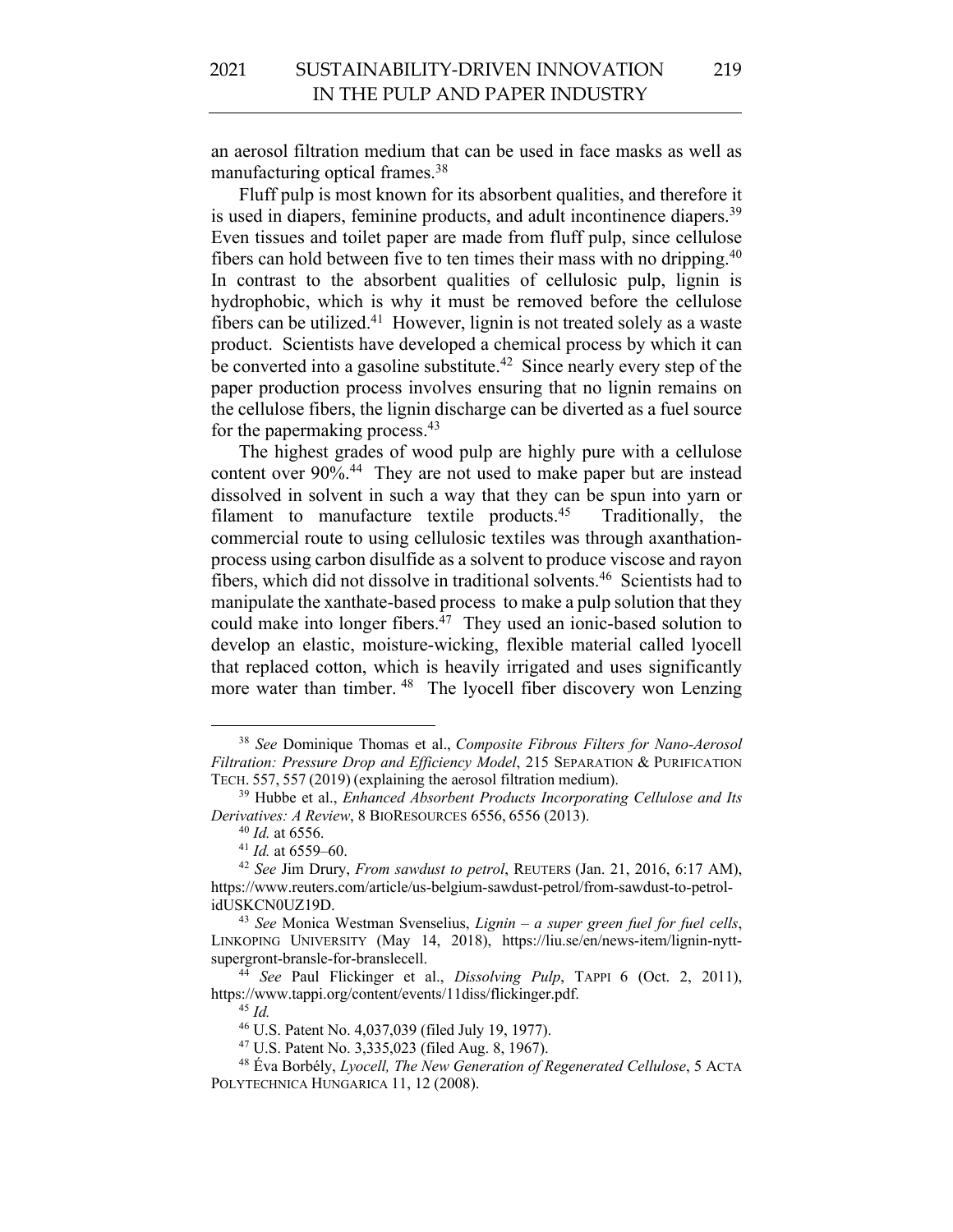AG, Austria, the trademark holder of Tencel, a lyocell fiber, a European Award for the Environment for their efforts.<sup>49</sup>

## **C. Paper**

Though paper may be the sector most familiar to laymen, notions of the paper industry among the general public are woefully limited. Paper companies use wood pulp to generate two major products: graphic paper and paperboard. Graphic paper includes products such as newsprint, printing paper, and envelopes.<sup>50</sup> Paperboard, colloquially known as cardboard, is also considered a paper product. 51

While increasing integrations of digital systems might seem to suggest that the paper industry is on its last legs, graphic paper is only one small subsector of the larger paper sector. Paper industry veterans understand that graphic paper demand has declined across the globe and have begun to adjust accordingly.<sup>52</sup> For example, though International Paper continues to produce graphic sheet paper, it has begun converting a number of its mills to focus on the production of "high quality whitetop linerboard and containerboard."<sup>53</sup> Such machine conversions emphasize International Paper's commitment to its packaging division over its traditional paper division.<sup>54</sup> And other companies are following in its footsteps. Another conglomerate, WestRock, has focused on growing its consumer packaging business, investing in producing corrugated pizza boxes and produce containers.<sup>55</sup> The growth of

<sup>49</sup> *Rewarding Success in Eco-Innovation*, EUROPEAN COMM'N., https:// ec.europa.eu/environment/awards/winners\_nominees\_2000.html (last visited Dec. 9, 2020).

<sup>50</sup> *Industry Overview: Paper and Forest Products*, VALUE LINE, https://valueline.com/Stocks/Industries/Industry\_Overview\_\_Paper\_and\_Forest\_Pro ducts.aspx#.X\_N0zmRKiDU (last visited Dec. 9, 2020).

<sup>51</sup> *Paper-Based Packaging*, AM. FOREST & PAPER ASS'N, https://www. afandpa.org/our-products/paper-based-packaging/paperboard (last visited Dec. 9, 2020).

<sup>52</sup> Mark Rushton, *Industry Trends in Graphic Paper*, PAPER360°, https://paper360.tappi.org/2017/12/01/industry-trends-in-graphic-paper/ (last visited Dec. 9, 2020).

<sup>&</sup>lt;sup>53</sup> International Paper to Convert Riverdale Paper Machine, PR NEWSWIRE (Sept. 22, 2017), https://www.prnewswire.com/news-releases/international-paper-toconvert-riverdale-paper-machine-300524171.html.

<sup>54</sup> Chris Hill, *Why Boxes Are the Future*, THE MOTLEY FOOL (Dec. 29, 2017, 9:24 PM), https://www.fool.com/investing/2017/12/29/why-boxes-are-the-future.aspx.

<sup>55</sup> *Corrugated Packaging*, WESTROCK, https://www.westrock.com/products/ corrugated-containers (last visited Dec. 9, 2020).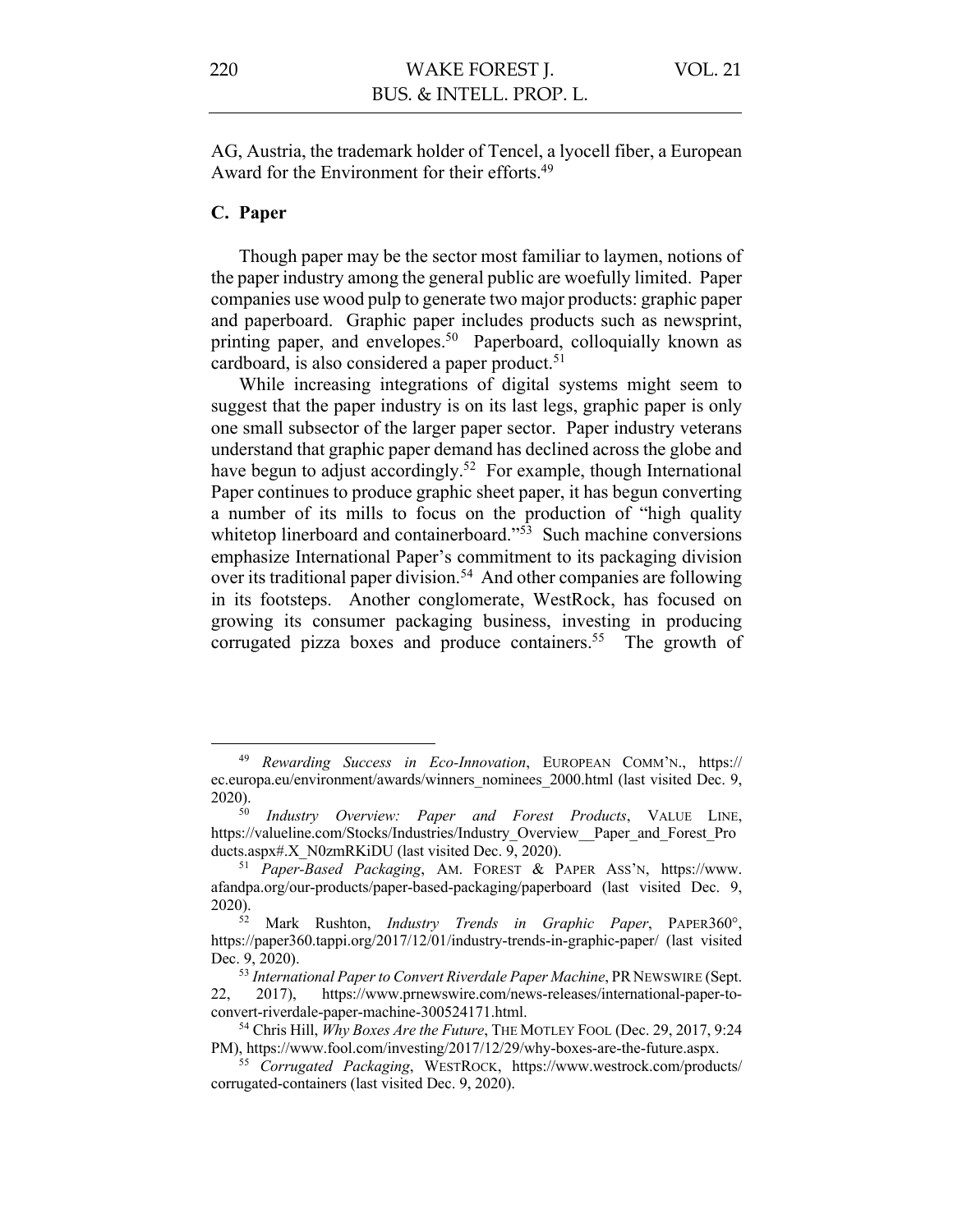packaging has allowed the industry as a whole to continue growing, even as the demand for graphic paper declines.<sup>56</sup>

The growth of the containerboard sector has had environmental implications. Containerboard is the single most recycled packaging material in the United States, amounting to 25% of all materials.<sup>57</sup> As many as 88% of corrugated packaging containers are recycled.<sup>58</sup> Given that corrugated containers are already made in part from recycled paper, they represent 65.7% of all the municipal solid waste that is recycled, more than any other material.<sup>59</sup> In contrast, plastic packaging materials, which represent 30% of the packaging market, are recycled only 4% of the time.<sup>60</sup> This means most containerboard, which is generally made in part from recycled fibers, is being thrown back into the Kraft process, generating further recycled fibers.<sup>61</sup> The dominance of containerboard has led to increased circularity in the Industry.

Paper scientists are still focused on inventing more than process control technology, knowing their traditional business model is "cratering and dying."62 Product development continues, albeit more slowly than process innovation, and the slow death of their traditional newsprint-and-loose leaf business model has forced paper scientists to turn creative. For example, Nomex sheets made from fire-retardant grafted cellulose are so heat and fire-resistant that they are used in apparel by NASCAR drivers, fighter pilots, and even by the U.S. Space Program.<sup>63</sup> On the packaging front, manufacturers have increasingly focused on digitization, such as packaging material that can track storage conditions or detect any tampering.<sup>64</sup> And of course paper straws have been profitable for the paper sector; the market is projected

<sup>56</sup> Peter Berg & Oskar Lingqvist, *Pulp, Paper, and Packaging in the Next Decade: Transformational Change*, MCKINSEY & CO. (Aug. 7, 2019), https://www. mckinsey.com/industries/paper-forest-products-and-packaging/our-insights/pulppaper-and-packaging-in-the-next-decade-transformational-change.

<sup>57</sup> AM. FOREST & PAPER ASS'N, *supra* note 51.

<sup>58</sup> *Id.*

<sup>59</sup> *Advancing Sustainable Materials Management: 2017 Fact Sheet*, EPA (Nov. 2019), https://www.epa.gov/sites/production/files/2019-11/documents/2017\_facts\_ and figures fact sheet final.pdf.

<sup>60</sup> *Id.*

<sup>61</sup> *Id.*

<sup>62</sup> Michael Rosenwald, *Print is Dead. Long Live Print.*, COLUM. JOURNALISM REV. (2016), https://www.cjr.org/special\_report/print\_analog\_comeback.php.

<sup>63</sup> *When the Heat is On, Nomex® Delivers*, DUPONT, https://www.dupont.com/ brands/nomex.html (last visited Jan. 4, 2021).

<sup>64</sup> *Value Creation in the Digital Paper and Packaging Business*, SAP (2016), https://technology.risiinfo.com/sites/technology.risiinfo.com/files/Digital\_Whitepape r Paper and Packaging.pdf.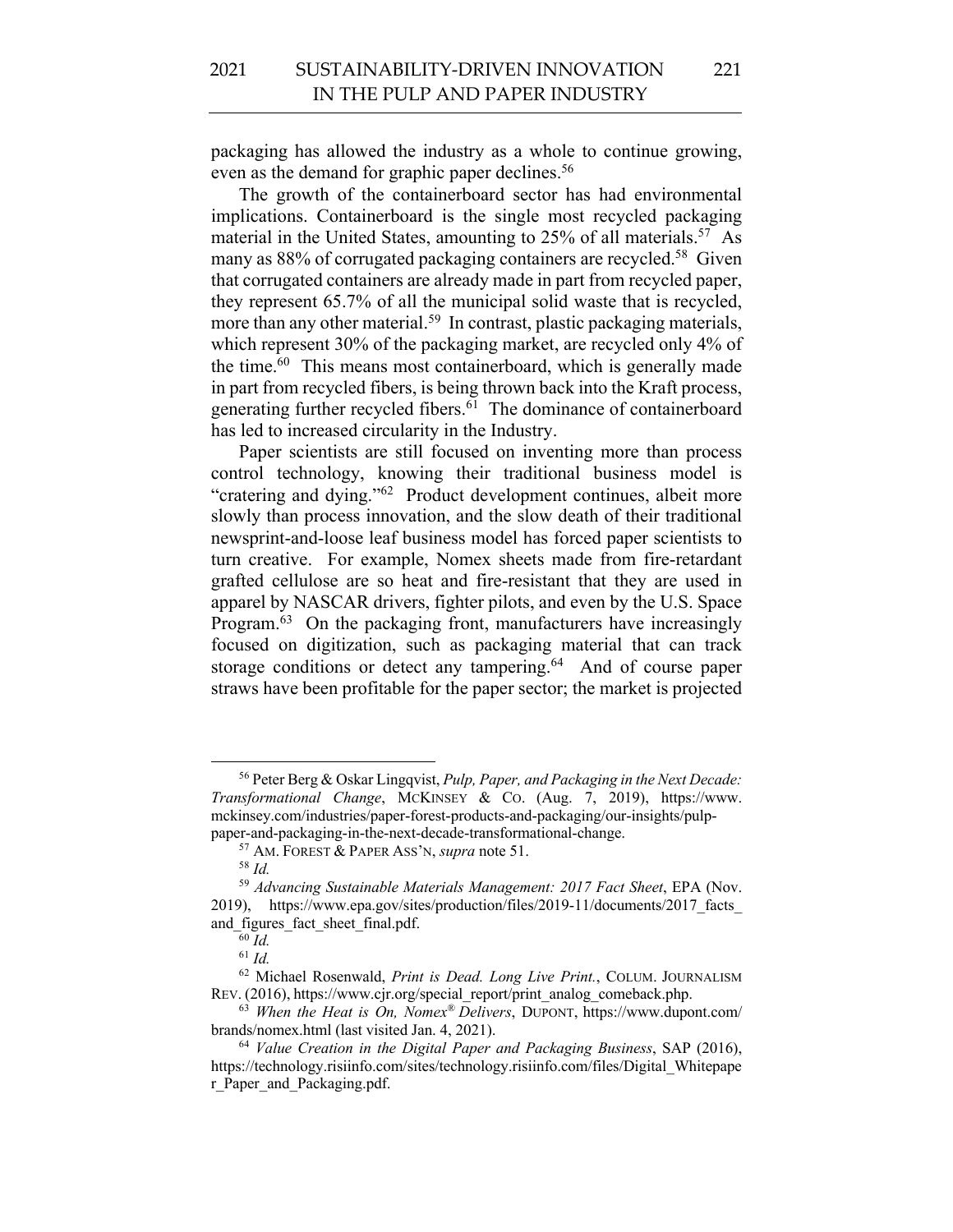to grow from \$585 million in 2019 to \$1.6 billion by the end of 2020.<sup>65</sup> Paper may appear the obvious underdog in the Internet era, but paper products continue to remain relevant.

#### **II. THE PRODUCTION CYCLE AND THE CIRCULAR ECONOMY**

## **A. The Production Cycle**

Wood is the primary material used by all three segments of the Industry, though a number of other materials are used and recycled throughout the production cycle. 66 The reuse of materials is why the Industry is referred to as a circular economy, a system that maximizes its use of resources and reduces waste. A circular economy stands in contrast to a linear economy by reusing the waste itself in other parts of the production cycle rather than disposing of it.<sup>67</sup> Like a loop, every residual component is reused in other capacities.

In the papermaking context, maximizing the use of resources means "improving the fiber yield (i.e. using every part of the tree), using renewable, carbon-neutral biomass, reusing and recycling water in the manufacturing process, producing renewable energy on-site in lieu of purchasing energy, reducing and optimizing the use of non-renewable resources, providing manufacturing residuals and byproducts for other uses, etc."68 Optimizing the circular economy is the Industry's best way of remaining sustainable and environmentally friendly, despite the heavy extraction of natural resources that the production process requires.

All three aspects are present during what is known as the Kraft pulping process and papermaking:

> 1. Wood Preparation: Bark is removed from the wood logs and then chipped.

<sup>&</sup>lt;sup>65</sup> Concern over the effect that plastic straw usage was having on the environment, customers are increasingly looking for more eco-friendly substitutions. Since plastic straws are not biodegradable, customers are increasingly turning to paper straws as a more sustainable alternative, and the market is projected to have a compounded annual growth rate of 20%. *Paper Straw Market to reach US \$1.60 Billion by 2025*, GLOBE NEWSWIRE (Aug. 18, 2020), https://www.globenewswire.com/newsrelease/2020/08/18/ 2079684/0/en/Paper-Straw-Market-to-reach-US-1-60-billion-by-2025-Global-Insights-on-Key-Stakeholders-Growth-Drivers-Restraints-Challenge-Recent-Initiatives-and-Business-Opportunities-Adroit-Mar.html.

<sup>66</sup> NAT'L. RSCH. COUNCIL, *supra* note 1, at 79.

<sup>67</sup> *See* Jerry Schwartz, *Contributing to the Circular Economy: The Paper and Wood Products Industry*, AM. FOREST & PAPER ASS'N. (Aug.15, 2019).

<sup>68</sup> *Id.*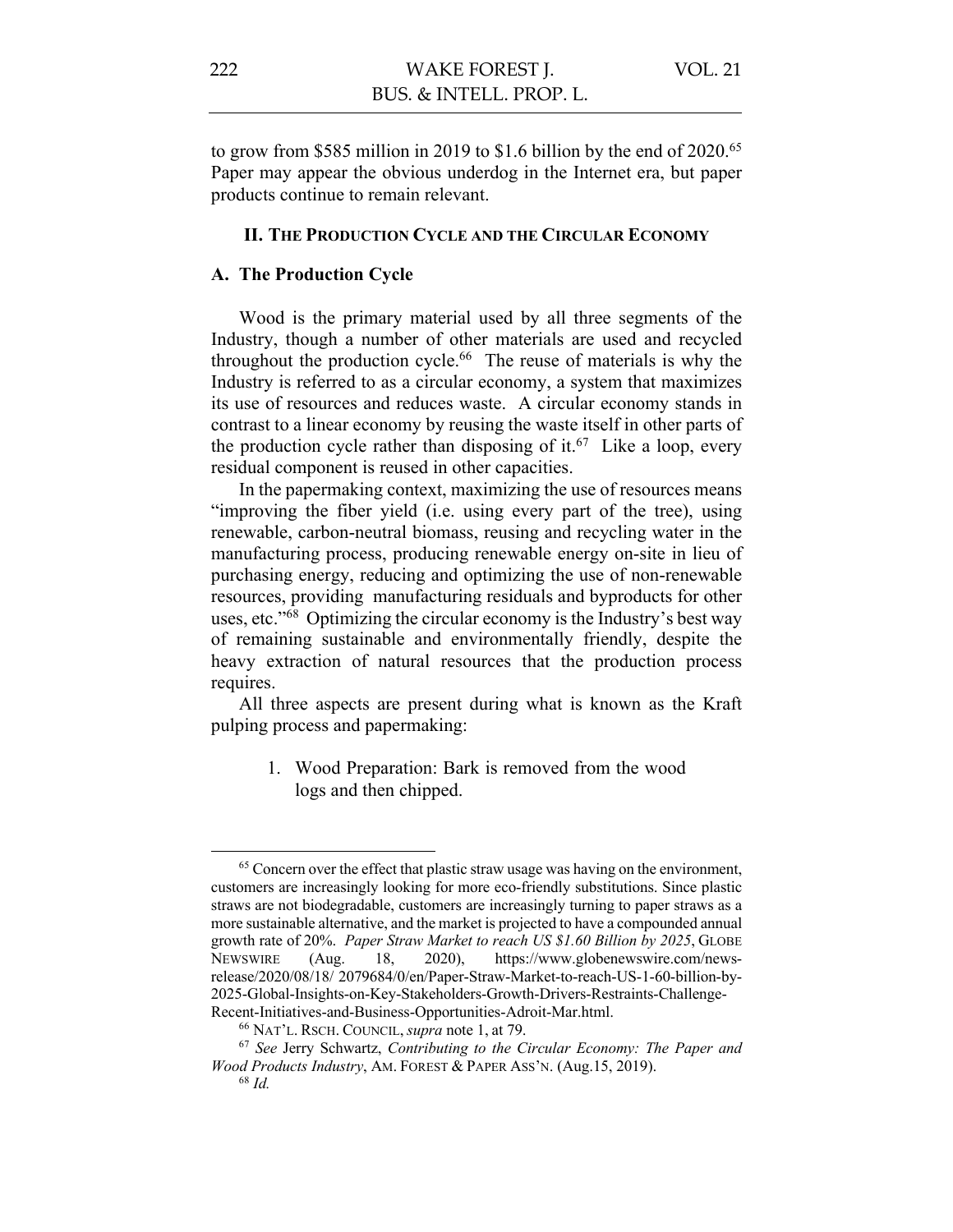- 2. Cooking: The wood chips are cooked in an alkaline white liquor containing sodium hydroxide and sodium sulfide, resulting in the removal of lignin and the separation and transformation of cellulose to a fiber form.
- 3. Washing: The cellulose is thoroughly washed to remove any remaining lignin or additives from the fiber and also the spent chemicals from the cooking. The spent liquor thus separated from the cellulosic fiber is called black liquor. The black liquor is converted back into cooking white liquor in the chemical recovery process; the chemical recovery process also uses the energy value of the lignin to generate steam to generate power and to be used in the process.
- 4. Screening: All knots and tangles in the fiber are removed from the pulp.
- 5. Bleaching: In a two-step process, wherein the washed pulp is treated with a combination of alkaline solution and chlorine-free bleaching chemicals to brighten the pulp and to ensure that no lignin remains in the pulp.
- 6. Paper Production: Fibers are mechanically bonded to each other and any additional chemicals to provide special optical, surface and strength properties like color and porosity and tear strength. The fibers are sent through a series of hot rollers to dry (dryer cans) and calendared to a smooth surface to form paper.<sup>69</sup>

Circularity in the Industry takes three primary forms: resource management, energy management, and waste management.<sup>70</sup> Resource management requires proper cultivation of timber resources and the maximization of those resources to as many diversified products as possible and minimizing wood fiber losses.<sup>71</sup> Energy management also concerns fibers, ensuring that pulp and paper production do not utilize more water or energy than necessary. $\frac{72}{2}$  Proper waste management ensures that the final disposal at the end of the process is as minimal as possible.73

<sup>69</sup> *The Pulp and Paper Industry*, SEMANTIC SCHOLAR 7 (last visited Dec. 7, 2020). <sup>70</sup> Michael Has et al., *Design and Management for Circularity – the Case of* 

*Paper*, WORLD ECONOMIC FORUM 13 (Jan. 2016).

<sup>71</sup> *Id.*

<sup>72</sup> *Id.*

<sup>73</sup> *Id.*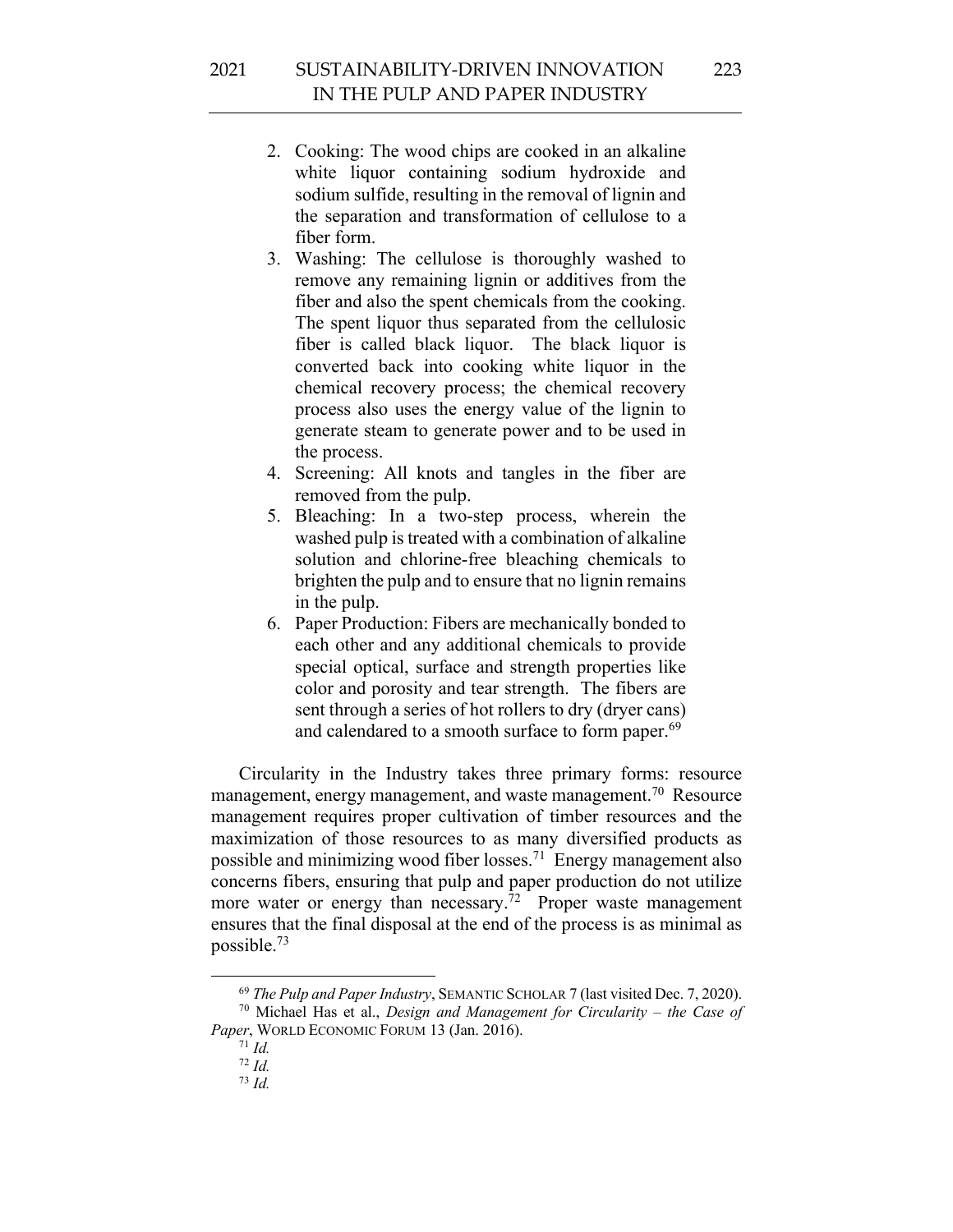Resource management involves preserving as much of the raw material and re-introducing it into the process. Ideally, circularity would involve utilizing fiber already extracted to produce new products. Reusing the fiber would involve separating it from all other materials, processing it until clear of contaminants, and then, if in a mill that handles both virgin and recycled fiber, adding it to virgin wood pulp. Under this approach, recaptured fibers, when properly processed, can be a valuable resource.

Energy management is particularly critical for the paper industry because every step of the papermaking process requires large blocks of energy to conduct the necessary manufacturing processes. According to the Department of Energy, large process areas include "bleaching, liquor evaporation, stock preparation, paper drying, etc."74 Most mills tend to burn leftover wood waste such as logs or chips to generate energy, though some older Kraft mills may continue to use fossil fuels.<sup>75</sup> Newer mills are generally able to derive all necessary steam and electrical energy from the black liquor, sludge, and wood waste produced by the papermaking process.76

In the waste management context, circularity is evident primarily in the regeneration of the sodium hydroxide and sodium sulfide in the white liquor so they can be reused in the black liquor to prevent them from being discharged unnecessarily.77 Additionally, the processed water drained from the cellulose undergoes filtration and is reintroduced.78 The organic and inorganic material in the water is also recovered.79 The wastewater generated by the paper production process is treated and then reused. $80$  The sludge cleared from the wastewater goes into the boiler and used as an energy source.<sup>81</sup>

The Industry often comes under scrutiny for its environmental practices.82 Unlike most industries, however, the foundation of the Industry is a renewable raw material, and its manufacturing process is as circular as possible.

<sup>74</sup> Robert B. Kinstrey & David White, *Pulp and Paper Industry Energy Bandwidth Study*, JACOBS ENGINEERING GROUP 18 (Aug. 2006).

<sup>&</sup>lt;sup>75</sup> NAT'L ACAD. OF ENG'G, THE ECOLOGY OF INDUSTRY: SECTORS AND LINKAGES 110–11 (Deanna J. Richards & Greg Pearson eds., 1998).

<sup>76</sup> *Id.* at 111.

<sup>77</sup> *Id.* at 106.

<sup>78</sup> *See* Circular Utilization Method in Pulping and Papermaking Processes with Straw, U.S. Patent No. 8,778,135 col. 31, l. 21-41 (filed Mar. 11, 2011) (issued July 15, 2014).

<sup>79</sup> Kinstrey & White, *supra* note 74, at 48.

<sup>80</sup> '135 Patent fig.3, 4.

<sup>81</sup> NAT'L ACAD. OF ENG'G, *supra* note 75, at 110.

<sup>82</sup> *Id.* at 131–32.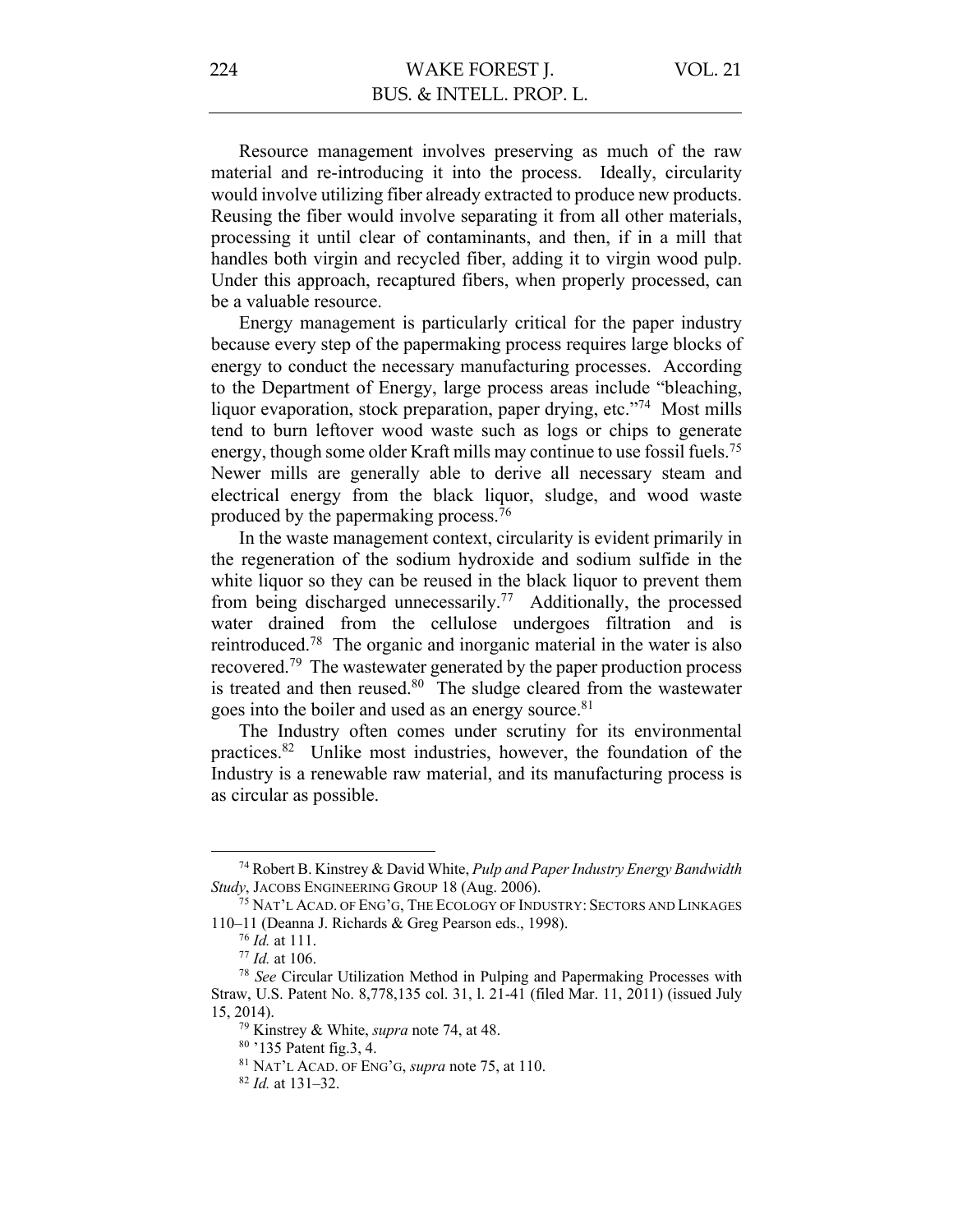225

#### **B. The Future of the Circular Economy**

The above statistics ignore the elephant in the room: what happens to the Industry during the pandemic and afterwards? Worldwide, over 83 million cases and 1.8 million confirmed deaths of COVID have been reported to the World Health Organization as of the time of this writing.<sup>83</sup> Aside from the human toll, no pandemic has had such an impact on the modern global economy as COVID.<sup>84</sup> The nations with the most reported cases represent approximately 50% of global manufacturing exports.<sup>85</sup> The impact on global supply chains has severely affected the Industry.<sup>86</sup> Some of these disruptions have been negative and will continue to be an ongoing problem for the Industry. However, the Industry responded quickly, particularly on the container board side, and was able to mitigate the losses that could have ensued with the economy on uncertain ground.

From the Industry perspective, executives were asked to rank their greatest concerns with respect to COVID. The following were the top seven fears among respondents:

- 1. The financial impact on operations, liquidity, and capital resources;
- 2. The potential of a global recession;
- 3. The effect on workforce and its productivity;
- 4. A decline in consumer confidence and consumption;
- 5. A disruption to supply chains;
- 6. Difficulty funding future projects; and
- 7. Uncertainty limiting management's capacity to make informed decisions. 87

The list emphasizes the comprehensive nature of the coronavirus epidemic and how it continues to affect every part of human life and decision-making. A typical contingency plan would allow management to develop risk management models at every step of the production life

<sup>83</sup> *WHO Coronavirus Disease (COVID-19) Dashboard*, WORLD HEALTH ORGANIZATION, https://covid19.who.int/ (last visited Jan. 4, 2021).

<sup>84</sup> ECONOMICS IN THE TIME OF COVID-19 1–2 (Richard Baldwin & Beatrice Weder di Mauro eds., 2020).

<sup>85</sup> *Id.*

<sup>86</sup> *The Impacts of COVID-19 on the Forest Sector: How to Respond?*, FOOD AND AGRIC. ORG. OF THE UNITED NATIONS 2 (Apr. 23, 2020), http://www.fao.org/ 3/ca8844en/CA8844EN.pdf.

<sup>87</sup> *COVID-19: What it means or forest, paper and packaging companies*, PWC (Apr. 22, 2020), https://www.pwc.com/us/en/library/covid-19/coronavirus-impactsforest-paper-packaging.html.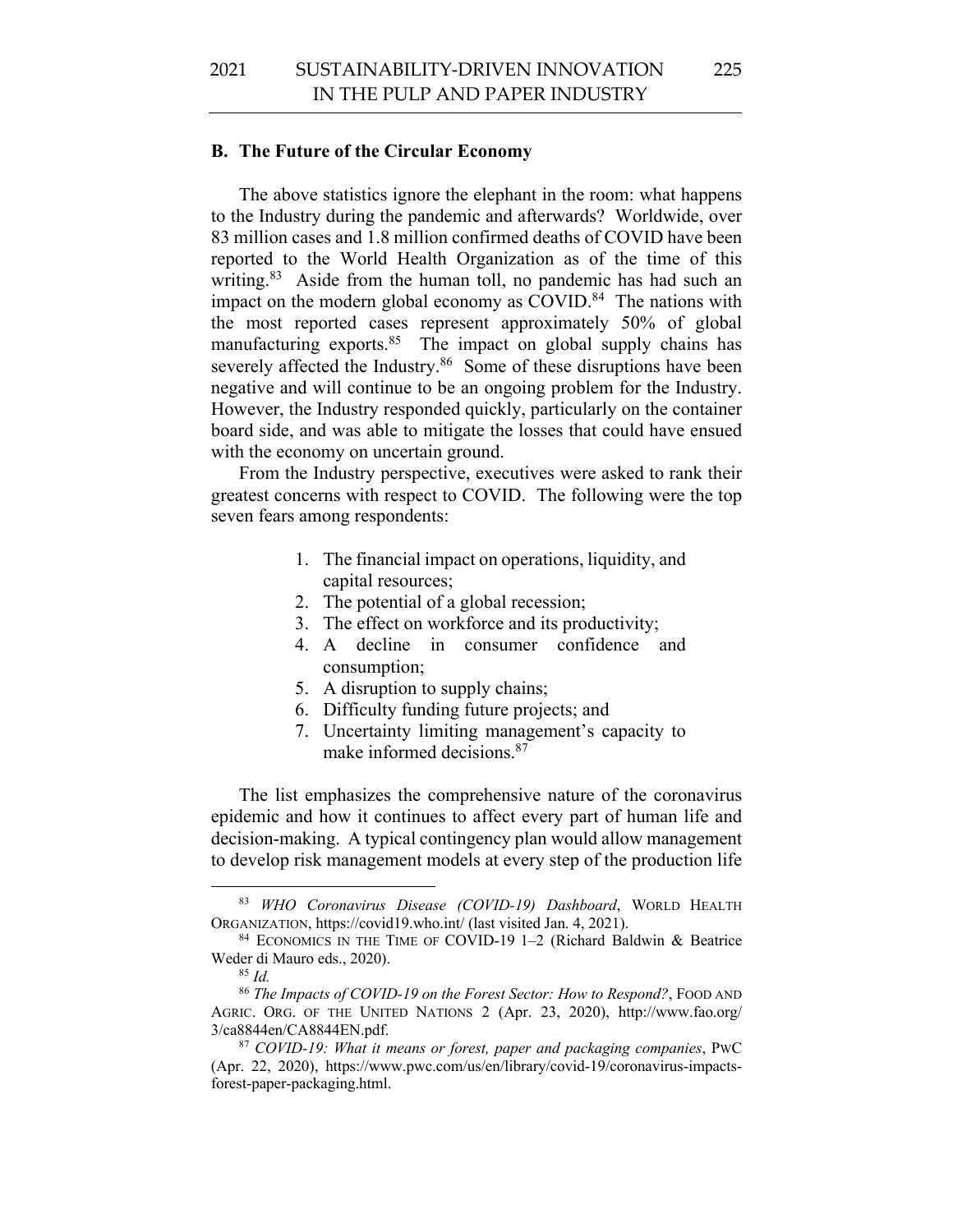cycle. COVID, however, requires management to balance liquidity and capital, global markets, widespread school and workplace closures, quarantines, travel restrictions, and human health and wellbeing on top of the regular challenges of keeping the production process running as efficiently as possible.

In addition to a contingency plan, the Industry can mitigate losses by diversifying their investments. Since the circular value chain depends on "controlling finite stocks and balancing renewable resource flows," volatility in the consumer products market will affect every aspect of the product life cycle.<sup>88</sup> Many companies have confronted the difficult operating climate by diversifying their holdings to invest in each step of the production process.<sup>89</sup> Doing so has proven successful for those companies. For example, the CEO of Sappi, a South African pulp and paper company, reported that the company expected 2019 full year results to exceed those of 2018, despite temporary underperformance resulting from "current weak graphic paper markets and paper pulp prices which remain high in Europe and North America."90

Companies in the Industry are not the only ones who could benefit from diversified Industry investment. Approximately \$1.9 trillion, foreign exposure through foreign equities represent 11% of equity portfolios in the United States.<sup>91</sup> Evidence shows that during times of market uncertainty, investors have a preference for companies that are internationally diversified. <sup>92</sup> However, controlled studies demonstrate that investors do not necessarily obtain the benefits of international diversification without understanding the weight of their investments "country by industry."93 True diversification in the Industry involves understanding the circularity of the production cycle. For example, International Paper's ("IP") disappointing third quarter in 2019 was primarily the result of the decline in sales and profit in the industrial

<sup>&</sup>lt;sup>88</sup> Has et al., *supra* note 70, at 7.<br><sup>89</sup> *Implications of the COVID-19 Pandemic for Global Sustainable Finance: AN INITIAL FRAMEWORK FOR RESPONSE STRATEGIES,* UNITED NATIONS ENV'T PROGRAMME 6 (Apr. 2020), https://unepinquiry.org/wp-content/uploads/2020/ 05/Implications of the COVID-19 Pandemic for Global Sustainable Finance. pdf.

<sup>90</sup> *Diversification pays off for paper and pulp heavyweight*, EASTERN CAPE INDUS. AND BUS. NEWS (Feb. 20, 2019), https://www.easterncapeindustrialnews.co.za/ news/diversification-pays-off-for-paper-and-pulp-heavyweight.

<sup>91</sup> Fang Cai & Francis E. Warnock, *International Diversification at Home and Abroad* 20 (Nat'l Bureau of Econ. Rsch., Working Paper No. 12220, 2006), https://www.nber.org/papers/w12220.pdf.

<sup>92</sup> *Id.* at 13. 93 *Id.*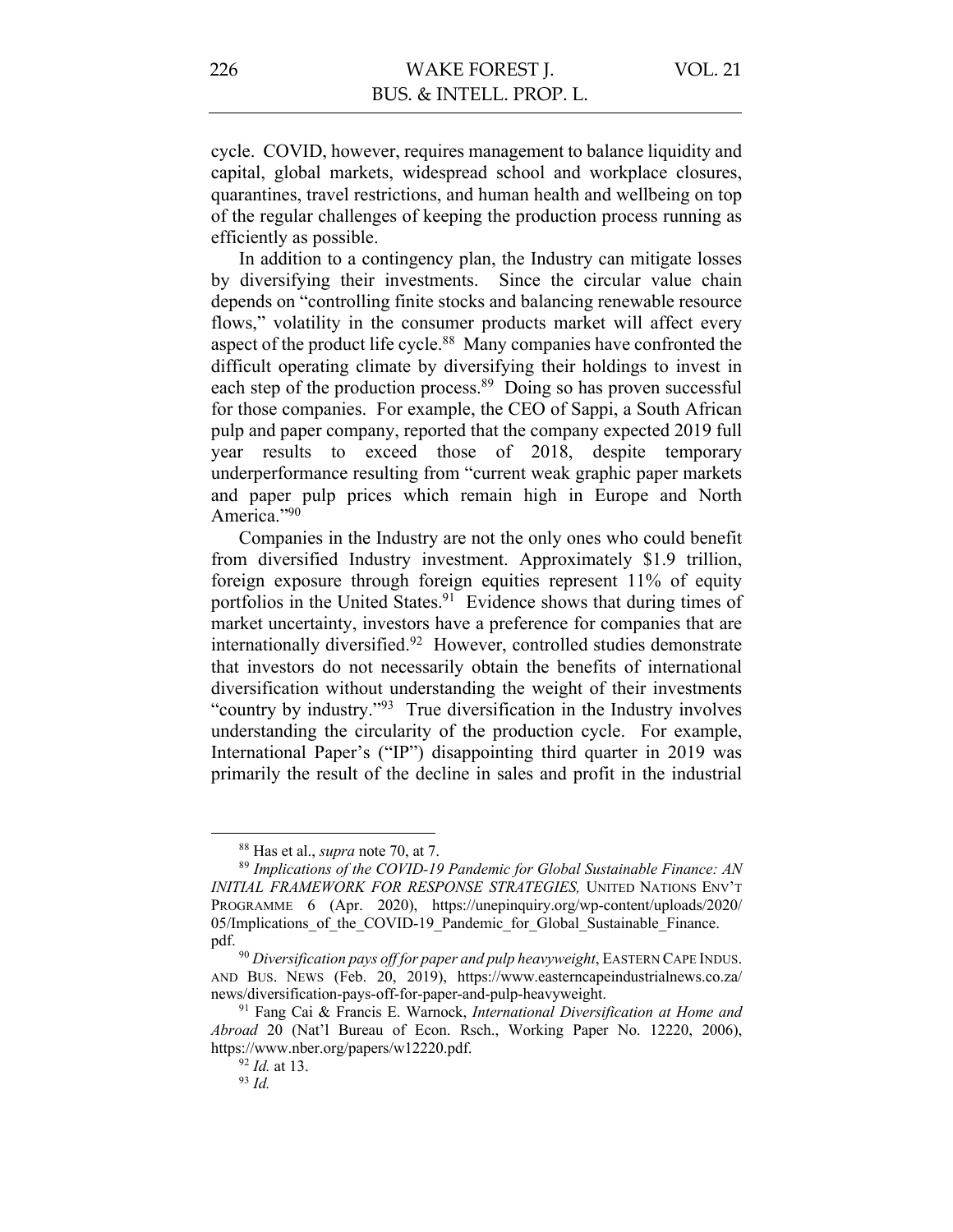packaging segment.<sup>94</sup> But despite lost demand from e-commerce giants like Amazon, IP experienced a successful holiday season as other segments, such as white paper, have held strong.<sup>95</sup> IP even announced an increase in its dividend payout—a bullish development.<sup>96</sup>

IP is the largest and most influential company in the Industry, and it therefore has the ability to invest in a wide range of forest products. For most people, the decline in graphic paper has been devastating.<sup>97</sup> For example, operations at Verso paper mills in Minnesota and Wisconsin were both suspended as the corporation explored options other than producing graphic paper.98 Verso justified the closure by citing a study that found that "North American printing & writing demand fell by 38% year-over-year in April, and operating rates are expected to drop well below 70% during the second quarter."<sup>99</sup> Verso's Wisconsin Rapids mill was once the largest manufacturer of paper in the world.<sup>100</sup> With the demand for printed paper already depressed, coronavirus is certain to devastate this sector further, particularly as more people rely on the Internet to work and communicate.

#### **III. SUSTAINABILITY V. SUSTAINABILITY-ORIENTED INNOVATION**

Sustainable long-term activism can be unique in the modern corporation, which is often characterized by collective action problems or motivated by the maximization of financial returns in the shortterm.101 In *The Modern Corporation and Private Property*, Adolf Berle and Gardiner Means argued that the separation of ownership and control and the dispersal of shareholders meant inadequate scrutiny of management decisions.<sup>102</sup> In large corporations with a large number of shareholders, allowing shareholders to act as decision-making owners

<sup>94</sup> Andrew Barber, *Paper Producers Stabilize, But Risks Remain*, THE MOTLEY FOOL (Nov. 13, 2019, 9:22 AM), https://www.fool.com/investing/2019/11/13/paperproducers-stabilize-but-risks-remain.aspx. 95 *Id.*

<sup>96</sup> *Id.*

<sup>97</sup> Peter Kendall, *A Warning from Wisconsin*, THE WASHINGTON POST (July 30, 2020), https://www.washingtonpost.com/business/2020/07/30/wisconsin-paper-millshutdown-coronavirus/?arc404=true.

<sup>98</sup> *Verso Announces Necessary Actions to Offset Unprecedented Market Decline Due to COVID-19*, VERSO CORPORATION (June 9, 2020), http://investor.versoco.com/ 2020-06-09-Verso-Announces-Necessary-Actions-to-Offset-Unprecedented-Market-Decline-Due-to-COVID-19.

<sup>99</sup> *Id.*

<sup>100</sup> Kendall*, supra* note 97.

<sup>101</sup> Kent Greenfield, *The Puzzle of Short-Termism*, 46 WAKE FOREST L. REV. 627,

<sup>632 (2011). 102</sup> *See generally* ADOLF A. BERLE & GARDINER C. MEANS, THE MODERN CORPORATION AND PRIVATE PROPERTY (1932).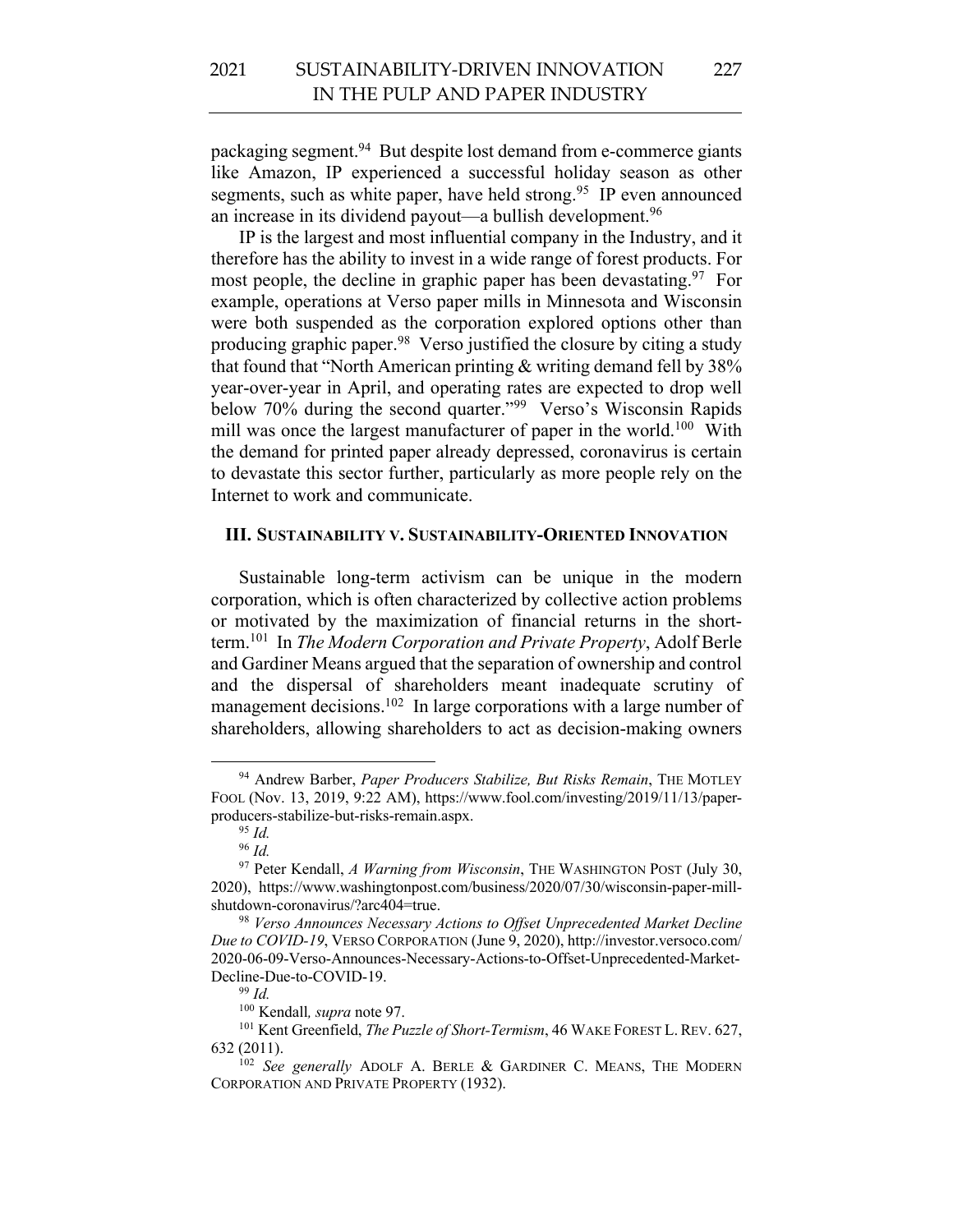is near-impossible. $103$ Corporations are therefore governed by management (directors and officers) rather than by the owners (the shareholders) unless those shareholders have enough institutional power to influence the corporation's decision-making. Powerful shareholders are not inherently bad. Under the Berle-Means model, the main conflict in a corporation is the tension between shareholders and management.<sup>104</sup> Concentrating power in the hands of well-informed shareholders allows supervision of management decision-making.<sup>105</sup>

The issue in most modern corporations, including in the Industry, is that empowering individual shareholders concentrates power in the hands of institutional shareholders.<sup>106</sup> Generally, institutional shareholders hold their stocks for less than a year on average and are focused on short-term gains, even if those gains come with long-term costs for the company.107 So the simple solution of empowering shareholders that Berle and Means advocated is complicated by the short-term focus of many institutional shareholders. They may not be interested in "expensive investments that are difficult for the market to process," even if those investments are designed to preserve the circularity of the Industry.108

Despite those short-term pressures, however, rising trends toward socially responsible investing (known as "SRI" or "ESG investing") presents the Industry with promising opportunities. In particular, the Industry can negotiate two approaches when it comes to stewardship and environmental sustainability: (1) conservation of resources and (2) innovation systems that "explore potential paths of the sustainability transformation."109 But simply touting sustainability efforts is no longer enough for investors; a company must detail a plan of action inspired by its sustainable ethos.110 To be sure, some investors have become cynical about promises of sustainable capitalism, largely due to a concern that such affirmations are merely empty promises driven by

<sup>103</sup> *See* Usha Rodrigues, *Corporate Governance in an Age of Separation of Ownership from Ownership*, 95 MINN. L. REV. 1822, 1827–29 (2011).

<sup>104</sup> *See id.* at 1826–27.

<sup>105</sup> *See id.* at 1827–28.

<sup>106</sup> *See id.* at 1828. 107 *See id.* at 1831, 1833.

<sup>108</sup> *Id.* at 1847.

<sup>109</sup> Andreas Pyka, *Dedicated Innovation Systems to Support the Transformation Towards Sustainability: Creating Income Opportunities and Employment in the Knowledge-Based Digital Bioeconomy*, 3 J. OPEN INNOVATION: TECH., MKT., & COMPLEXITY at 3 (Dec. 28, 2017).

<sup>110</sup> Robin Döttling & Sehoon Kim, *Sustainability preferences under stress: Mutual fund flows during COVID-19*, VOXEU (Aug. 19, 2020), https://voxeu.org/ article/investment-preferences-under-stress.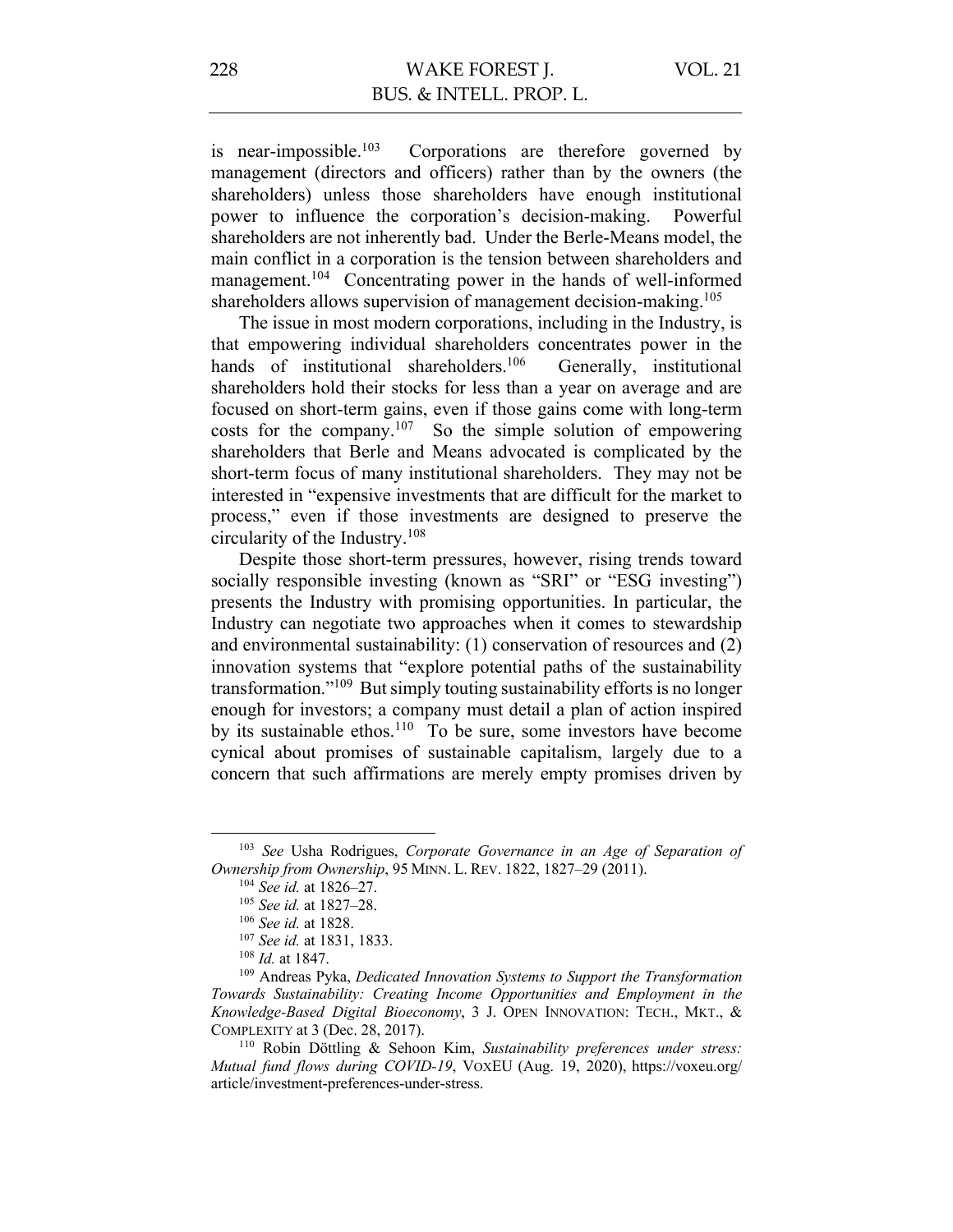financial objectives, rather than a sincere interest in follow-through.<sup>111</sup> Consumers and investors have developed a new social consciousness during the COVID era, and companies that tout their environmental bona fides without actually acting upon them are no longer palatable to investors and consumers. 112

This part explores how the Industry can adopt genuine sustainability improvements and capitalize by doing so. The financial incentives for companies to adopt socially responsible practices poses promise for society and the environment. In the Industry's context, active resource, energy, and waste management is imperative since cultivating timberland and producing pulp and paper products are water and energy-intensive processes.<sup>113</sup>

## **A. Sustainability**

A valuable long-term partner of the Industry is the American Forest and Paper Association, the industry trade association. Its members come together to define environmental, health, and safety principles to be adopted on timberland and in pulp and paper facilities.<sup>114</sup> Public commitments to environmental stewardship can assuage the fears of those who believe the ownership of forestland by REITs or other specialized management vehicles are bad for the environment, particularly if the land is earmarked for commercial use.<sup>115</sup>

Even if earmarked for commercial use, paper companies monitor forest growth very carefully, and it appears that paper companies do not engage in sustainable forestry practices merely to curry favor with environmentalists. For example, like most paper companies, Weyerhaeuser clearly sees sustainability and forest management as crucial to its bottom line.116 The company uses planning models that

<sup>111</sup> *Id.* 

<sup>112</sup> Maria Coronado Robles, *The Coronavirus Era: From Sustainability to Purpose*, BEAUTY PACKAGING (July 24, 2020), https://www.beautypackaging.com/ issues/2020-07-01/view\_columns/the-coronavirus-era-from-sustainability-topurpose/.

<sup>&</sup>lt;sup>113</sup> NATIONAL ACADEMY OF ENGINEERING AND NATIONAL RESEARCH COUNCIL, INDUSTRIAL ENVIRONMENTAL PERFORMANCE METRICS: CHALLENGES AND OPPORTUNITIES 141 (1999), https://www.nap.edu/read/9458/chapter/9.

<sup>114</sup> A. Douglas Armstrong et al., *The Pulp and Paper Industry*, *in* THE ECOLOGY OF INDUSTRY: SECTORS AND LINKAGES 101, 132 (Deanna J. Richards and Greg Pearson ed., 1996), https://www.nap.edu/read/5793/chapter/7.

<sup>115</sup> Kathryn Fernholz et al., *TIMOs & REITs What, Why, & How They Might Impact Sustainable Forestry*, DOVETAIL PARTNERS 8 (2007), https://dovetailinc.org/ report\_pdfs/2007/dovetailtimoreit0507wo-1.pdf.

<sup>116</sup> CENTER FOR CLIMATE AND ENERGY SOLUTIONS, WEATHERING THE STORM: BUILDING BUSINESS RESILIENCE TO CLIMATE CHANGE 36 (2013), https:// www.c2es.org/site/assets/uploads/2013/07/weathering-the-storm-full-report.pdf.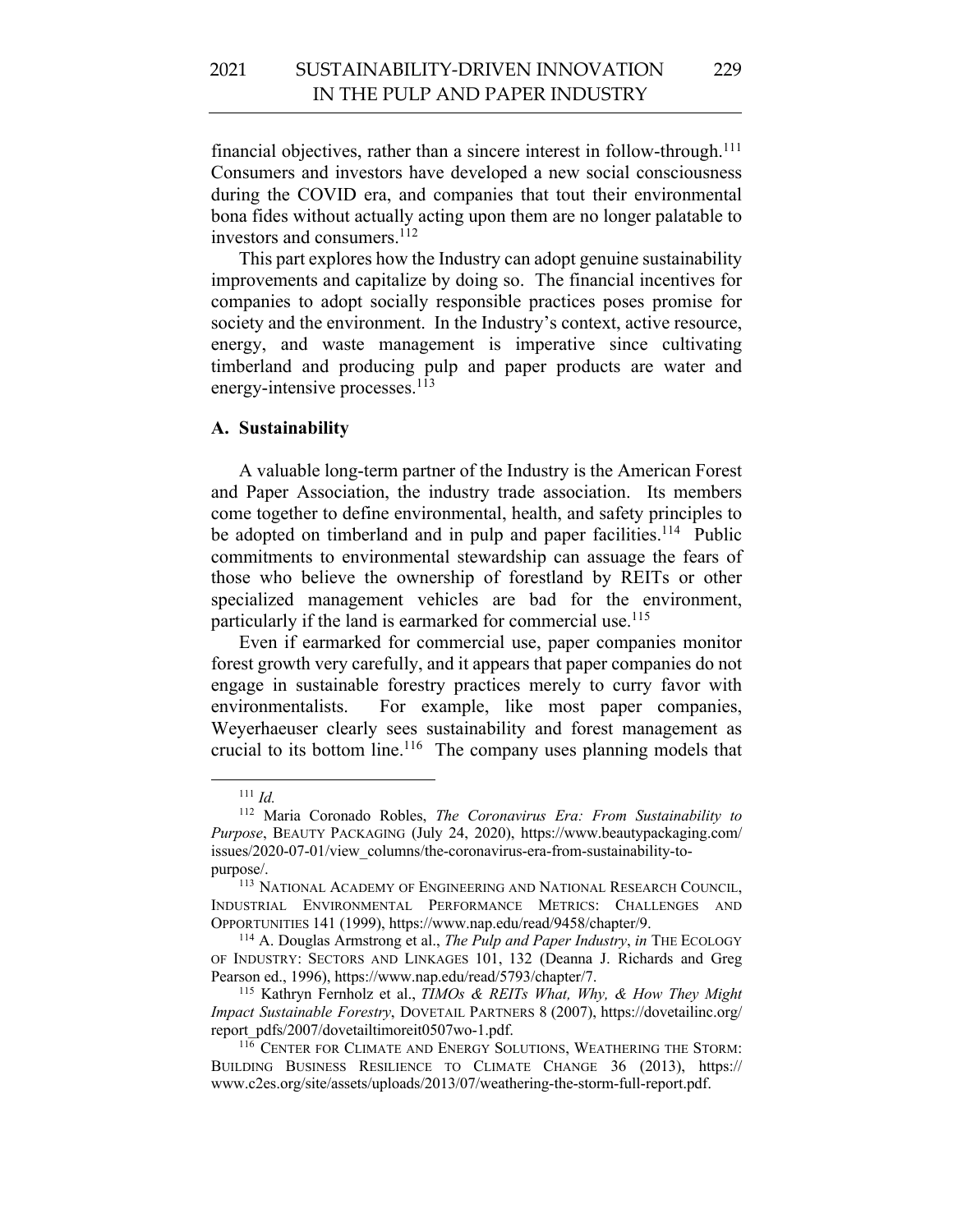incorporate environmental data.<sup>117</sup> These planning models also incorporate risk management analyses that rely on close monitoring of conditions that impact timberlands.<sup>118</sup> The company also "updates its forest timber inventories, growth projections, harvest schedules, and planting activities to account for potential and actual annual losses from extreme weather."<sup>119</sup> Sustainability, climate change, and weather patterns are factors Weyerhaeuser must plan for in its long-term business models.120

The Industry is also committed to reusing its own waste product as a resource, in addition to its meticulous stewardship of forestland, but most companies simply focus on sustainability and improving their business models. Most companies publicize their efforts at environmentalism and sustainable practices. Weyerhaeuser, for example, has begun to publish its annual reports in line with the guidelines recommended by the Global Reporting Initiative, an influential initiative of the Coalition for Environmentally Responsible Economies.<sup>121</sup> Its guidelines emphasize the three elements of triple bottom line reporting: social, environmental, and financial/economic.122 International Paper publishes detailed reports on sustainability, reducing emissions, and its stewardship of forests and waters.<sup>123</sup> During COVID, International Paper has developed masks, collected food, and donated boxes, and it has also collected donations to food banks.<sup>124</sup>

Socially responsible corporate action is laudable, but true sustainability requires the Industry to demonstrate a commitment to the environment beyond merely optimizing its own processes. Experts broadly defined this as "improvements for social good, not just 'green' initiatives."125 Sustainability-oriented innovation requires companies to develop products in the manner of a start-up or a disrupter, valuing agility and creating an innovative culture devoted to environmental and social problem-solving.<sup>126</sup> Given the traditional nature of the Industry,

<sup>122</sup> *Id.*

<sup>117</sup> *Id.*

<sup>118</sup> *Id.*

<sup>119</sup> *Id.*

<sup>120</sup> *Id.* at 90.

<sup>121</sup> *Weyerhaeuser Publishes 2003 Sustainability Report*, WEYERHAEUSER (June 2, 2004), http://investor.weyerhaeuser.com/2004-06-02-Weyerhaeuser-Publishes-2003- Sustainability-Report.

<sup>123</sup> *Planet*, INT'L PAPER (2020), http://www.internationalpaper.com/planet.

<sup>124</sup> *International Paper COVID-19 Pandemic Response*, INT'L PAPER (2020), http://www.internationalpaper.com/newsroom/covid-19.

<sup>125</sup> Thijs H.J. Geradts & Nancy M.P. Bocken, *Driving Sustainability-Oriented Innovation*, MIT SLOAN MGMT. REV. (Nov. 28, 2018), https://sloanreview.mit.edu/ article/driving-sustainability-oriented-innovation/.

<sup>126</sup> *Id.*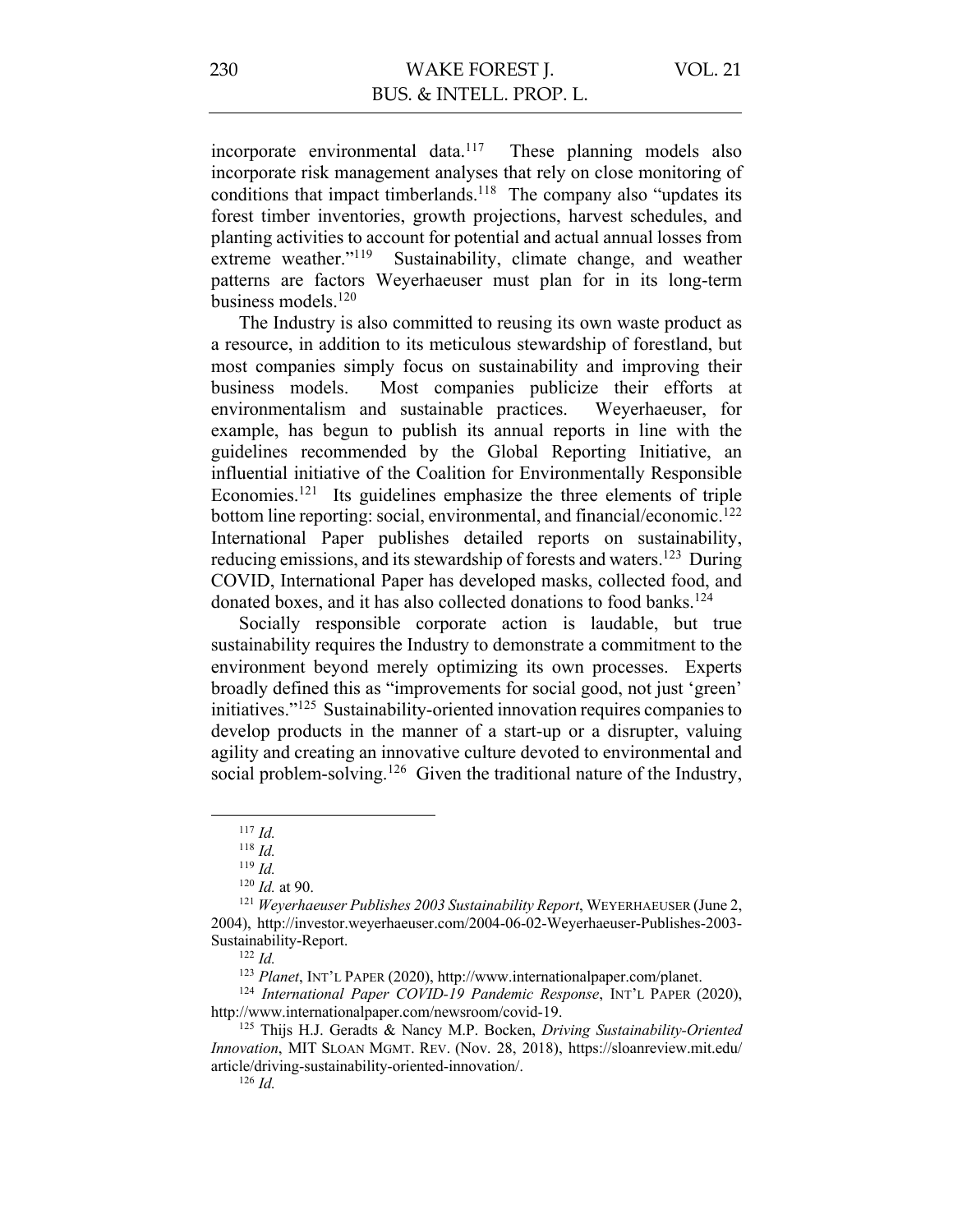this requires a new approach to the entire business. Particularly during the COVID era, when investors are committed to socially responsible investments and health, innovation of new technologies are more important than offering "social signals and preferences."<sup>127</sup>

## **B. Sustainability-Oriented Innovation: Pulp and Paper Initiatives**

Weyerhaeuser and International Paper are two of the largest forest, pulp, paper, or packaging companies in the world, each having had a hand in the growth of each Industry segment.<sup>128</sup> While they have implemented sustainable practices, their efforts are extremely limited when compared to some of their counterparts in the Europe, who are more focused on developing new products rather than mere environmental stewardship. SCA, a Swedish forestry and paper company, raised SEK 1.5 billion by issuing a "green" bond, to be spent on environmental projects focused on clean and renewable energy and efficiency.129 SCA also commissions independent environmental status reports every year, where it explains its project portfolio for the upcoming year and how it hopes to capitalize on market trends to develop new high-quality paper products that are both profitable and sustainable.<sup>130</sup> Stora Enso, a Finnish company specializing in paper and packaging products, has had its environmental efforts celebrated by the World Business Council for Sustainable Development.<sup>131</sup> Stora Enso is noted for its agile and innovative approach to producing sustainable products, including working with start-ups and developing cooperatives with other companies.<sup>132</sup>

Most notably, Stora Enso has committed to a "long-term target to have 15% of the annual revenue coming from new products and services which didn't exist in our portfolio three years ago."<sup>133</sup> This illustrates the difference between sustainability-based innovation and sustainable

<sup>127</sup> Döttling & Kim, *supra* note 110.

<sup>128</sup> Jim Kenny, *The Top Ten Global Paper Companies: Currencies Lift Europeans up the Top 10*, TAPPI (June 2004), https://imisrise.tappi.org/tappi/products/ 04/jun/04junoe04.aspx.

<sup>129</sup> *SCA First Swedish Company to Issue "Green" Bond*, PULP & PAPER CANADA (Mar. 26, 2014), https://www.pulpandpapercanada.com/sca-issues-green-bond-1002979998/.

<sup>130</sup> *SCA Annual Report 2019*, SCA (2019), https://www.sca.com/en/aboutus/Investors/financial-archive/annual--and-sustainability-reports/. 131 *Stora Enso's Sustainability Report Rated Among Top Ten Globally*, STORA

ENSO (Oct. 15, 2019), https://www.storaenso.com/en/newsroom/press-releases/ 2019/10/stora-ensos-sustainability-report-rated-among-top-ten-globally.

<sup>132</sup> *Accelerating Innovation Together With Start-ups*, STORA ENSO (Apr. 22, 2020), https://www.storaenso.com/en/inspiration-centre/renewable-future-blog/2020/ 4/accelerating-innovation-together-with-start-ups. 133 *Id.*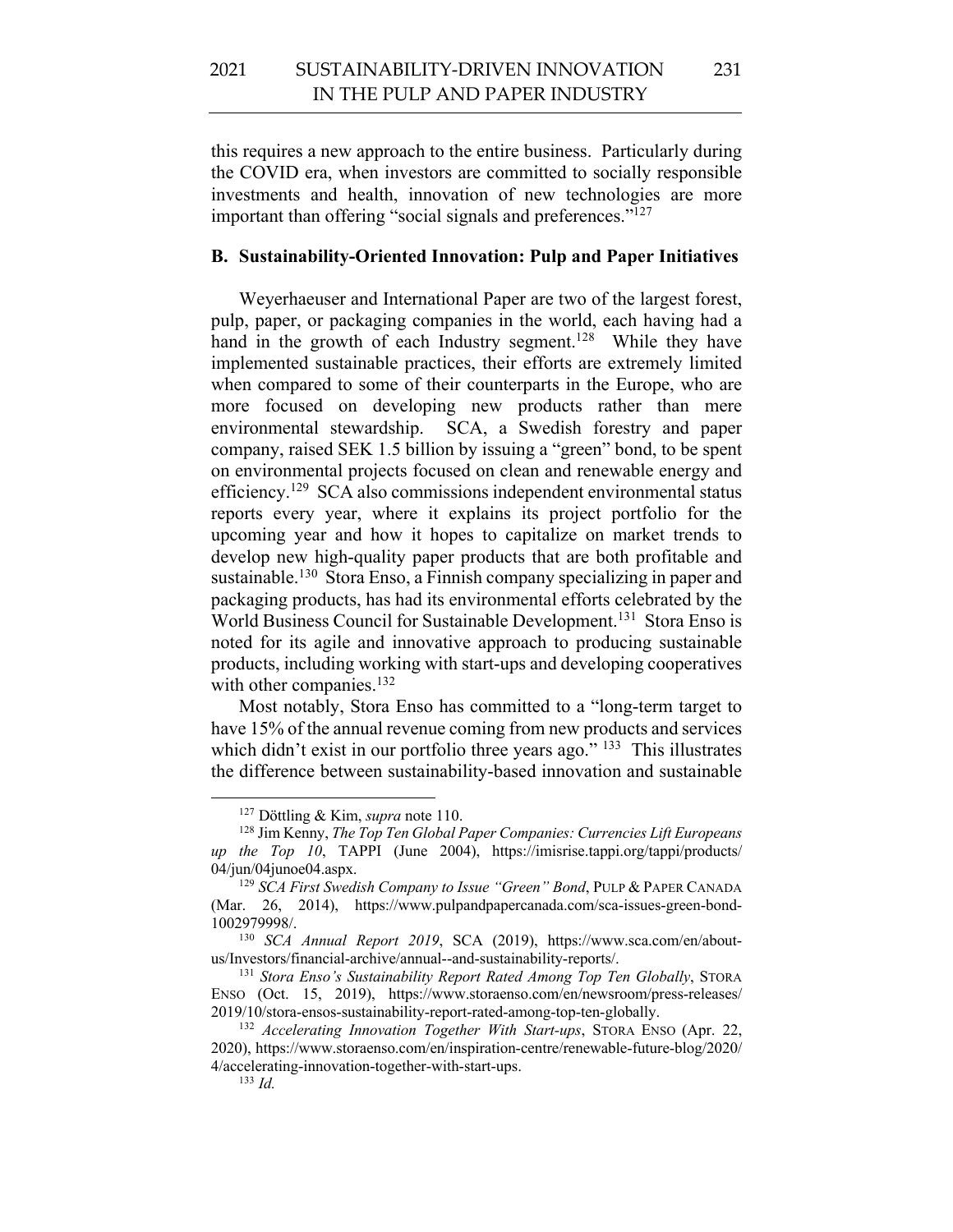practices; Stora Enso prioritizes the former, while most United States companies tend to focus on the latter. Stora Enso's commitment to innovating new products is a step beyond, given that they are committing not only to caring for the environment but to creating products that aid the environment as well.<sup>134</sup> Stora Enso's strategy of developing new sustainable products makes the nebulous commitment to sustainability more concrete to investors.

Another important actor is Sodra Cell, a Swedish company that produces more green energy than it uses and subsequently sells its surplus energy to other companies.<sup>135</sup> The plan is to develop new biofuels that can support full scale production lines for fossil fuel-free products.136 The project is funded by the Norwegian Ministry of Petroleum and Energy.<sup>137</sup> It is also using the technology in paper mills to ensure they are entirely fossil-free, reduce water consumption, and ensure emissions will be lower per ton of produced product.<sup>138</sup> And finally, Sodra is developing a project to grow Sweden's forestland by  $1\%$  each year.<sup>139</sup>

Smurfit Kappa, an Irish company specializing in corrugated packaging, developed a series of products designed to facilitate the transition back to school and the workplace after COVID.<sup>140</sup> Working with educators and professionals, the company launched a portfolio of corrugated products to create creative dividers in schools and offices.<sup>141</sup> Its initial prototype was containerboard workspace dividers to aid workers who work in close proximity to practice social distancing measures.142 These were so popular that the company eventually began adapting the divider for additional purposes, including the separation of

 $\frac{141}{142}$  *Id.* 

<sup>134</sup> *Id.*

<sup>&</sup>lt;sup>135</sup> How Green Can We Go? Untapping the Huge Potential of the Pulp Mill, PULP-PAPERWORLD.COM (Nov. 22, 2019, 8:48 AM), http://www.pulppaperworld.com/european-news/itemlist/tag/s%C3%B6dra?start=10.

<sup>136</sup> Alan Sherrard, *Statkraft and Södra to build advanced biofuel demonstration plant in Norway*, BIOENERGY INTERNATIONAL (Dec. 15, 2017), https:// bioenergyinternational.com/biofuels-oils/statkraft-sodra-build-advanced-biofueldemonstration-plant-norway.

<sup>137</sup> *Id.*

<sup>138</sup> *Södra's pulp mill in Värö is now reality*, PAPER INDUSTRY WORLD (Nov. 22, 2016), https://www.paperindustryworld.com/sodras-pulp-mill-varo-now-reality-2/. <sup>139</sup> *Id.*

<sup>140</sup> *Smurfit Kappa Launches Corrugated Solutions Portfolio to Help COVID-19 Affected Communities*, INK WORLD (Apr. 9, 2020), https://www.inkworldmagazine. com/contents/view\_Content-microsite/2020-04-09/smurfit-kappa-launchescorrugated-solutions-portfolio-to-help-covid-19-affected-communities/.

<sup>142</sup> *Cardboard Workspace Dividers*, SMURFIT KAPPA, https://www. smurfitkappa.com/products-and-services/displays/cardboard-workspace-divider (last visited Dec. 9, 2020).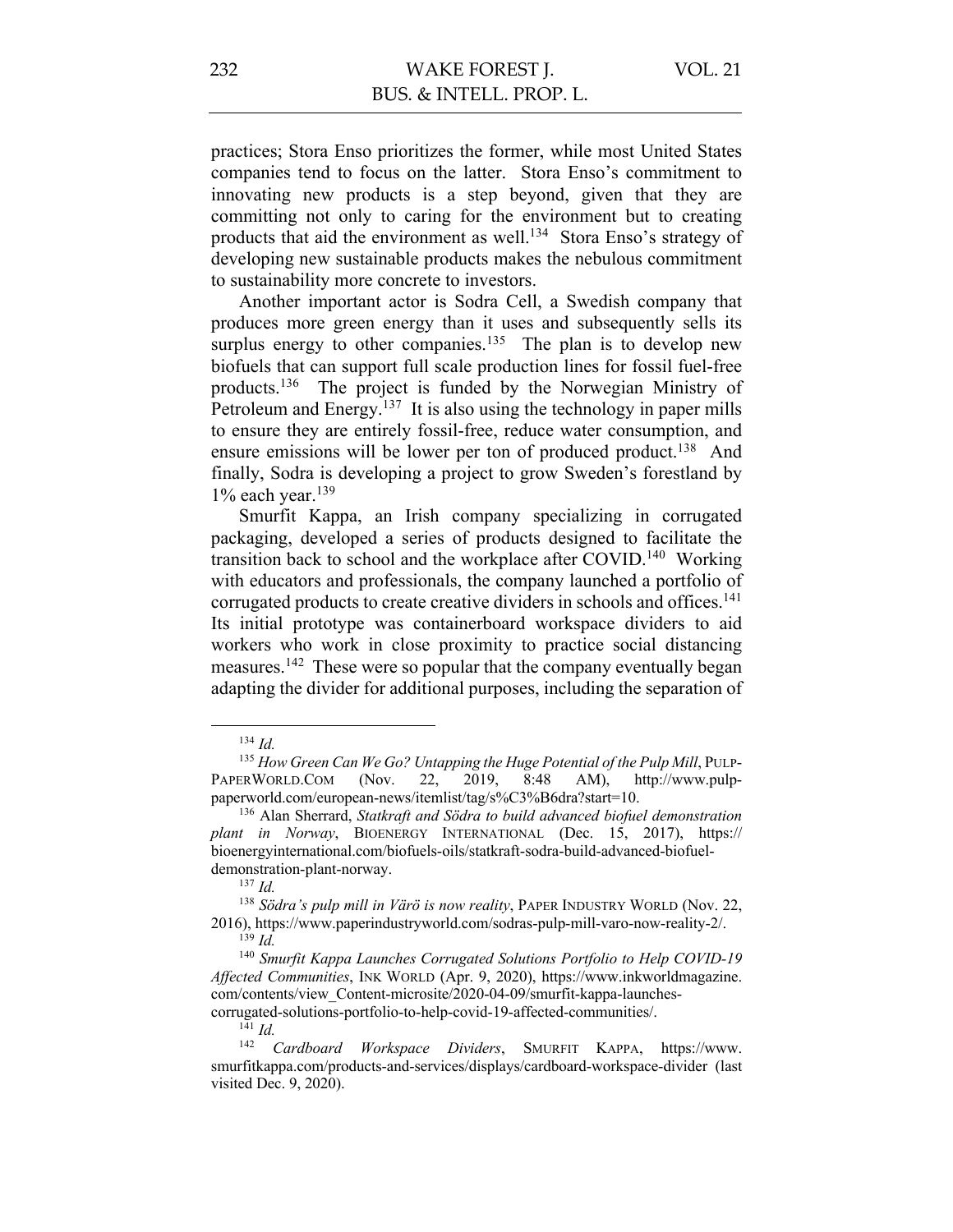patients in hospital wards.<sup>143</sup> The company also used its expertise in corrugated paperboard to construct beds for emergency medical areas.144 Agility and a refusal to be inert allowed Smurfit Kappa to use its expertise to develop a sustainability-oriented product focused on community health during a global crisis.

Klabin, Brazil's largest packaging paper producer, created a crisis committee to develop a strategy to combat COVID.<sup>145</sup> According to the Brazilian Association of the Personal Hygiene Products, Perfume, and Cosmetics, the thickening agent used in hand sanitizing gel was exponentially rising in price as COVID continued.<sup>146</sup> Klabin began testing alternatives to Carbopol, the primary component in the manufacturing of gel alcohol.<sup>147</sup> Within two weeks, the company developed a micro-fibrillated cellulose from pine and eucalyptus that resembled gel that could replace Carbopol in the emulsification process of creating hand sanitizer.148 The director of Research and Development at Klabin, Corina Godoy Cunha, explained that the invention of the novel formula was the result of Apoteka's belief that it had a social responsibility to do its part in the fight against the coronavirus.149

In North America, the Massachusetts Institute of Technology partnered with 3M to develop a paper-based COVID test that could easily be mass produced.150 The National Institute of Health's National Institute of Biomedical Imaging and Bioengineering included this

<sup>143</sup> *"Designed to Help", Smurfit Kappa's New Range of Solutions to Tackle the Covid-19*, EUROFRESH DISTRIBUTION (Apr. 30, 2020), https://www.eurofreshdistribution.com/news/designed-help-smurfit-kappas-new-range-solutions-tacklecovid-19.

<sup>144</sup> *Id.*

<sup>&</sup>lt;sup>145</sup> Press Release, Klabin Press Office, Klabin Adopts New Technology in Its Mills to Help Combat COVID-19, (Apr. 20, 2020), https://klabin.com.br/en/ newsroom/press-release/klabin-adopts-new-technology-in-its-mills-to-help-combatcovid-19/.

<sup>146</sup> *See* Katia Pichelli, *Scientists Obtain a Thickening Agent from Pine and Eucalyptus Cellulose to Produce Alcohol Hand Sanitizer*, EMBRAPA (Apr. 22, 2020), https://www.embrapa.br/en/busca-de-noticias/-/noticia/51565414/scientists-obtain-athickening-agent-from-pine-and-eucalyptus-cellulose-to-produce-alcohol-handsanitizer.

<sup>147</sup> Press Release, Klabin Press Office, Klabin Utiliza Celulose como Matéria-Prima na Produção de Álcool em Gel [Klabin Uses Cellulose as a Raw Material in the Production of Gel Alcohol] (Apr. 24, 2020), https://klabin.com.br/sala-denoticias/press-release/klabin-utiliza-celulose-como-materia-prima-na-producao-dealcool-em-gel/.

<sup>148</sup> *Id.*; Pichelli, *supra* note 146.

<sup>149</sup> Press Release, *supra* note 147.

<sup>150</sup> Conor Hale, *3M Pairs with MIT to Develop a Paper-Based Coronavirus Diagnostic Test*, FIERCE BIOTECH (July 14, 2020), https://www.fiercebiotech.com/ medtech/3m-pairs-mit-to-develop-a-paper-based-coronavirus-diagnostic-test.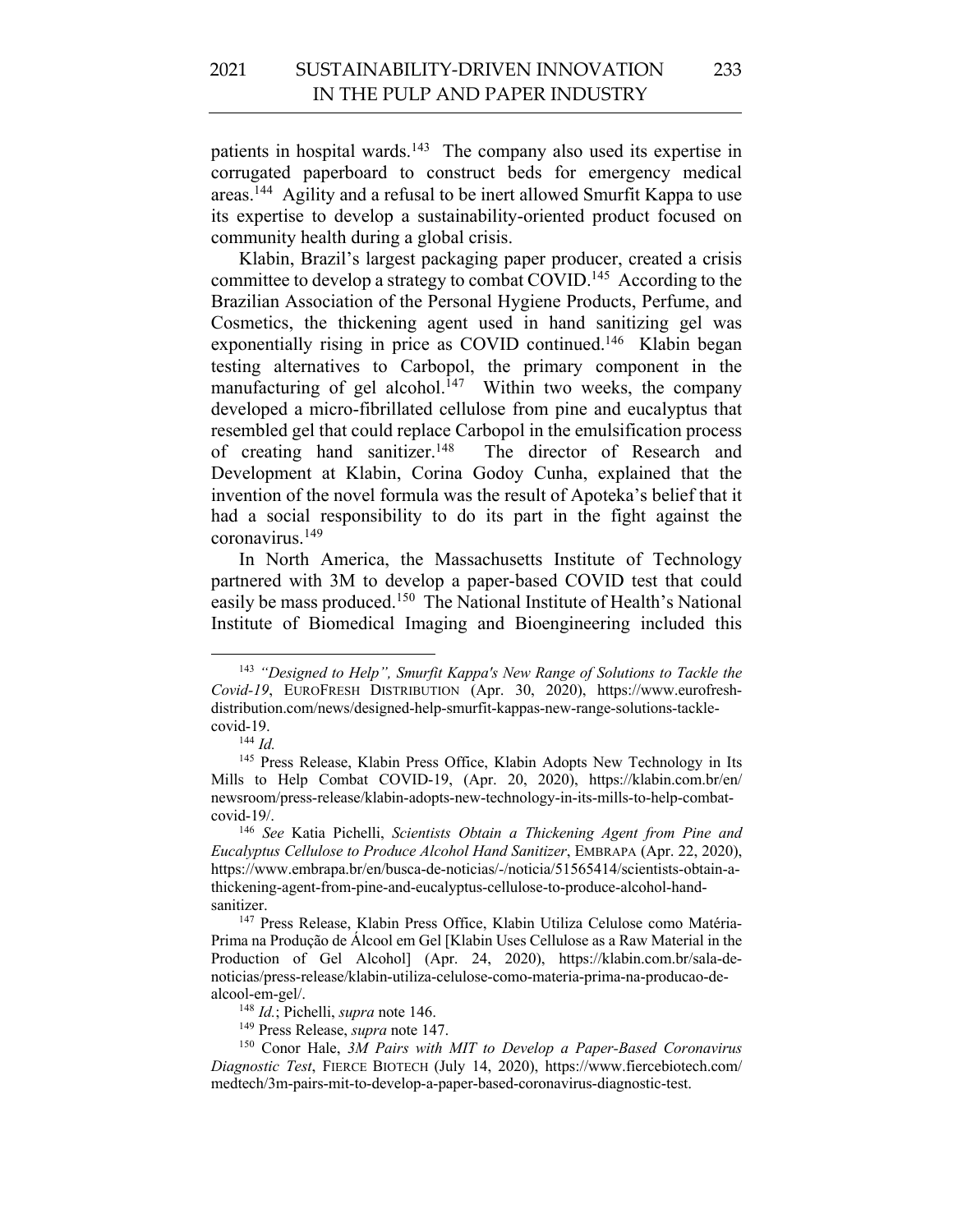initiative in its Rapid Acceleration of Diagnostics Tech program, developed to combat COVID.<sup>151</sup> The test is cellulose-based and uses a paper strip—rather than a plastic device—to deliver results.<sup>152</sup>

FPInnovations, a private Canadian company that specializes in all aspects of the forest sector, completed the first phase of the development of a fully biodegradable and disposable face mask using wood fibers.153 As described:

> The cellulosic filter media is the middle layer of a threelayer mask, is made from sustainable wood fibres, and is suitable for single-use face masks for public use. Current single-use personal masks are made from petroleumbased plastics. The average filtration efficiency of this new cellulosic filter media is currently at 60 per cent, surpassing the average filtration efficiency of a typical cloth mask, which is approximately 30 per cent. FPInnovations' research efforts now aim to further improve the filtration efficiency of the media to meet requirements for surgical masks, which may lead to potential new uses of the filter medium such as in-air filtration systems.154

FPInnovations' involvement thus reflects sustainability-oriented innovation of new products. And not only did the firm contribute to COVID-related needs, but they expanded possibilities for new filtration mediums, which could have important public health benefits.

The examples in this section evidence a number of consequential sustainability-oriented innovations stemming from the pulp and paper industry. Importantly, they also reflect a global response. Even if the United States lags behind other countries in this domain, there are positive trends that indicate a global commitment to true sustainability. And pulp and paper companies are not the only ones engaging in socially responsible innovation; timber companies are also offering positive contributions.

<sup>151</sup> Omar Ford, *Could Paper Be the Key Behind Developing a Rapid COVID-19 Test?*, MDDI(July 14, 2020), https://www.mddionline.com/covid-19/could-paper-bekey-behind-developing-rapid-covid-19-test.

<sup>152</sup> *See* Hale, *supra* note 150.

<sup>153</sup> *See* FPInnovations, *FPInnovations completes first-phase development of biodegradable face masks*, PULP & PAPER CAN. (Sept. 16, 2020), https://www.pulpandpapercanada.com/fpinnovations-completes-first-phasedevelopment-of-biodegradable-face-masks/. 154 *Id.*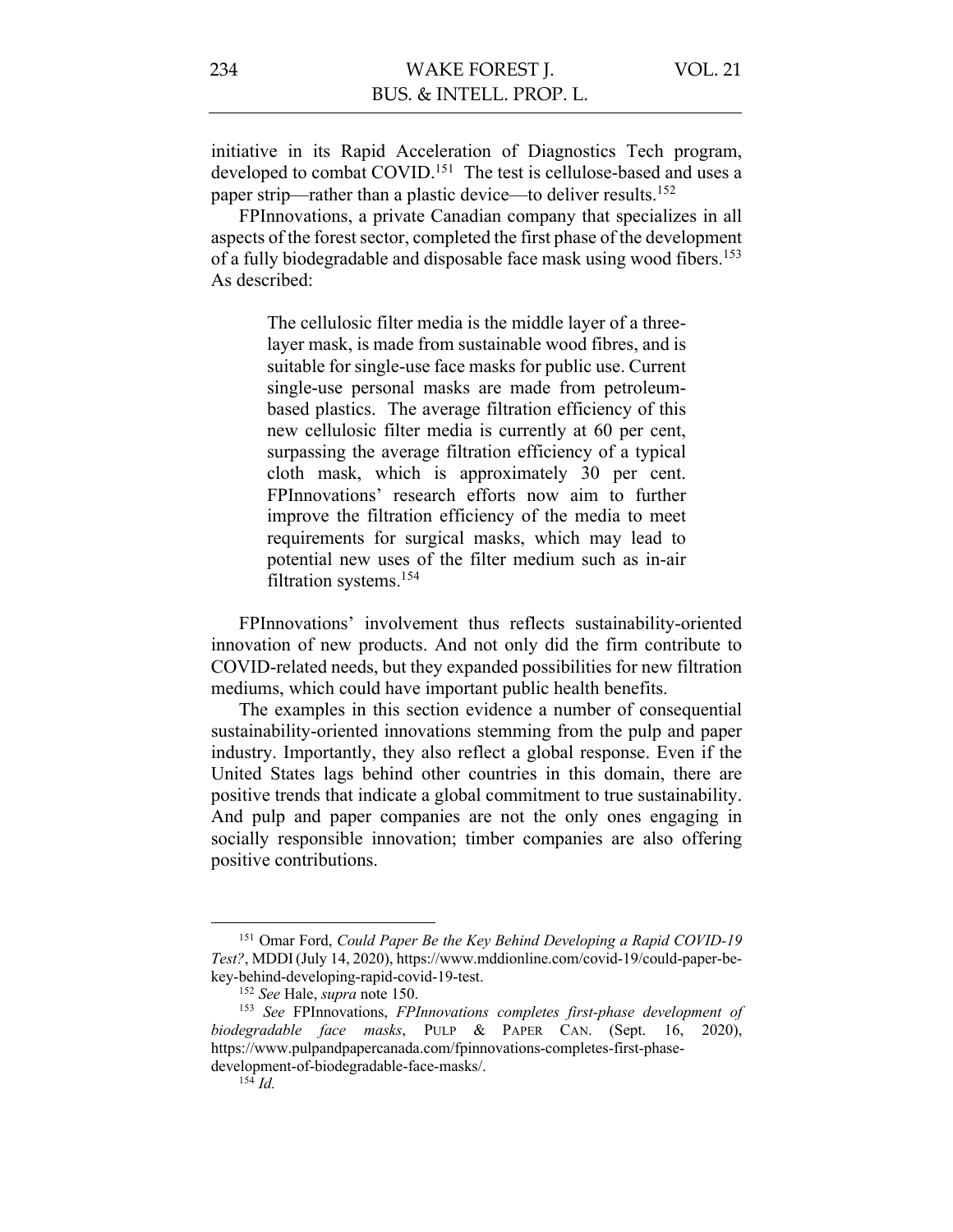#### **C. Sustainability-Oriented Innovation: Major Timber Initiatives**

An illustrative example of sustainability-oriented innovation in the timber segment is Weyerhaeuser's response to the explosion of Mount St. Helens. On May 18, 1980, Mount St. Helens erupted.<sup>155</sup> Most of the timberland around the mountain was privately owned by Weyerhaeuser and was being actively logged.<sup>156</sup> At the time, Weyerhaeuser had planted trees to the timberline on the west slope of the mountain.157 When the volcano erupted, twenty-three square miles of the mountain were blown off laterally, triggering one of the largest recorded landslides in history.158 Volcanic ash and mud covered 14% of Weyerhaeuser's tree farm holdings at Mount St. Helens, and the company suffered damage that amounted to \$66.7 million. 159 Weyerhaeuser immediately focused on the science of replanting, spending millions of dollars to research and re-seed the mountain.<sup>160</sup>

Weyerhaeuser's efforts were commendable. The company not only spent money cleaning and salvaging timber in the blast zone, Weyerhaeuser spent roughly one million dollars researching how to reforest ash-covered land.<sup>161</sup> Weyerhaeuser then embarked on a "sevenyear project in which workers hand-planted 18.4 million seedlings" across approximately  $45,500$  acres.<sup>162</sup> The meticulous effort paid off; the Douglas fir seedlings had a 90% survival rate, despite being raised from land laden with volcanic debris.<sup>163</sup>

Weyerhaeuser trumpets its reforestation efforts (as might any company that hand-planted acres of tree seedlings), and the corporation

<sup>155</sup> Alan Taylor, *The Eruption of Mount St. Helens in 1980*, THE ATLANTIC (May 18, 2015), https://www.theatlantic.com/photo/2015/05/the-eruption-of-mount-sthelens-in-1980/393557/. 156 *See* Eric Wagner, *After Mount St. Helens Erupted, Scientists Fought to* 

*Preserve its Devastation*, POPULAR SCI. (May 8, 2020), https:// www.popsci.com/story/science/mount-st-helens-eruption-book/.

<sup>157</sup> *See* Michael Upchurch, *'Eruption' places Mount St. Helens in the long perspective: Book review*, OR. LIVE (Mar. 2, 2016), https://www.oregonlive.com/ books/2016/03/steve\_olsons\_eruption\_places\_m.html.

<sup>158</sup> *The Blast*, WEYERHAEUSER, https://www.weyerhaeuser.com/company/values/ citizenship/mount-st-helens/ (last visited Dec. 4, 2020). 159 Greg Garrison, *For Weyerhaeuser, a Mammoth Lesson in Reforestation*,

DAILY NEWS (May 17, 2010), https://tdn.com/news/local/for-weyerhaeuser-amammoth-lesson-in-reforestation/article\_cce83814-6215-11df-a0b4-001cc4c002e0.html.

<sup>160</sup> *Id.*

 $^{161}\,$   $ld.$ 

 $162$  *Id.* 

<sup>163</sup> *Id.*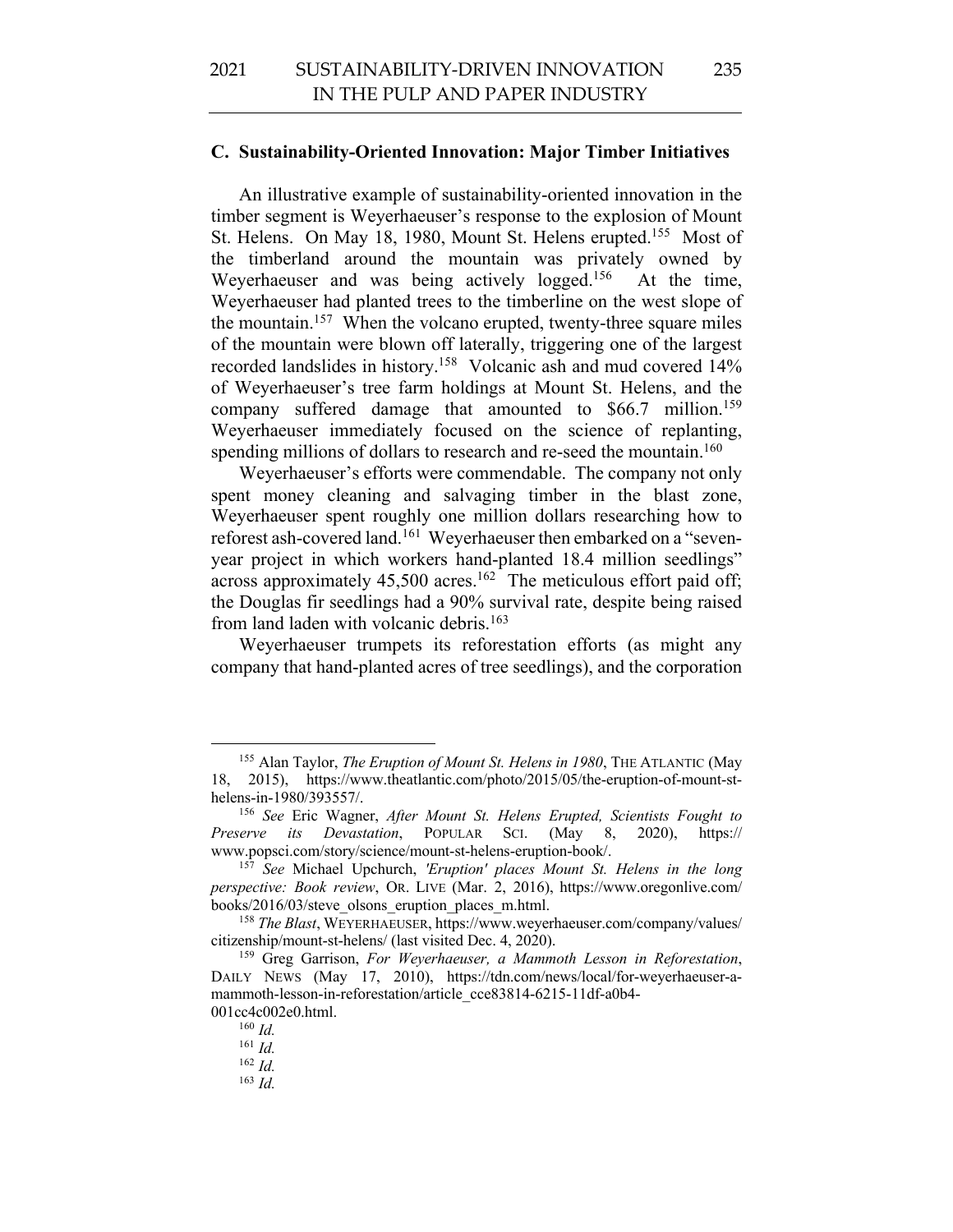has justifiably been acknowledged for those efforts.<sup>164</sup> This project emphasizes the difference between sustainability and sustainabilitybased innovation. The company could have merely funded cleanup efforts and written off its tree farm as a loss. Instead, Weyerhaeuser worked with the Forest Service, the Washington Department of Fish and Game, the Rocky Mountain Elk Foundation, Cowlitz County, and the Washington State Parks and Recreation Commission to do everything from clearing its acreage of downed wood to developing elk forage areas to maintaining the fish population of the lakes on its property.<sup>165</sup>

Of course, re-cultivating its property was necessary if Weyerhaeuser wanted to recover a valuable real estate asset. But Weyerhaeuser did more than just plant trees again. It established a national monument, continued to work with geologists to evaluate the soil, and funded a forestry learning center.166 These efforts were not just designed to recoup the value of its timberland holdings but also to engineer the replanting and repopulation of the entire mountain.<sup>167</sup>

Perhaps something about crises inspires the Industry to invest in radical innovation. Generally, however, the Industry is considered "traditional" and is not known for its commitment to innovation.<sup>168</sup> However, challenges like climate change, environmentally-conscious consumers and investors, and disruptive events like COVID will require innovation and agility across every segment of the Industry.

## **IV. INVESTMENTS BY SECTOR**

To remain competitive, the Industry will have to embrace technological advances and invest in research and development. Demand for paper products will continue to grow, and each sector has unique challenges going forward that require investment in innovation. This part explicates those demands for the timber, pulp, and paper sectors.

<sup>164</sup> *Forest Management*, WEYERHAEUSER, https://www.weyerhaeuser.com/ company/values/citizenship/mount-st-helens/forest-management/ (last visited Dec. 9,  $2020$ ).<br><sup>165</sup> *Id.* 

<sup>&</sup>lt;sup>166</sup> Marcelene Edwards, *Harvest from the Ashes*, THE NEWS TRIBUNE (May 4, 2004), https://www.iatp.org/news/harvest-from-the-ashes-wa. 167 *Id.*

<sup>168</sup> Berg & Lingqvist, *supra* note 56.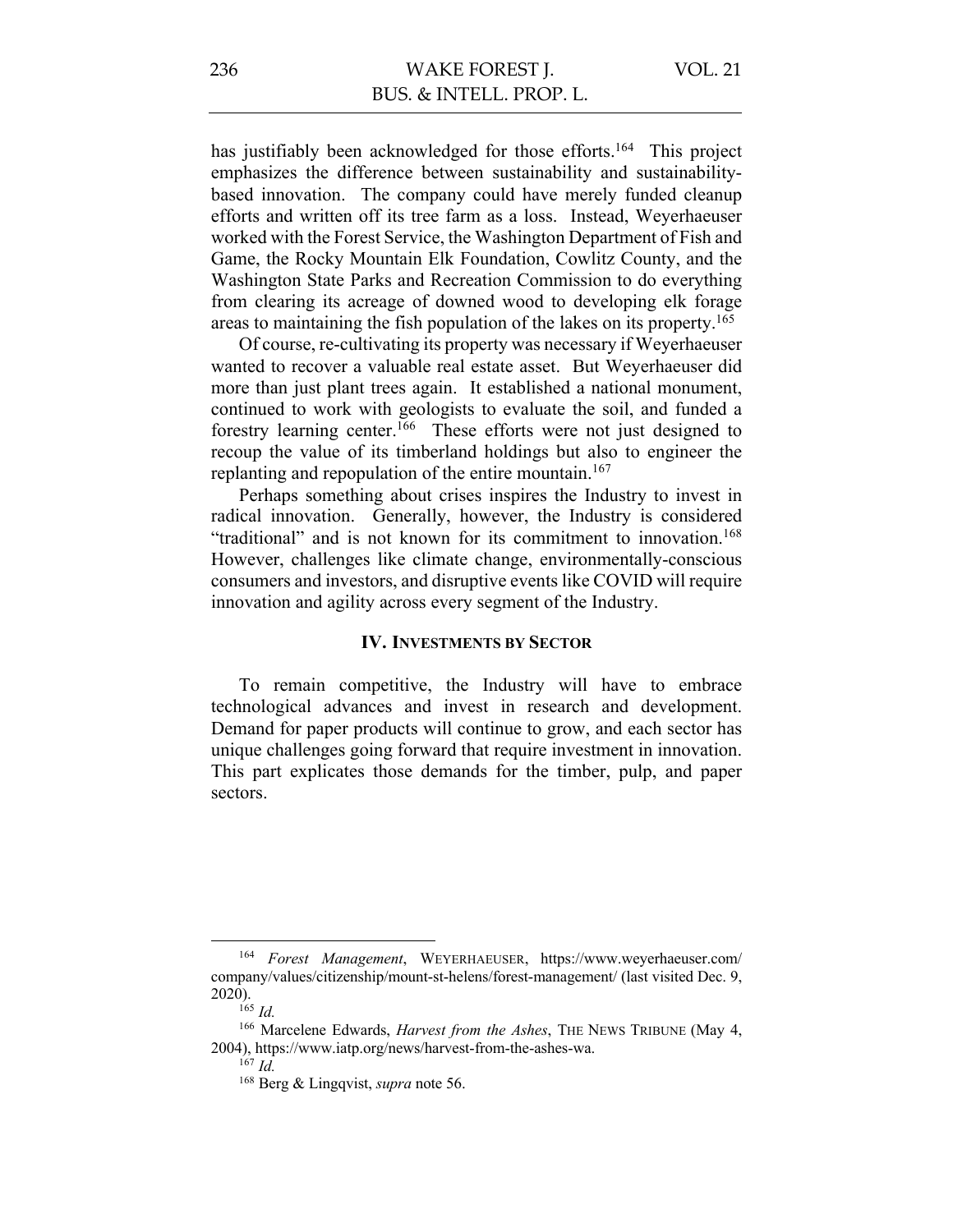237

#### **A. Timber**

With regard to the timber sector, sustainable forestry practices are essential for the continued health of the Industry. Environmentalists define sustainable forestry as

> [g]o[ing] beyond satisfying the environmental concerns of governments and consumers by replanting forests, and reducing water consumption and air pollution. It means, in addition, developing new products and market opportunities opened up by growing environmental consumer trends, extending the resource-saving mindset and techniques learned to every area of operations, and understanding and communicating the outcomes of pursuing sustainability to manage regulatory, reputational and operational risks.<sup>169</sup>

In other words, sustainable forestry requires prospective maintenance of natural resources to facilitate long-term objectives.

Timberlands are essential to the paper process, given that wood chips are necessary to produce wood pulp and paper products. To that end, the Industry has embraced managed forest development, also known as silviculture. The silviculture process includes developing the reforestation timetable, handling and protecting seedlings, and then managing the crop by monitoring practices such as pruning, thinning, controlled burning, and harvesting.<sup>170</sup> Beyond the forestry, silviculture encompasses water management, climatology, and the protection of native species.171 The Finnish government identified four scenarios for operating sustainable forestlands: (1) the global bioeconomy, focusing on climate change and carbon-neutrality; (2) substituting forest bioenergy for fossil fields; (3) maintaining business solutions for the industry; and (4) creating a self-sufficient society using a renewable resource for biomass food production.172

<sup>169</sup> GÖTZ MARTIN & KARL TOJIC, SUSTAINABILITY: VALUE CREATION IN THE PULP AND PAPER INDUSTRY THROUGH SUSTAINABILITY TRANSFORMATION, MCKINSEY & COMPANY 21–22 (2013), https://www.mckinsey.com/industries/paperforest-products-and-packaging/our-insights/sustainability-value-creation-in-the-pulpand-paper-industry.

<sup>170</sup> AGRICULTURAL MARKETING RESOURCE CENTER, https://www.agmrc.org/ commodities-products/forestry (last visited Dec. 9, 2020). 171 *Id.*

<sup>172</sup> Anne Toppinen et al., *The European Pulp and Paper Industry in Transformation to a Bio-economy: A Delphi Study*, 88 FUTURES 1, 1–2 (Apr. 2017).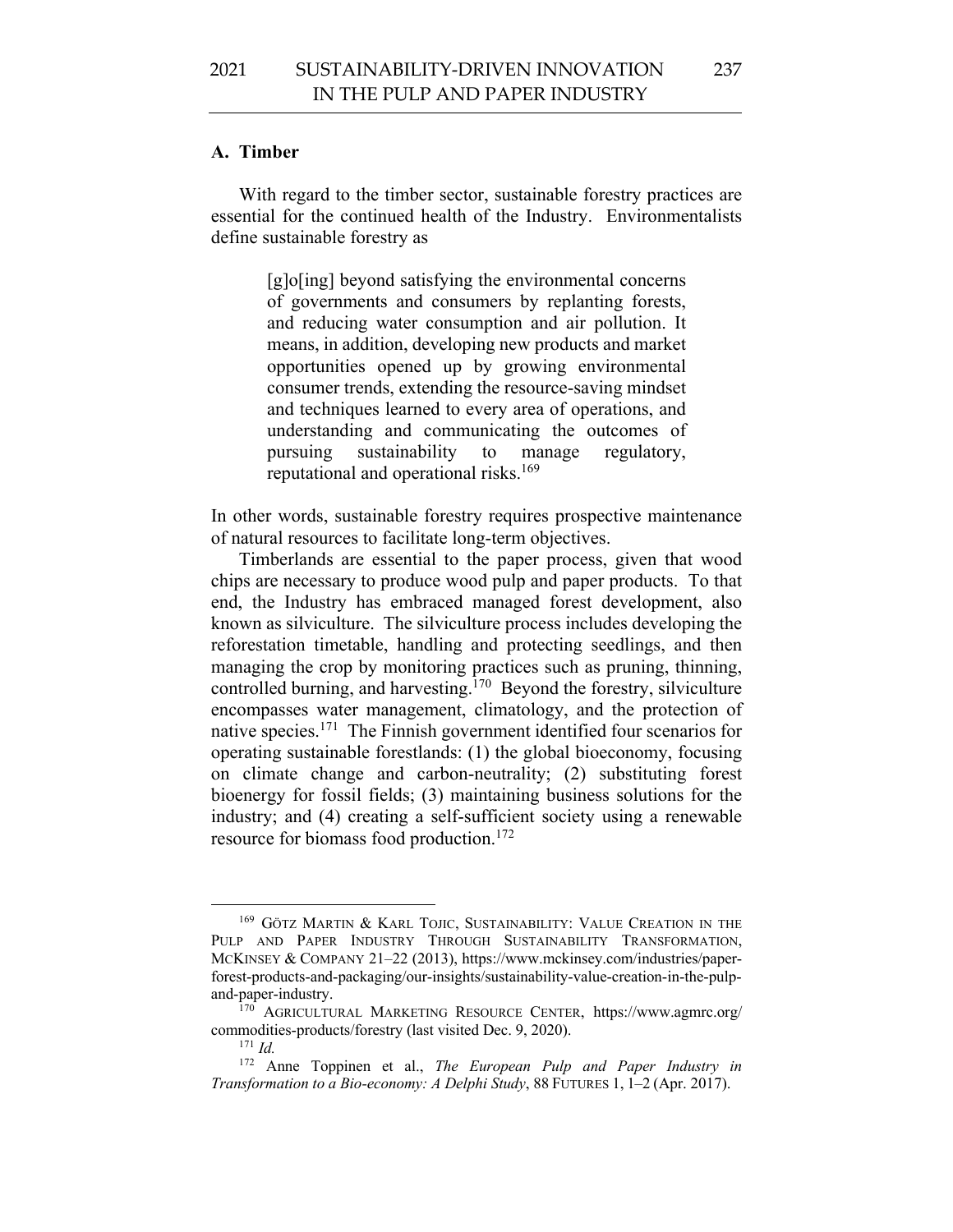The Industry is committed to silviculture, but the timber segment still faces many environmental challenges. A study of European companies suggested certain steps to improve environmental practices:

- 1. Eliminating clearcutting, a logging practice that uniformly cuts down all the trees in a single area, that is still common in South America.<sup>173</sup>
- 2. Proper management of tree plantations, or the practice of converting a natural forest into a managed tract of land seeded with a single tree species.<sup>174</sup>
- 3. Eliminating forest mining. Some companies will target a country with low environmental standards and remove large quantities of timber without considering how to reforest the land.<sup>175</sup>
- 4. Developing new products based on forest products.176
- 5. Improving energy and resource efficiency in developing products.177
- 6. Focusing research and development and forecasting to reduce resource use processes.<sup>178</sup>

Beginning to adopt these steps is an important start to developing sustainable forestry products. Given that most industries are evolving in the digital era, advanced technology to improve precision in forest management will create substantial economic and social value across

<sup>173</sup> *See* Sarah Gibbens, *This Map Shows Millions of Acres of Lost Amazon Rainforest*, NAT'L GEOGRAPHIC (Apr. 26, 2019), https://www.nationalgeographic. com/environment/2019/04/three-million-acres-brazil-rainforest-lost/.

<sup>174</sup> *See* SOFIA FARUQI ET AL., THE BUSINESS OF PLANTING TREES: A GROWING INVESTMENT OPPORTUNITY, WORLD RESOURCES INSTITUTE 40–41 (2018), https://www.nature.org/content/dam/tnc/nature/en/documents/Business\_of\_Planting\_ Trees\_Report.pdf.

<sup>&</sup>lt;sup>175</sup> See PETER KNIGHT, WORLD BUS. COUNCIL FOR SUSTAINABLE DEV., A CHANGING FUTURE FOR PAPER 10 (1996), https://www.wbcsd.org/Sector-Projects/Forest-Solutions-Group/Resources/A-Changing-Future-for-Paper.

<sup>176</sup> *See* Toppinen et al., *supra* note 172, at 7, 9. 177 *See* Shankar Adhikari & Barbara Ozarska, *Minimizing Environmental Impacts of Timber Products Through the Production Process "From Sawmill to Final Products"*, 7 ENV'T. SYS. RES. 1, 7–9 (2018), https://link.springer.com/article/ 10.1186/s40068-018-0109-x.

<sup>178</sup> *See* Andrew McEwan et al., *Past, Present and Future of Industrial Plantation Forestry and Implication on Future Timber Harvesting Technology*, 31 J. OF FORESTRY RES. 339, 342 (2020), https://link.springer.com/article/10.1007/s11676- 019-01019-3; *see also* Harsh Choudhry & Glen O'Kelly, *Precision Forestry: A Revolution in the Woods*, MCKINSEY & COMPANY (June 25, 2018), https://www.mckinsey.com/industries/paper-forest-products-and-packaging/ourinsights/precision-forestry-a-revolution-in-the-woods.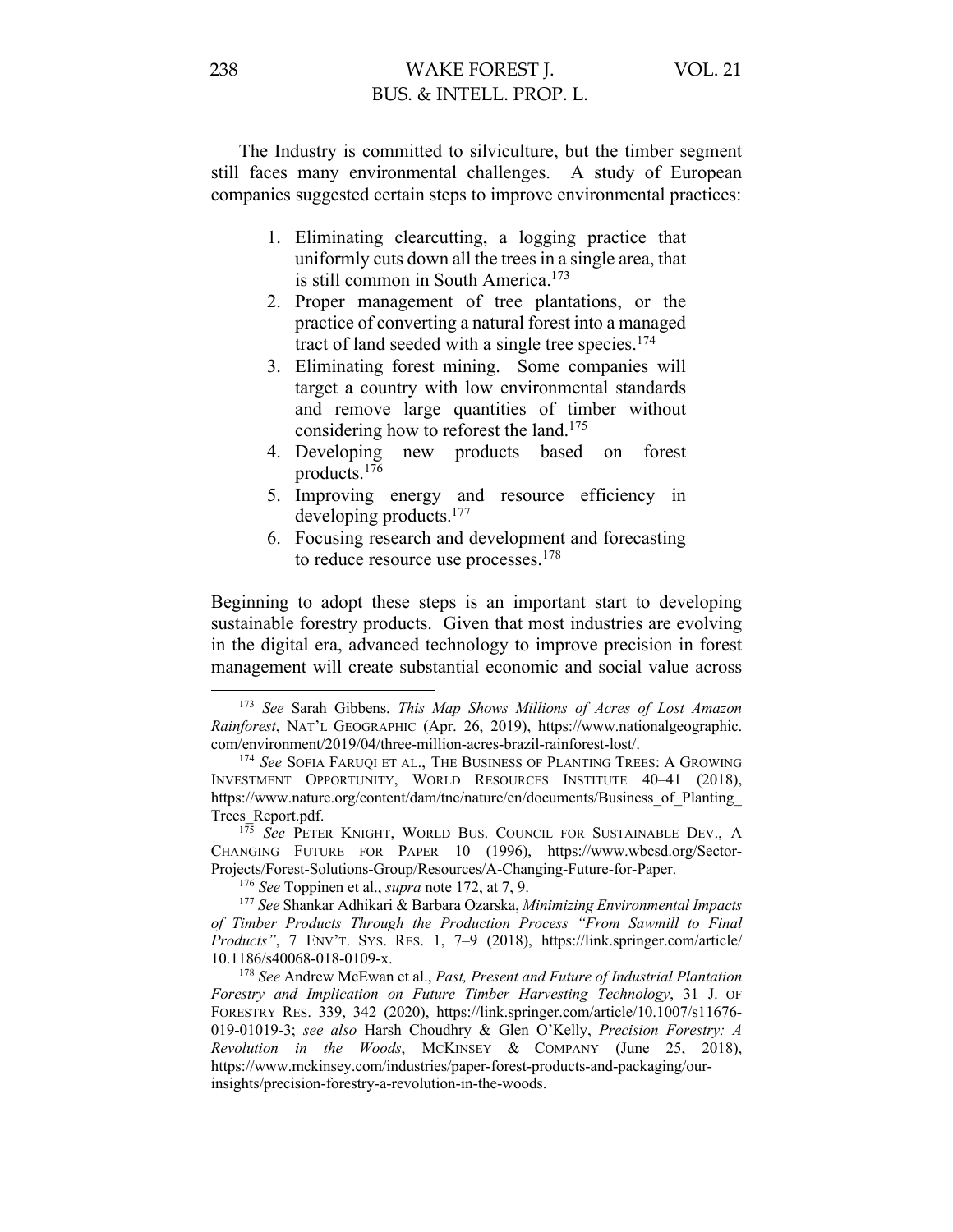the globe and improve forest management and wood yields. Though many of these technologies were pioneered in the Europe, adopting them globally will yield cost reductions and improve forest management practices. This, however, will require the Industry to shift its mindset from "broad-brush management prescriptions to a system with digital data capture and planning, granular management prescriptions, and tight operational control."179

#### **B. Pulp**

The pulp sector is responsible for record high profits for the entire Industry.180 Pulp production is the most resource-intensive aspect of the papermaking process, but it is also the most versatile component.<sup>181</sup> The innovation challenge for the pulp sector is twofold: (1) invention and optimization of new products and (2) improvements that render the process more environmentally friendly.182

In terms of new product development, pulp producers are focused on new fiber-based products that can replace traditional plastic products.183 Cellulosic plastics is a new area where many of traditional plastic products are replaced by bio-degradable cellulosic plastics.184 International Paper's "Thrive" product is an example of how wood products can replace plastic, an ecofriendly alternative that requires less energy to produce, reduces costs, and creates new products using recycled fibers.185 Plastic packaging materials are produced using

<sup>179</sup> Harsh Choudhry & Glen O'Kelly, *Precision Forestry: A Revolution in the Woods*, MCKINSEY & CO. (June 25, 2018), https://www.mckinsey.com/industries/ paper-forest-products-and-packaging/our-insights/precision-forestry-a-revolution-inthe-woods#.

<sup>180</sup> *See* Wood Resources Int'l LLC, *Market Pulp Producers Saw Higher Profits in 2018 as Pulp Prices Jump to Record High Levels, While Production Costs Increased Only Slightly*, PR NEWSWIRE (Aug. 1, 2018, 18:24 ET), https://www.prnewswire.com/news-releases/market-pulp-producers-saw-higherprofits-in-2018-as-pulp-prices-jump-to-record-high-levels-while-production-costsincreased-only-slightly-300690663.html.

<sup>181</sup> *See* Karlstad U., *Environment-Friendly Textiles from Cellulose*, SCI. DAILY (Apr. 27, 2017), https://www.sciencedaily.com/releases/2017/04/170427110920.htm.

<sup>182</sup> *See* Berg Berg & Lingqvist, *supra* note 56.

<sup>183</sup> *See* Yanqun Su et al., *Prospects for Replacement of Some Plastics in Packaging with Lignocellulose Materials: A Brief Review*, 13 BIORESOURCES 4550, 4552 (2018), https://bioresources.cnr.ncsu.edu/wp-content/uploads/2018/02/BioRes\_ 13\_2\_4550\_Su\_YLSCZLH\_Prospects\_Replace\_Plastics\_Lignocellulose\_Packaging Materials 13133.pdf.

<sup>184</sup> *Id.* at 4550–51.

<sup>185</sup> *See id.* at 4551; *see also THRIVE - Thermoplastic Composite Cellulose Fibers*, EXPERT ENVIRONMENTAL, https://www.environmental-expert.com/products/thrivethermoplastic-composite-cellulose-fibers-558292 (last visited Dec. 7, 2020).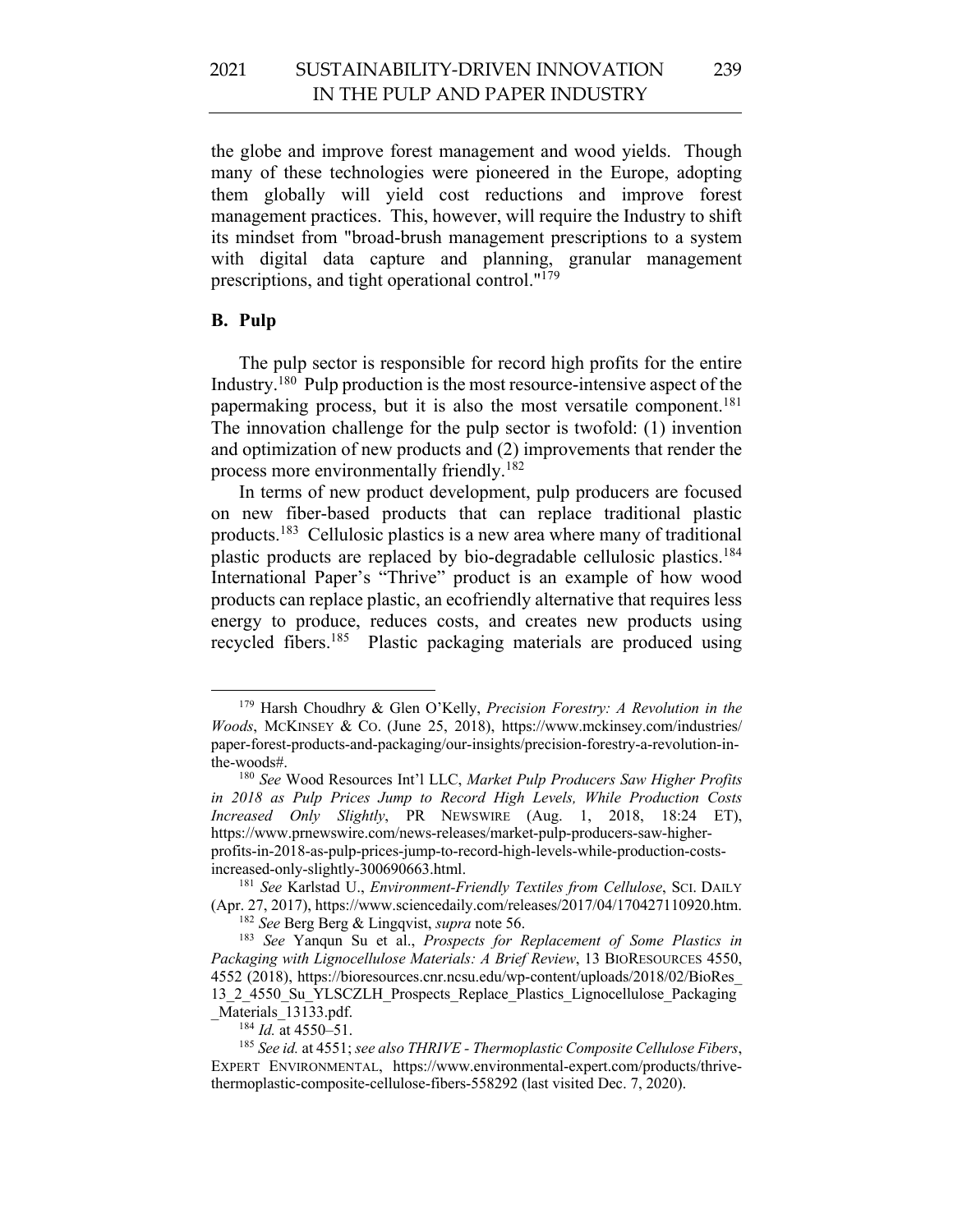petroleum-based polymers.186 Though they are theoretically recyclable, many countries will not recycle them for economic reasons; for example, China recycles only 20% of the plastic waste it generates.<sup>187</sup> Using wood fibers as a raw resource instead of plastic reduces manufacturing costs and also promotes responsible resource management.188

Additionally, new cellulose derivative products from wood as a raw material have become a new sector of innovation. For example, microcrystalline cellulose in the pharmaceutical industry is being used to produce new products for incontinence in the aging population.<sup>189</sup> Wood-based fibers can be feed stock for textile fibers that can replace petroleum chemical-based fibers, like polyesters, but also replace high water-consuming and high fertilizer materials like cotton.<sup>190</sup> Essentially, pulp could be used in making of textile, including face masks.

Despite the constant doomsday predictions of paper's demise, the sector has not given up on itself, continuing to improve its production methods and develop new products. One expert on papermaking machinery explained that "production is energy thirsty, and manufacturers are extremely interested in reducing their energy consumption and environmental impact by using more effective applications. For example, the process uses vast quantities of water, right up to 100 litres per kilogram of paper. A large part of this could be recycled, to reduce the amount of wastewater produced."<sup>191</sup> Energy efficiency monitors, sensors scanning the paper for any defects, and data analytics and optimization are all ways to monitor a paper mill and its product in real-time.192 Though these developments may not sound like dramatic improvements, they are all ways of controlling manufacturing performance and reducing error.<sup>193</sup>

<sup>186</sup> Su et al., *supra* note 183, at 4551.

<sup>187</sup> *Id.*

<sup>188</sup> *Id.*

<sup>189</sup> *This Wood-Based Textile Fibre Is Made without Chemical Solvents*, MATERIAL DISTRICTS (Aug. 13, 2018), https://materialdistrict.com/article/woodbased-textile-fibre/.

<sup>190</sup> *Id.*

<sup>191</sup> *Paper Innovation Brings New Opportunities*, HOYER, https://hoyermotors. com/news/paper-innovation-new-opportunities/ (last visited Dec. 7, 2020) (quoting Ewald Harrer).

<sup>192</sup> *Innovation and Energy Savings in the Pulp and Paper Industry*, PULP AND PAPER TECHNOLOGY, https://www.pulpandpaper-technology.com/articles/innovation -and-energy-savings (last visited Dec. 7, 2020).

<sup>193</sup> *Id.*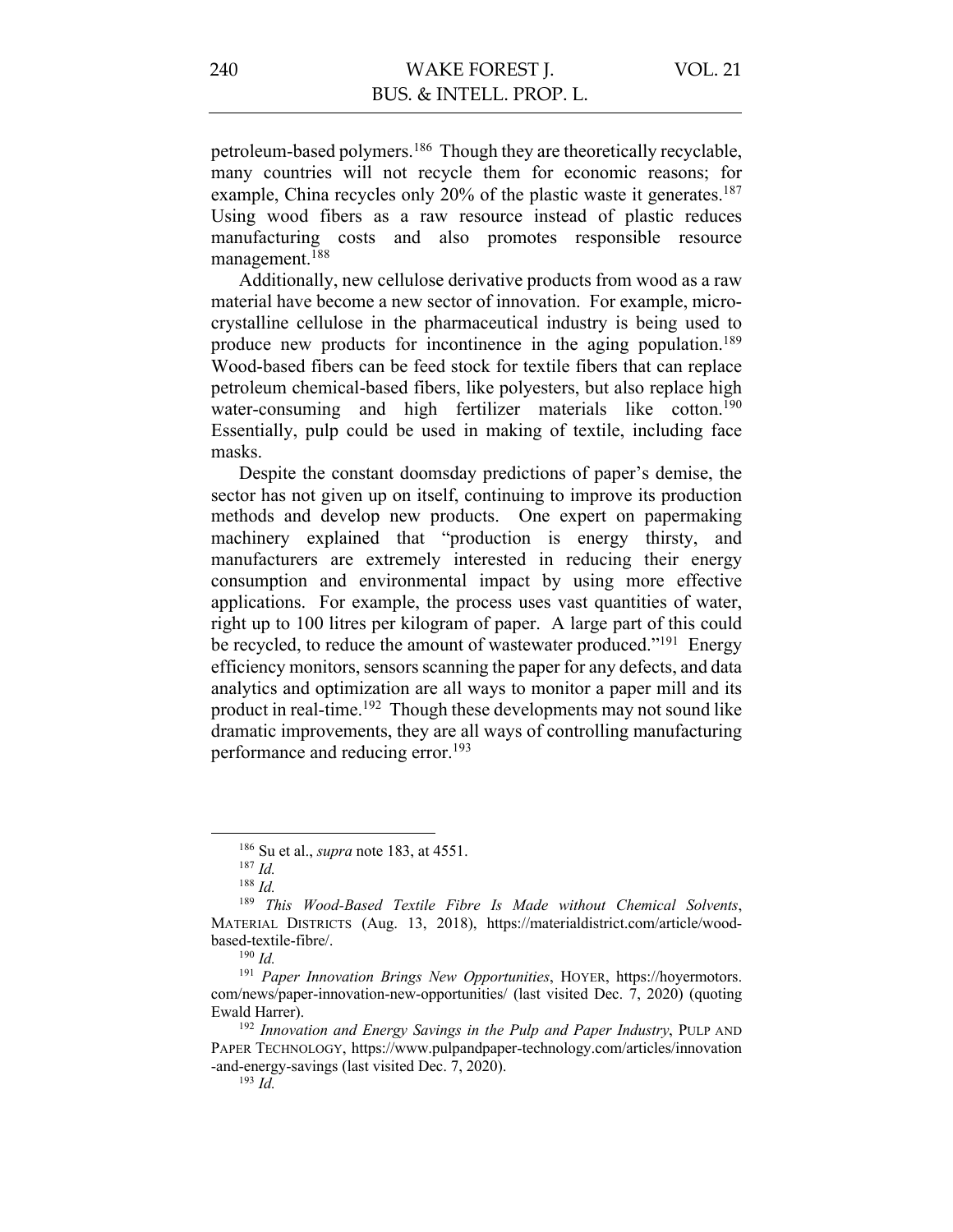In terms of process optimization, industry efforts have focused on minimizing the environmental impact of the pulp treatment process.<sup>194</sup> Companies have been focusing on effluent water treatment, emission standards, upward pressure on pulpwood prices that may require investment in timberland, and the potential effect of toxicity in the bleaching process on the larger ecosystem.<sup>195</sup>

Additionally, the Industry focuses on improving the health of its pulp products. For example, black liquor and its methanol odor components are rerouted to furnaces.<sup>196</sup> They also skim sodium resonates produced by the black liquor burning process and sell the resonates to refiners who make things like soap products.<sup>197</sup> The furnace smelt runoff, which contains a number of particulates that can be reused, is known as green liquor. Green liquor can be converted into white liquor, which is the main solution used in the pulping process.<sup>198</sup> Even artificial vanilla is a byproduct of the process.<sup>199</sup> The chemicalrecovery subprocesses in pulping reduces pulping's environment footprint by reusing almost all of its own discharge.<sup>200</sup> However, the process is still water-intensive, meaning more treatment options for reusing water and reducing wastewater are an important priority.<sup>201</sup>

#### **C. Paper**

For the paper segment, proper forecasting of supply and demand will be critical. Graphic paper is likely to continue declining in demand, requiring a re-imagining of specialty paper products and distribution and supply chains.<sup>202</sup> The paperboard segment, by contrast, is likely to remain a profit driver. However, its continued profitability will require a serious investment in innovation, given the challenges posed by sustainability and regulations, e-Commerce requirements, and potential

<sup>194</sup> *Zero Liquid Discharge*, SCI. DIRECT (2018), https://www.sciencedirect.com/ topics/earth-and-planetary-sciences/zero-liquid-discharge. 195 *Id.*

<sup>196</sup> Armstrong et al., *supra* note 114, at 109. 197 *Id.*

<sup>198</sup> *Id.* at 106, 109–10.

<sup>199</sup> Julie Crick, *Vanilla is a Forest Industry By-product*, MICH. STATE UNIV. (Jan. 11, 2017), https://www.canr.msu.edu/news/vanilla\_is\_a\_forest\_industry\_by\_product. <sup>200</sup> Armstrong et al., *supra* note 114, at 106, 109–10.

<sup>201</sup> Jeff Gunderson, *Water Treatment in the Pulp and Paper Industry*, WATER TECH. INDUS. WATER MGMT. (May 1, 2012),

https://www.watertechonline.com/home/article/14171772/water-treatment-inthe-pulp-and-paper-industry.

<sup>202</sup> *See* Berg & Lingqvist, *supra* note 56.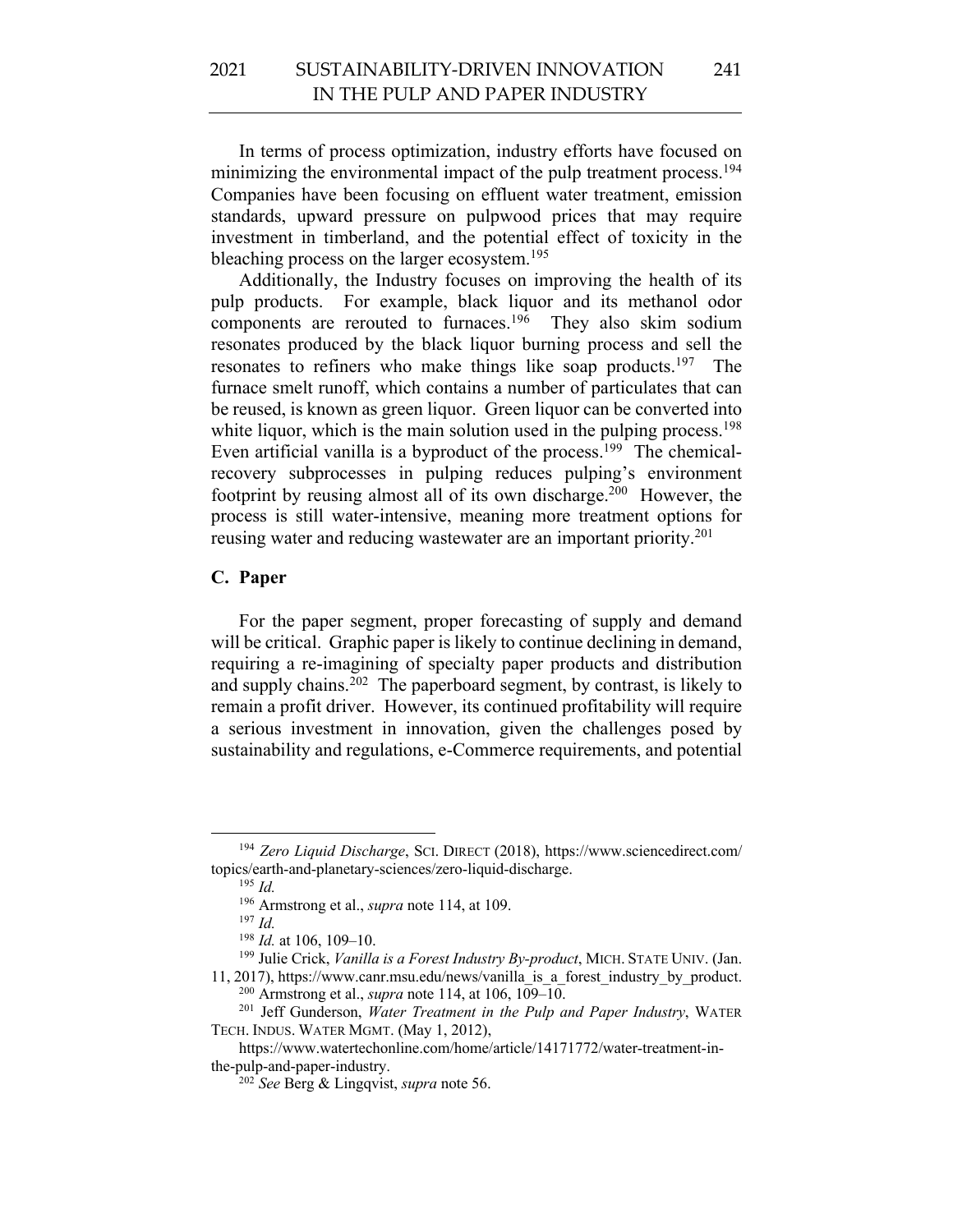competition to its fiber-based products from the lightweight plastics industry.203

Critically, COVID has presented a unique challenge for demand forecasting in the consumer goods subsector. Consumer behavior has changed in the last year, and paper manufacturers must be agile enough to adapt to abrupt shifts in consumer behavior. McKinsey developed a six-part plan for manufacturing companies, which involves (1) conducting a granular assessment of each product, customer group, and price tiers; (2) developing sophisticated analytic models to forecast demand; (3) marketing products with an eye on rapidly shifting consumer preferences; (4) optimizing eCommerce channels; (5) aligning pricing and promotional budgets with projected demand; and (6) collaborating with customers to develop a sales strategy.<sup>204</sup> Agility is key to weathering the uncertainty of the pandemic.<sup>205</sup>

For example, toilet paper and towel products surged in the early months of the pandemic, which caused an industrywide shift in its supply chain. On March 12, 2020, toilet paper sales were 734% higher than on the same day the previous year.<sup>206</sup> Sales remained up  $71\%$ through May.207 By March 23, 70% of grocery stores in the United States had run out of toilet paper.<sup>208</sup> This represented a number of challenges for the paper sector. Toilet paper producers had to run at 99.8% capacity in March 2020.<sup>209</sup> Despite increasing paper machine capacity, paper companies could only increase its output by 8%, meaning demand was still outstripping production capacity.<sup>210</sup> Kimberley-Clark executives even held an emergency meeting to determine what types of toilet paper to stop producing in order to focus on more efficient industrial "mega-rolls."211 Production of industrialsized toilet paper rolls, which were normally sold to businesses, were

<sup>203</sup> *Id.*

<sup>204</sup> Camilo Becdach et al., *Rapidly Forecasting Demand and Adapting Commercial Plans in a Pandemic*, MCKINSEY & CO. (Apr. 21, 2020), https://www.mckinsey.com/industries/consumer-packaged-goods/our-insights/ rapidly-forecasting-demand-and-adapting-commercial-plans-in-a-pandemic.

<sup>205</sup> Jeff Sorensen & Max Blocker, *COVID-19: What it Means for Forest, Paper and Packaging Companies*, PWC (Apr. 9, 2020), https://www.pwc.com/us/en/library/ covid-19/coronavirus-impacts-forest-paper-packaging.html. 206 Jen Wieczner, *The Case of the Missing Toilet Paper: How the Coronavirus* 

*Exposed U.S. Supply Chain Flaws*, FORTUNE (May 18, 2020, 8:30 AM), https://fortune.com/2020/05/18/toilet-paper-sales-surge-shortage-coronaviruspandemic-supply-chain-cpg-panic-buying/.

<sup>207</sup> *Id.*

<sup>208</sup> *Id.*

<sup>209</sup> *Id.*

<sup>210</sup> *Id.*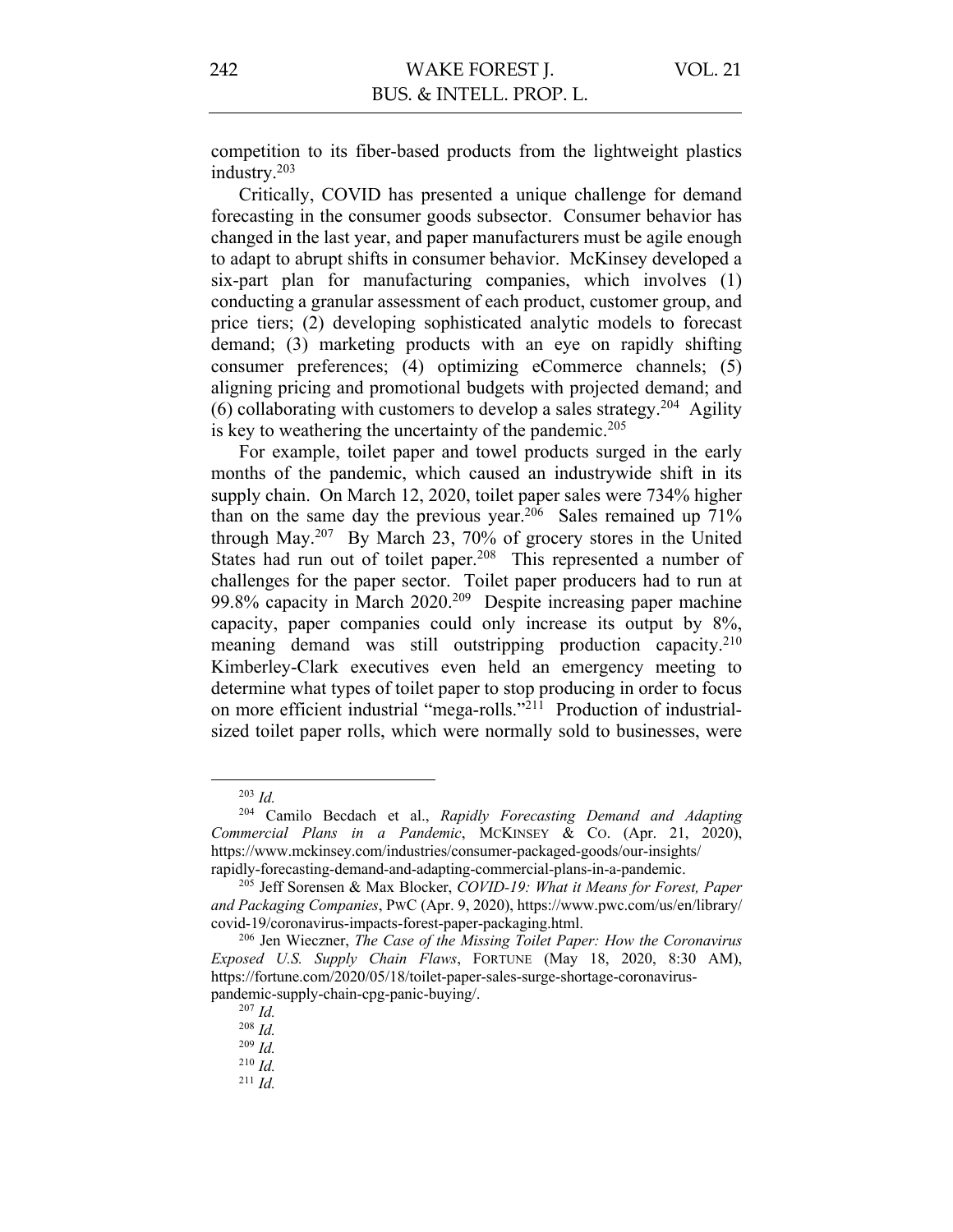produced and marketed to consumers at stores like Trader Joe's.<sup>212</sup> Along with developing new production schedules for the surge in paper demand, analysts also had to adapt their models to account for hoarding of paper products and how that might affect future retail demand.213

Paperboard companies had to undergo a process of diversification, adopting processes such as lightweighting.<sup>214</sup> Using paper to replace 3D containers like bottles, cans, and cartons require a different chemical process than what the original design of a typical paperboard product, usually made from recycled mixed paper, considered.<sup>215</sup> Cleaning and separating newspapers, old corrugated boxes, the labels from metal containers from plastic bottles, and metals and plastics from glass, has always been a challenge. $2^{16}$  Paper companies are generally quite good at repulping recycled paper in order to make a new batch of products.<sup>217</sup> Commercial industries are better than consumers at recycling, meaning paper companies are often working with large quantities of recycled paper.218 However, when paper is recycled, the ensuing wood pulp requires filtration, cleaning, and de-inking.<sup>219</sup> The challenge facing paper companies is developing a method of utilizing recycled mixed fibers while minimizing the amount of water required to clean them.<sup>220</sup>

The Industry increasingly realizes that sustainability can lower costs by reducing resource input and increasing new product development. This can be done by balancing resource flow, utilizing eco-management to limit fiber losses, connecting as much downstream value back into the upstream value chain as possible, optimizing resource use and making recycling easier, and forecasting resource use to optimize system effectiveness.<sup>221</sup> While the Industry has taken some steps in this direction, sustainability challenges still remain in every segment.

<sup>212</sup> Travis Durkee, *Discussing the Past, Present, Future of the Tissue & Towel Industry*, FOREST2MARKET (June 24, 2020), https://www.forest2market.com/blog/ discussing-the-past-present-future-of-tissue-towel-production-covid-19-pandemic-0. <sup>213</sup> *Id.*

<sup>&</sup>lt;sup>214</sup> Lightweighting consists of reducing the mass of packaging so that paperboard products are lighter versions of themselves. Peter Berg et al., *The Drive Toward Sustainability in Packaging – Beyond the Quick Wins*, MCKINSEY & CO. (Jan. 30, 2020), https://www.mckinsey.com/industries/paper-forest-products-and-packaging/ our-insights/the-drive-toward-sustainability-in-packaging-beyond-the-quick-wins. 215 *Glossary*, EPA (Feb. 21, 2016), https://archive.epa.gov/wastes/conserve/

materials/paper/web/html/glossary.html.

<sup>216</sup> *Id.*

<sup>217</sup> *See id.*

<sup>218</sup> *Id.*

<sup>219</sup> *See id.*

<sup>220</sup> *See id.*

<sup>221</sup> *Design and Management for Circularity – the Case of Paper*, WORLD ECON. FORUM (Jan. 2016), http://www3.weforum.org/docs/WEF Design Management for Circularity.pdf.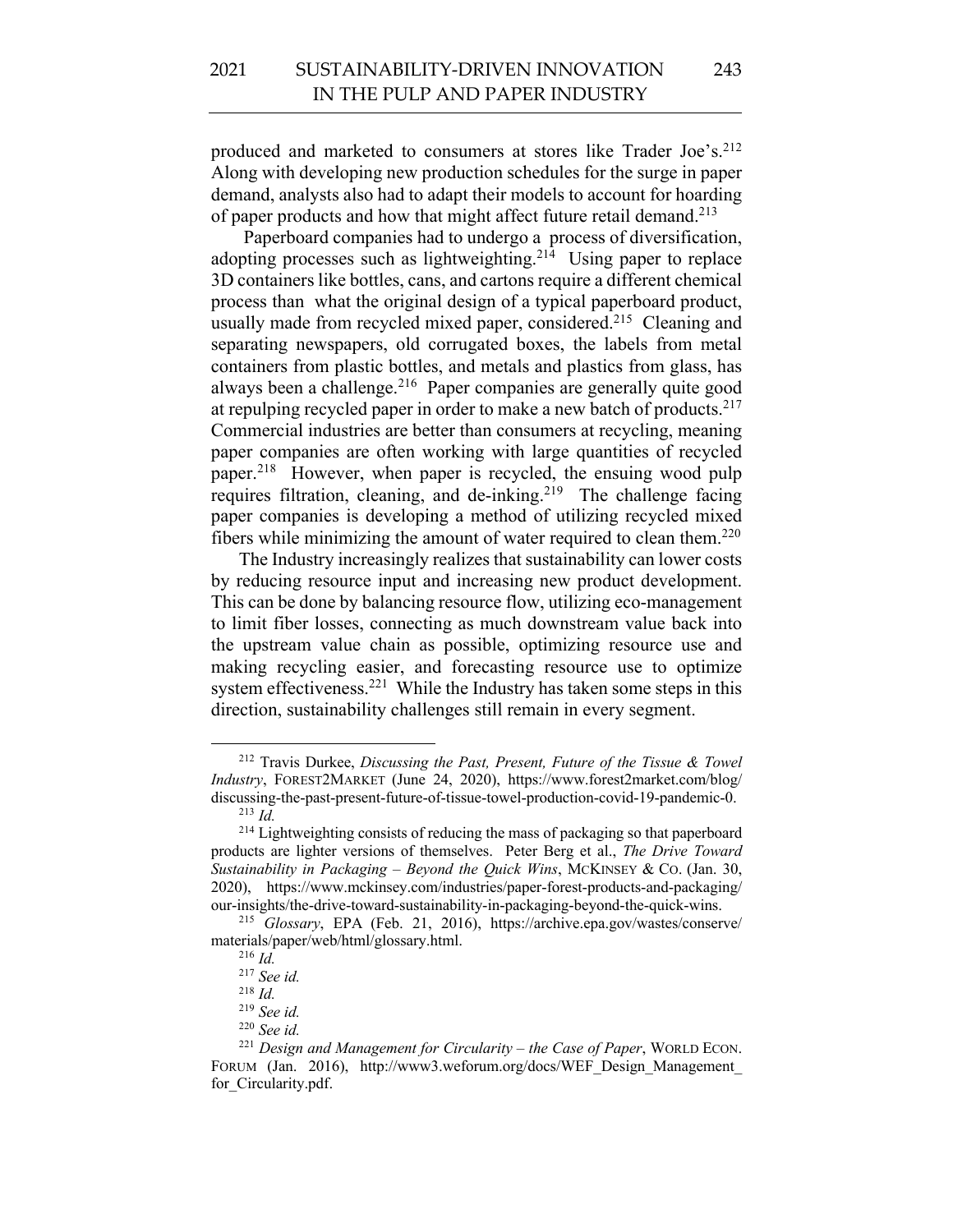#### **V. INDUSTRY ROADBLOCKS**

Each sector has innovation priorities that are shaped by its role in the production life cycle, and more investment in research and development would make the Industry more efficient and sustainable. Unfortunately, the Industry "appears to be lacking the tools for formally assessing the significance and extent of the changing production and consumption patterns."222 The reluctance to make fundamental changes to the paper cycle requires two major adjustments. First, the Industry has generally been reluctant to innovate new products, preferring instead to make incremental changes to its existing processes.223 However, further investment into internal research and development ("R&D") will be required to capitalize on new technologies. Second, the road to developing new products or processes must be more agile. The paper industry should be more proactive in creating sustainable value chains and environmentally friendly products.<sup>224</sup> Management should be willing to invest in developing that meet sustainable goals in the long-term, even if they may not affect the company's bottom line in the short-term.225 This part explores both requirements in more detail.

First, the Industry is well-positioned to innovate but has low rates of investment in  $R&D.<sup>226</sup>$  Innovation in the Industry occurs as a result of the relationships between suppliers, research institutes, consultants, customers, and companies rather than as a result of investment within the Industry alone.<sup>227</sup> The British Paper and Board Industry Federation have identified four necessary types of R&D in the Industry:

> a) continuing support for the enterprise's activity, b) provision of fundamental research behind existing business, c) development of major new products and processes for existing businesses, and d) provision of support for new business diversification. R&D of type a) is basically oriented to solving specific and wellperceived business problems with a short-term focus whereas types c) and d) are of longer term character and represent higher risk.228

<sup>222</sup> Lauri Hetemäki & Elias Hurmekoski, *Forest Products Markets under Change: Review and Research Implications*, <sup>2</sup> CURRENT FORESTRY REP. 177, <sup>177</sup> (2016). 223 *See* Berg & Lingqvist, *supra* note 56.

<sup>224</sup> MARTIN & TOJIC, *supra* note 169, at 26.

<sup>225</sup> *Id.* at 27.

<sup>226</sup> Edward S. Rubin, *Innovation and Climate Change*, *in* INNOVATION PERSPECTIVES FOR THE 21ST CENTURY 333, 345–46 (BBVA 2010).<br><sup>227</sup> ERRKO AUTIO ET AL., INNOVATION ACTIVITIES IN PULP, PAPER, AND PAPER

PRODUCTS IN EUROPE 16 (STEP group 1997). <sup>228</sup> *Id.*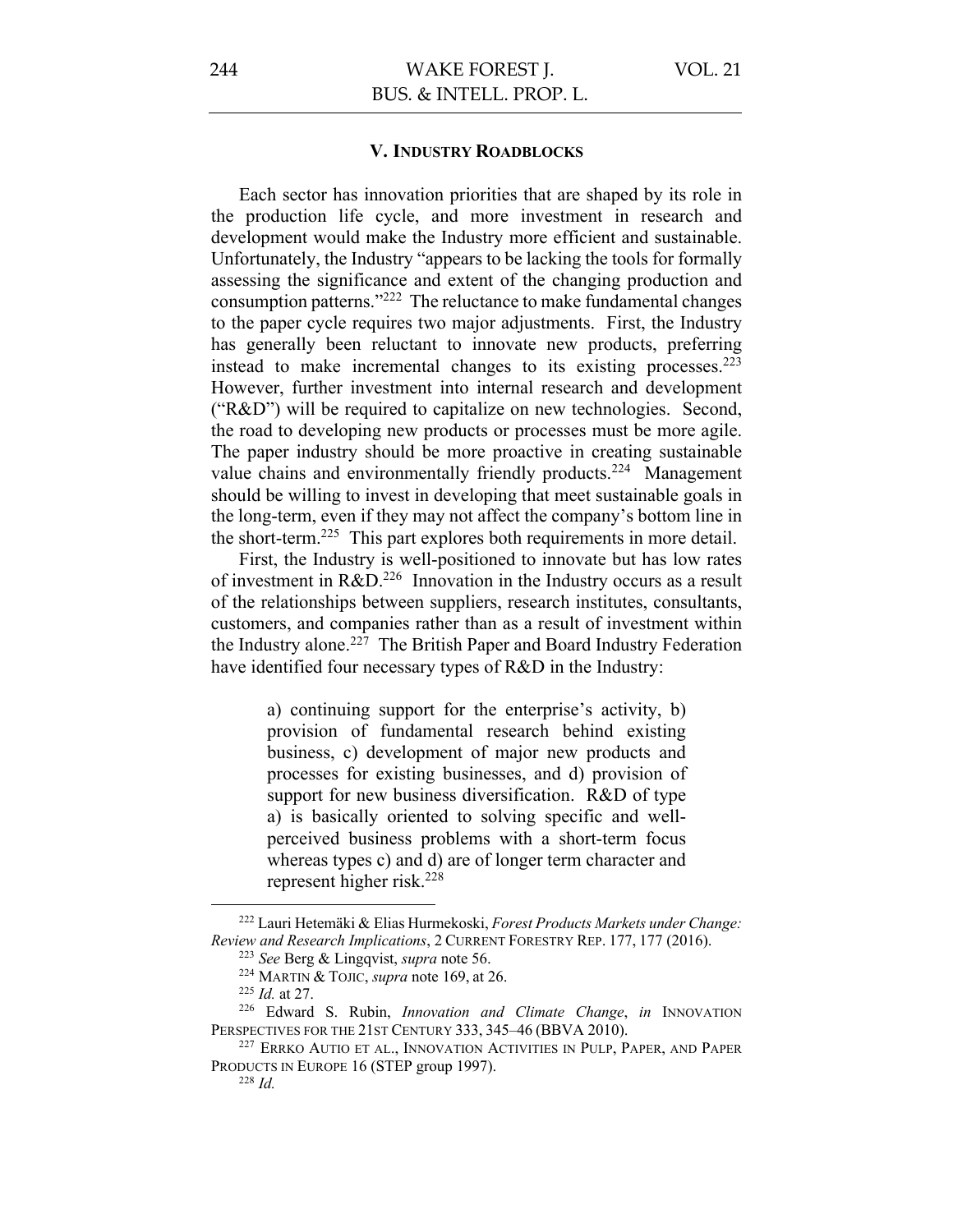The Industry should focus on unlocking new products. In order to drive long-term growth, companies should adopt long-term solutions alongside short-term value creation. Using both approaches makes economic sense, and it produces social and environmental benefits. As consumers become more sensitive to the ecological impact of the products they use (such as plastic straws), the Industry can position itself as an eco-friendly and sustainable alternative. This, however, requires radical innovation across every sector of the Industry.

A major issue facing the Industry is taking action that focuses on decarbonization and reducing emissions in its production process.<sup>229</sup> Decarbonization requires radical technological innovation in every sector, and transitioning to sustainable low-carbon energy technology requires more commitment to R&D than the Industry is currently providing.230 Energy efficiency can only occur with the development of new solvents that operate at lower temperatures and retooling the production process to use less water and improve drying technologies.231 Paper mills will also need to replace fossil fuels with bioenergy and develop drying technologies such as infrared drying or plasma generators that can supply heat to electric boilers without being too carbon-intensive.232 Additionally, cellulose, lignin, and black liquor have a variety of uses that merit further exploration.<sup>233</sup>

One reason the Industry is unlikely to invest in R&D is that innovation is currently focused on tangible investments like machinery than intangible investments like knowledge management.<sup>234</sup> Namely, the Industry is so capital-intensive and requires so much investment in machinery and equipment that it prioritizes technology expenditures over more dramatic R&D expenditures.<sup>235</sup> Industry leaders consistently outsource knowledge management to suppliers or contractors, indicating that external partners are more capable of innovation than companies are internally.236 Approaches to innovation and R&D varies by company and country, but the Industry as a whole has lower turnover from new products than other industries, focusing instead on

<sup>229</sup> *See* David G. Victor, *Deep Decarbonization: A Realistic Way Forward on Climate Change*, YALE ENVIRONMENT 360 (Jan. 28, 2020), https://e360.yale.edu/ features/deep-decarbonization-a-realistic-way-forward-on-climate-change. 230 Rubin, *supra* note 226, at 345–46. 231 KARIN ERICSSON & LARS J. NILSSON, CLIMATE INNOVATIONS IN THE PAPER

INDUSTRY: PROSPECTS FOR DECARBONIZATION 11 (REINVENT 2018). 232 *Id.* at 12.

<sup>233</sup> *Id.* at 14.

<sup>234</sup> AUTIO, *supra* note 227, at 34.

<sup>235</sup> *Id.*

<sup>236</sup> *Id.* at 35.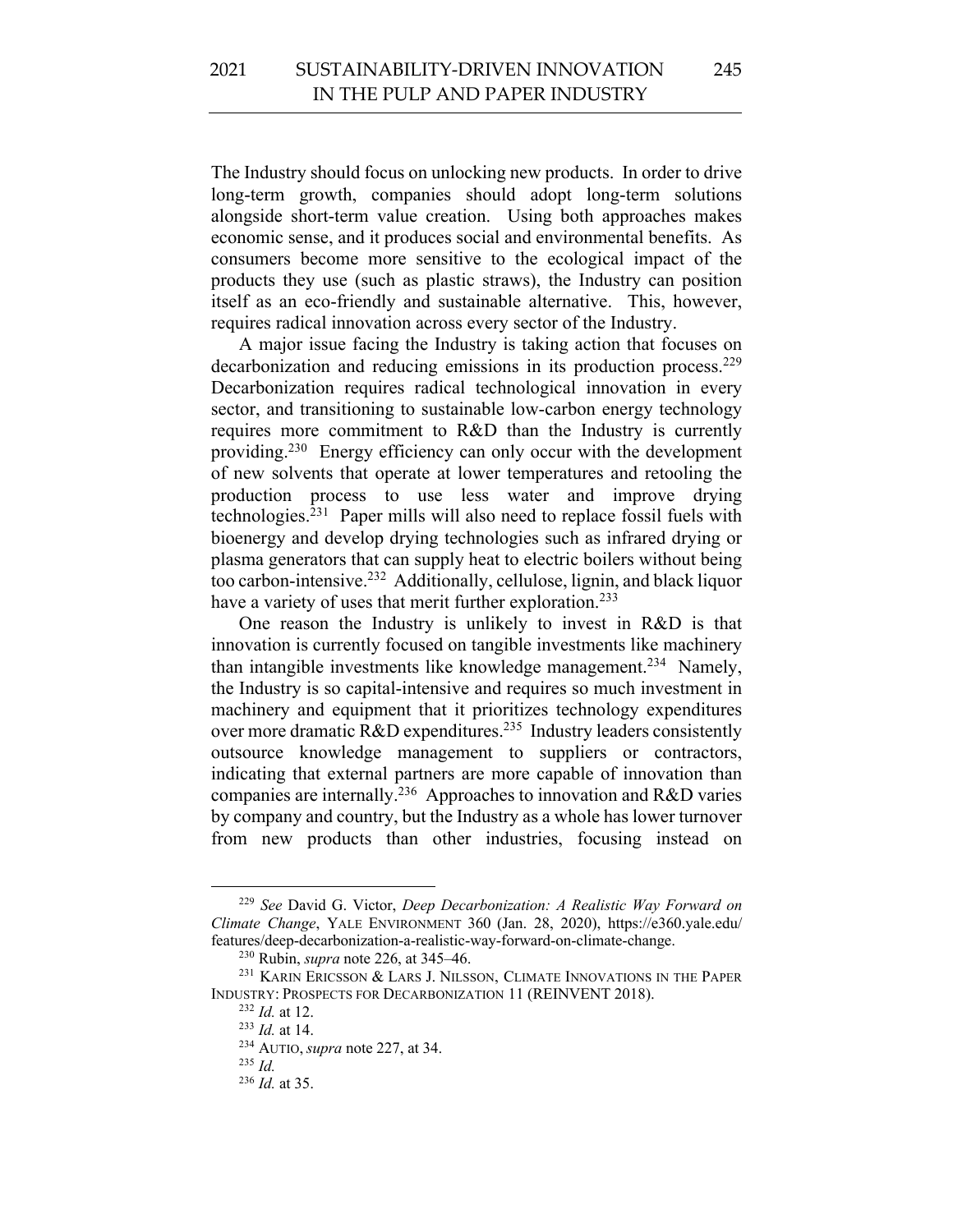incremental changes to existing products.<sup>237</sup> This is in part because the Industry has a fundamental belief that it can innovate without internal R&D by using government laboratories, research undertaken by suppliers of chemicals and technology, research institutes, or universities.238 Companies will often invest or even patent new designs without making the capital investment in trial actual production.<sup>239</sup> Ironically, this means that some of the most innovative companies in the Industry are not focused on bringing new products to market. $240$ 

For example, Weyerhaeuser conducted a research project in partnership with the University of Puerto Rico to develop a new generation of diapers.<sup>241</sup> The team was focused on developing a bioluminescent diaper, using enzymes from Puerto Rico's bioluminescent bays as an additive to its cellulosic fluff pulp.<sup>242</sup> The scientists at Weyerhaeuser and the University of Puerto Rico were able to identify marine enzyme components and develop a diaper that would glow when agitated, meaning parents would know when a baby required a diaper change.<sup>243</sup> Weyerhaueser filed for a patent, but before trial production could begin, Weyerhaeuser converted to a REIT and sold its R&D division to IP.<sup>244</sup> As of the time of this writing the status of the patent is uncertain, and IP has not yet produced the diaper.<sup>245</sup>

The industry sees acquisition of patents and licenses, new product design, and trial production as less important than investment and improvement of current processes or assets. While new products are developed, "R&D in pulp, paper and paper products seem to be more an issue of learning to learn than *discovery*."246 In fact, a survey of paper companies found that most companies considered patents unimportant with regard to process innovation.<sup>247</sup> They viewed the patent process more as a tool for protecting their lead time advantage over competitors if they decided to pursue production in the future.<sup>248</sup>

<sup>244</sup> *Weyerhaeuser Completes Sale of Cellulose Fibers Pulp Mills to International Paper*, WEYERHAEUSER, (Dec. 1, 2016), http://investor.weyerhaeuser.com/2016-12- 01-Weyerhaeuser-completes-sale-of-Cellulose-Fibers-pulp-mills-to-International-Paper.

<sup>245</sup> Telephone interview on October 10, 2020 with Brent Peterson.

<sup>246</sup> AUTIO ET AL., *supra* note 227, at 60. 247 *Id.* at 96. 248 *Id.* 

<sup>237</sup> *Id.* at 53–54.

<sup>238</sup> *Id.* at 101.

<sup>&</sup>lt;sup>239</sup> *Id.* at 109.<br><sup>240</sup> *Id.* at 115.

<sup>&</sup>lt;sup>241</sup> World Intellectual Property Organization No. WO 2016/060850 Al (issued Apr. 21, 2016), available at https://patentimages.storage.googleapis.com/14/b3/ 5a/c4641381d96ab1/WO2016060850A1.pdf. 242 *Id.*

<sup>243</sup> *Id.*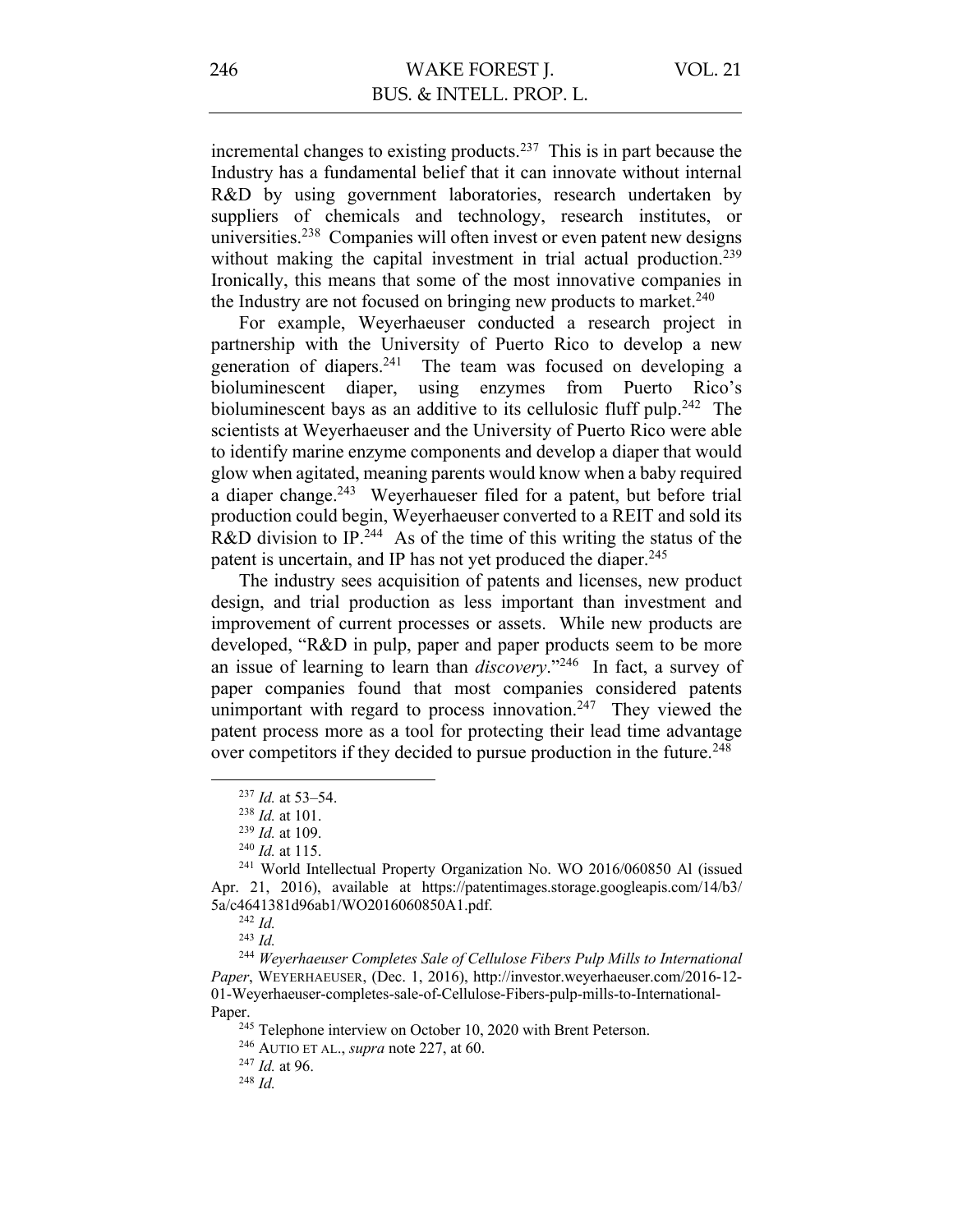The second adjustment necessary to reform the paper cycle relates to agility. The Industry has a tendency to suffer from stagnation.<sup>249</sup> The paper production process requires integrating the output of multiple other industries: equipment manufacturers, chemical manufacturers, energy companies, sawmill operators, and software systems.<sup>250</sup> Paper companies are skilled at using the technological expertise of their external partners in process and product innovation.<sup>251</sup> Data indicates that new technologies require efficient internal information channels that coordinate the knowledge held by various divisions of the company and the information channels held by external parties such as research institutes, chemical suppliers, or equipment manufacturers.<sup>252</sup> Information-sharing and coordination is the only competent way to produce the radical technologies required to achieve sustainable energy and resource efficiency.<sup>253</sup> However, the Industry is known for its inability to "search and implement new and innovative opportunities so as to overcome technical barriers. $1254$  The Industry is not capitalizing on available knowledge to innovate and develop new products.255

For example, the Industry was late at adapting the use of enzyme technology and still has a long way to go adapting technologies that have been adapted with gusto in other industries.<sup>256</sup> The implementation and innovation of enzyme usage has been relatively modest, despite its use bringing significant advantages to the production process.257 While other industries have fully used the advent of genome sciences to develop novel enzymes to meet their process and product needs, the Industry has yet to take advantage of genome projects to develop new enzymes for biomaterials research. Researchers have

<sup>&</sup>lt;sup>249</sup> *See* Toppinen et al., *supra* note 172, at 4.<br><sup>250</sup> *See* AUTIO ET AL., *supra* note 227, at 15.<br><sup>251</sup> *See generally id.* at 33 (discussing the paper industry's reliance on technology and innovation). 252 *Id.* at 121. 253 *Id.* 

<sup>254</sup> Braz J. Demuner, Nei Pereira Jr. & Adelaide M.S. Antunes, *Technology Prospecting on Enzymes for the Pulp and Paper Industry*, 6 J. TECH. MGMT. &

INNOVATION 148, 149 (2011). 255 *See* Bronwyn H. Hall & Dietmar Harhoff, *Recent Research on the Economics* 

<sup>&</sup>lt;sup>256</sup> See William R. Kenealy & Thomas W. Jeffries, *Enzyme Process for Pulp and Paper: A Review of Recent Developments*, *in* 845 WOOD DETERIORATION AND PRESERVATION: ADVANCES IN OUR CHANGING WORLD 210, 213 (Barry Goodell et al. eds., 2003).

<sup>257</sup> *See* Demuner et al., *supra* note 254, at 149.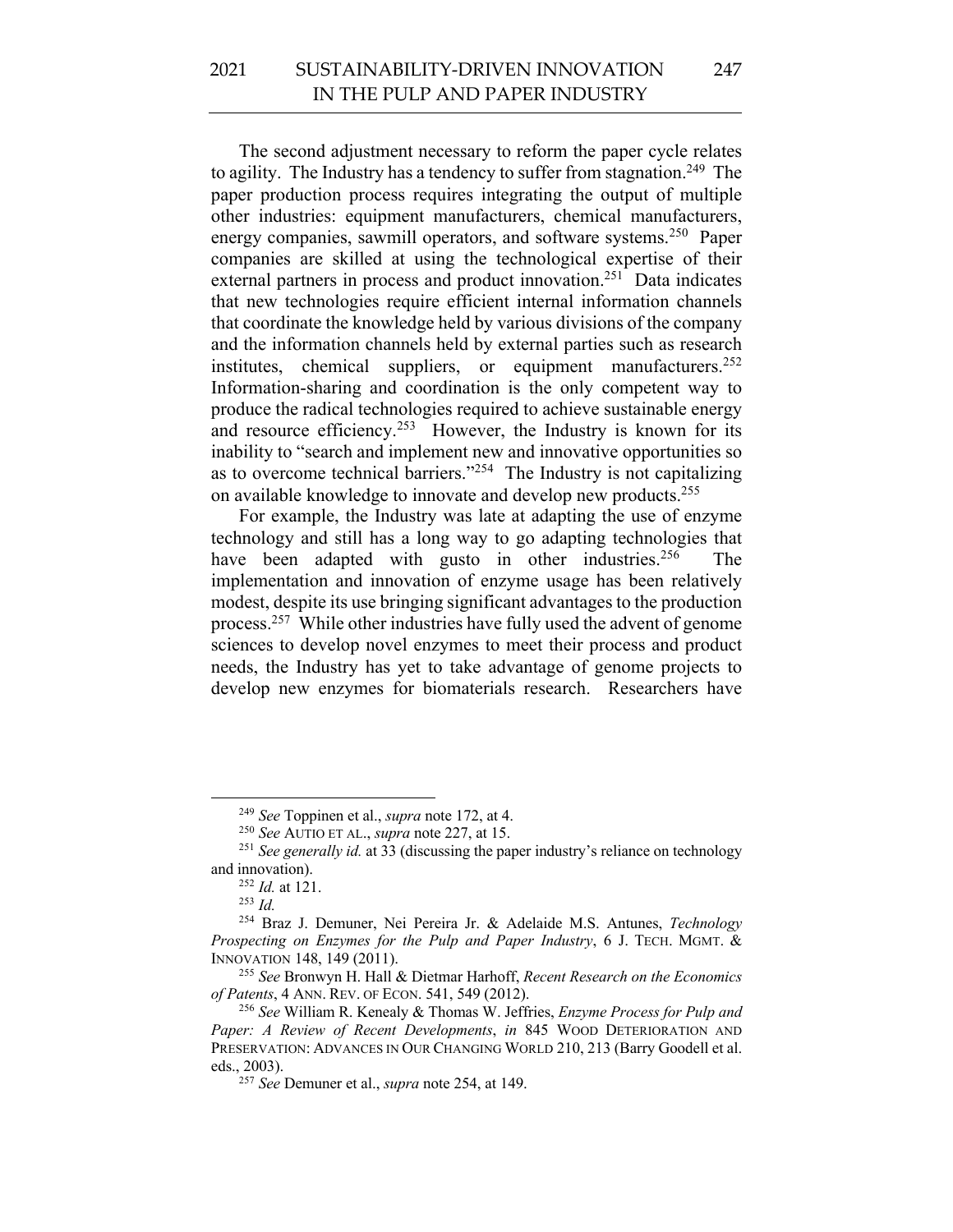focused on developing novel uses for enzymes like xylanase, which is already used in the pulp bleaching process.<sup>258</sup>

New enzyme technologies can increase the fiber extracted from recycled paper, optimize fiber properties, remove contaminants in water, reduce the accumulation of residue on papermaking machines, and reduce the chlorine required in the bleaching process.<sup>259</sup> From 1963 to 2010, 602 patents were filed that related to the use of enzymes to improve the pulp and papermaking processes.<sup>260</sup> Nearly 500 of these patents were assigned to private corporations.<sup>261</sup> These enzymes could be a key component of the bleaching process, but novel bleaching technologies are being used in trial production in only twenty mills in America.<sup>262</sup>

Additionally, new paper mill construction is extremely low in North America.<sup>263</sup> This indicates that firms depend on existing historic mills that focus on traditional processes instead of creating new mills that can make new products and innovate new systems. Even if engineers have developed and patented new technology, a company may decline to utilize it in the paper production process and merely hold the patent for the sake of priority.264 There may be interest in eventually adopting the technology, but the Industry approach of patenting technology appears to be copyrighting potential products before their competitors in case they decide to produce the product in the future.<sup>265</sup>

Ironically, patent protection was how the modern paper industry was created. William and George Russell, who developed a lead-free sulphite digester that would soften wood chips enough to be viable in the papermaking process, patented their work in such a way that they held a monopoly on sulphite technology.<sup>266</sup> William Russell used this monopoly to create the first major pulp and paper conglomerate: the

<sup>258</sup> William R. Kenealy & Thomas W. Jeffries, *Enzyme Processes for Pulp and Paper: A Review of Recent Developments*, in ACS SYMPOSIUM SERIES, 210, 215 (2003).

<sup>259</sup> *Id.* at 212.

<sup>260</sup> *See* Demuner et al., *supra* note 254, at 149.

<sup>261</sup> *Id.* at 152. 262 *Id.* at 155.

<sup>263</sup> *Mapping Pulp Mill Expansion – Risks and Recommendations*, EUR. ENVTL. PAPER NETWORK (Sept. 2015), https://environmentalpaper.org/wp-content/ uploads/2017/09/Mapping\_Pulp\_Mill\_-Expansion.pdf.

<sup>264</sup> Demuner et al., *supra* note 254, at 149.

<sup>265</sup> *See generally*, Christopher A. Harkins, *Fending Off Paper Patents and Patent Trolls: A Novel "Cold Fusion" Defense Because Changing Times Demand It*, 17 ALB. L.J. SCI. & TECH. 407 (2007).<br><sup>266</sup> Hannes Toivanen, Learning and Corporate Strategy: The Dynamic Evolution

of the North American Pulp and Paper Industry, 1860-1960, at 22–33 (Apr. 2004) (unpublished Ph.D. Dissertation, Georgia Institute of Technology).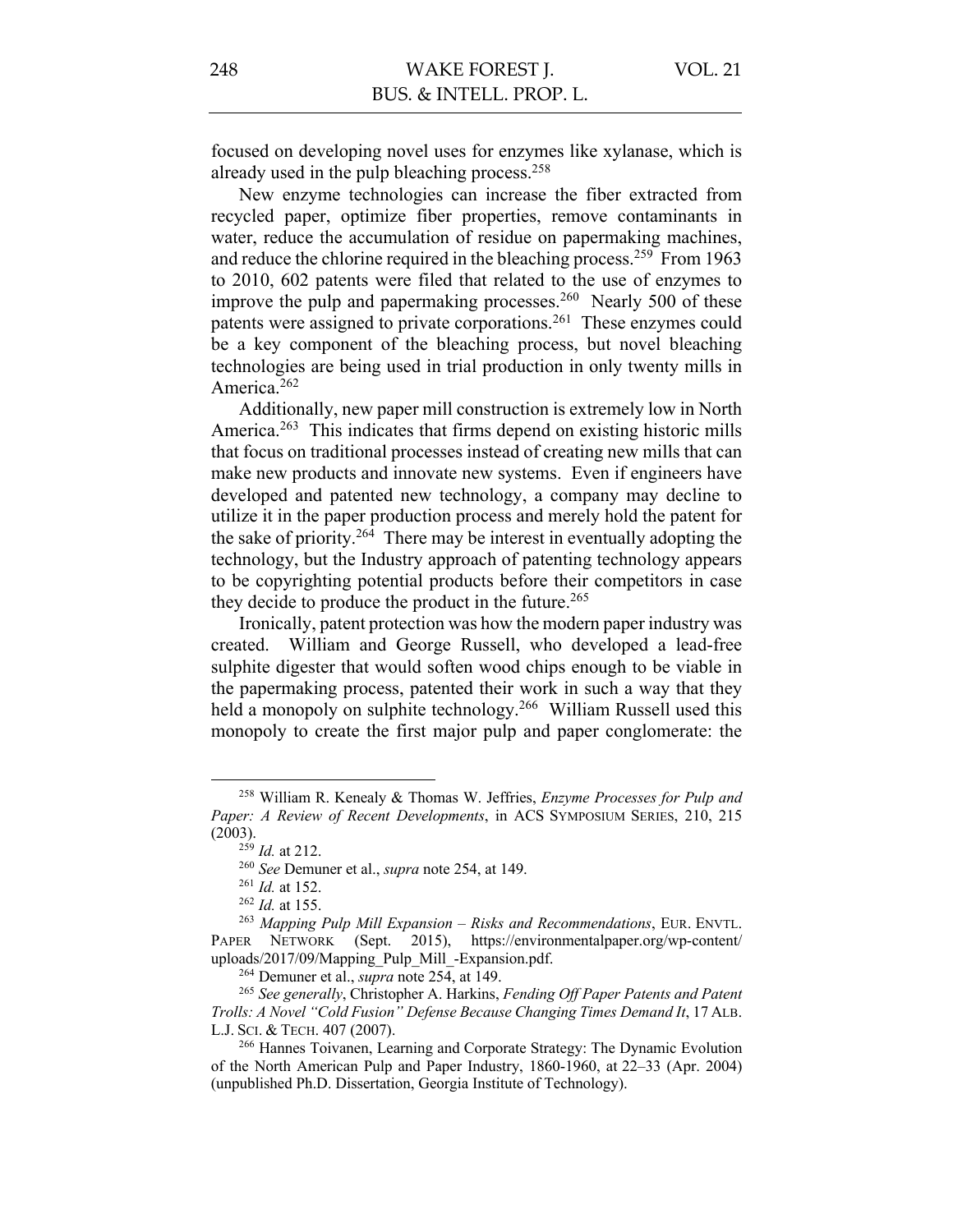International Paper Company.267 IP is still the world's largest pulp and paper company, commanding 20% of the market in the United States (compared to its nearest competitor, Georgia-Pacific, which holds 13%) and 7.96% of the global market.<sup>268</sup>

The dominance of IP and their corporate strategy demonstrates how control of innovation can affect an organization. Once IP had its patent recognized as valid, it did not install a new papermaking machine for five years.<sup>269</sup> It did not increase output.<sup>270</sup> It merely continued producing newsprint and moved into book page production.271 It did, however, increase its "daily production capacity of sulphite pulp from 490 tons in 1898 to 858 tons in 1900, and achieved the capacity of about 1,000 tons 1909 where it remained until 1919."272 Sulphite was the only technology in which IP invested during the first years of its existence.<sup>273</sup>

The early years of IP illuminate the power of patent rights in defining a company's innovation strategy — and an entire industry content to focus on existing products. The approach demonstrates a myopia and refusal to evolve. It also demonstrates the cartelization of the paper industry, how once an innovation is accepted as useful, a company will weaponize the patent process to contain it. To reinforce the point, consider the example of the IP-linked Continental Paper Bag Company, which entered the paper bag segment in 1900. <sup>274</sup> In response, Union Bag and Paper Company, which once controlled 90 percent of U.S. paper bag manufacturing, launched a price war and refused to share its technology any longer.275 The ensuing litigation lasted a decade, going all the way to the Supreme Court.<sup>276</sup> At that point, the parties were arguing over an outdated patent from over a decade ago, simply to determine market dominance.<sup>277</sup>

Patent protection is an extremely important issue for a technology and manufacturing company. The use of patents as proxy for determining market share by withholding technology and stifling

<sup>267</sup> James Lewis, *January 31, 1898: International Paper Incorporated*, FOREST HIST. SOC'Y (Jan. 31, 2009), https://foresthistory.org/january-31-1898-internationalpaper-incorporated/.

<sup>268</sup> *International Paper's Competition by Segment and its Market Share*, CSIMARKET, https://csimarket.com/stocks/competitionSEG2.php?code=IP (last visited on Dec. 8, 2020).

<sup>269</sup> TOIVANEN, *supra* note 266, at 36.

<sup>270</sup> *Id.*

<sup>271</sup> *Id.*

<sup>272</sup> *Id.*

<sup>273</sup> *Id.* at 37.

<sup>274</sup> *Id.* at 69–70.

<sup>275</sup> *Id.* at 70.

<sup>276</sup> E. Paper Bag Co. v. Cont'l Paper Bag Co., 210 U.S. 405 (1908).

<sup>277</sup> TOIVANEN, *supra* note 266, at 70.